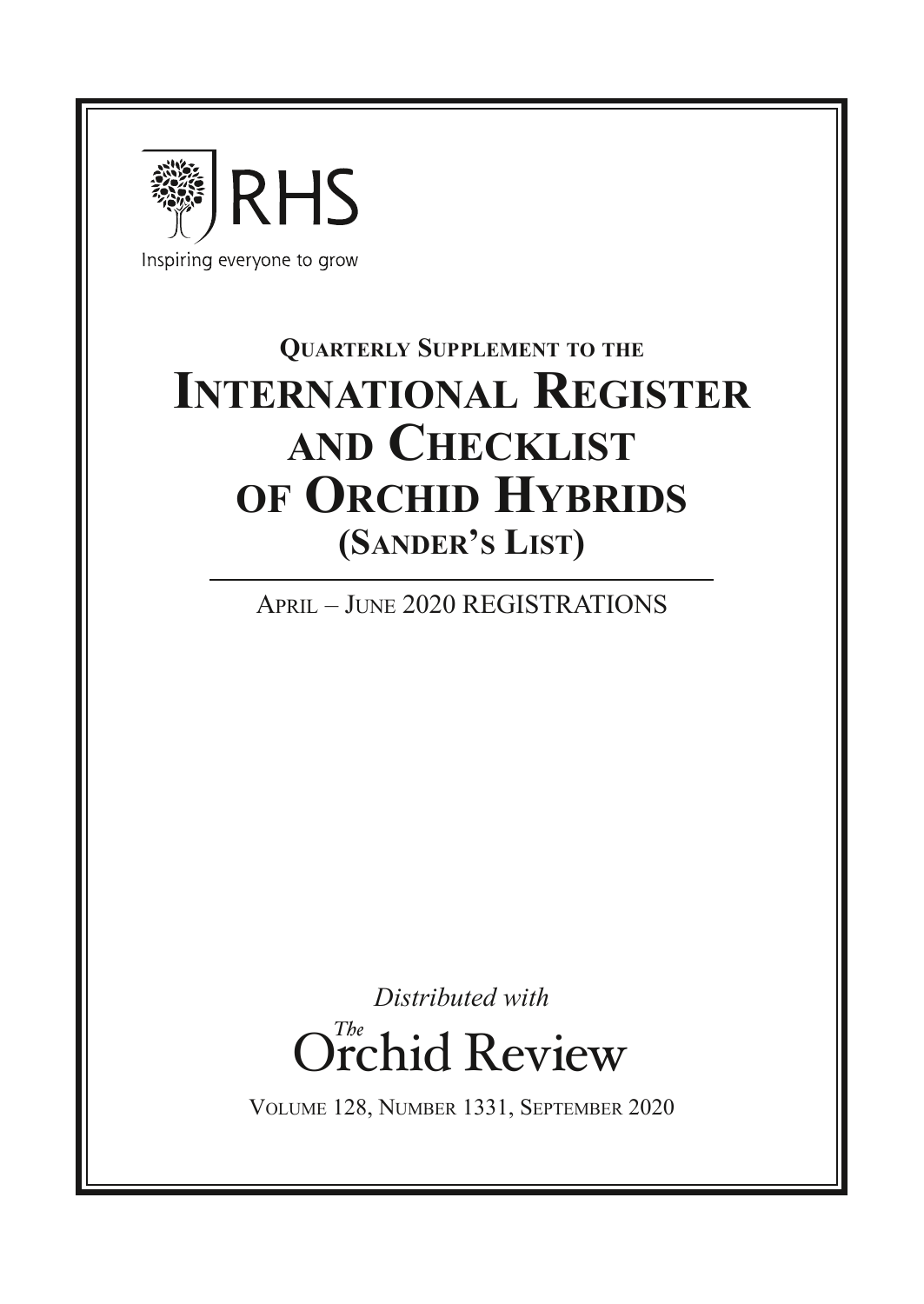# **NEW ORCHID HYBRIDS**

# APRIL – JUNE 2020 REGISTRATIONS

A list of new grex names supplied by the Royal Horticultural Society as International Cultivar Registration Authority for Orchid Hybrids

| NAME                                                                                                                                                                              | <b>PARENTAGE</b>                                                                                                                                                                                                                                                                                                                           | <b>REGISTERED BY</b>                                                                                                                                          |
|-----------------------------------------------------------------------------------------------------------------------------------------------------------------------------------|--------------------------------------------------------------------------------------------------------------------------------------------------------------------------------------------------------------------------------------------------------------------------------------------------------------------------------------------|---------------------------------------------------------------------------------------------------------------------------------------------------------------|
|                                                                                                                                                                                   |                                                                                                                                                                                                                                                                                                                                            | (O/U = Originator unknown)                                                                                                                                    |
| Angraecum<br>Lai's Star                                                                                                                                                           | Angcm. Lemförde White Beauty x Angcm. sesquipedale                                                                                                                                                                                                                                                                                         | Winning Orch.                                                                                                                                                 |
| x Aranda<br>Jamaica Dancehall Queen                                                                                                                                               | V. Simirun x Arach. hookeriana                                                                                                                                                                                                                                                                                                             | Claude Hamilton                                                                                                                                               |
| x Ballantineara<br>Nollybur                                                                                                                                                       | Gcy. [Epc.] Kyoguchi x Gct. [Ctna.] Starrlyn                                                                                                                                                                                                                                                                                               | M. Tibbs (Sunset Valley Orch.)                                                                                                                                |
| x Bletundina<br>Jumbo Strica                                                                                                                                                      | Ble. striata x Ar. graminifolia                                                                                                                                                                                                                                                                                                            | Jumbo Orchids                                                                                                                                                 |
| x Brassanthe<br>Playa la Punta                                                                                                                                                    | Bsn. [Bc.] Maikai x Bsn. [Bc.] Bill Worsley                                                                                                                                                                                                                                                                                                | Plantio La Orquidea                                                                                                                                           |
| x Brassaphilanthe<br>Playa la Isleta                                                                                                                                              | Bsn. [Bc.] Maikai x Mcp. [Schom.] brysiana                                                                                                                                                                                                                                                                                                 | Plantio La Orquidea                                                                                                                                           |
| Brassia<br>Senne Feast                                                                                                                                                            | Brs. verrucosa x Brs. Spider's Feast                                                                                                                                                                                                                                                                                                       | Roellke Orch.                                                                                                                                                 |
| x Brassidium<br><b>Starship Trooper</b>                                                                                                                                           | Brsdm. [Mclna.] Yellow Star x Onc. Gorey Castle                                                                                                                                                                                                                                                                                            | M.Tibbs (O/U)                                                                                                                                                 |
| x Brassocatanthe<br>Fair Maiden<br><b>Taiwan Treat Cernua</b>                                                                                                                     | Bct. [Bc.] Little Mermaid x Ctt. [Lc.] Sagarik Wax<br>Bct. [Blc.] Hawaiian Treat x C. [S.] cernua                                                                                                                                                                                                                                          | Leroy Orch.<br>Ching Hua (Golf Orch.)                                                                                                                         |
| x Brassocattleya<br>Barbara Latza<br>Bryson Black<br>Craig De Trini<br>Graf's Rock Star<br>Hawaiian Honeymoon<br>Mini Bird<br>Patricia Leach Almeida<br>Pim Little<br>Tigrinodosa | B. nodosa x C. colagnoi<br>C. [Lc.] Callistoglossa x B. cucullata<br>B. Little Stars x C. maxima<br>Bc. [Blc.] Keowee x C. schilleriana<br>Bc. [Pot.] Little Suzie x C. Hawaiian Wedding Song<br>C. Tiny Rubies x B. nodosa<br>Bc. [Bl.] Richard Mueller x C. mossiae<br>C. guttata x B. grandiflora<br>C. tigrina [leopoldii] x B. nodosa | M.Gaglioti (O/U)<br>A.Black<br>A.Black<br>Plantio La Orquidea<br>R.&J.Hopkins (Bryants)<br>P.T.Lin<br>A.Almeida (R.Tokunaga)<br>E.M.K-A.Chew<br>J.Crate (O/U) |
| x Bratonia<br>Dr Peter O'Hanley                                                                                                                                                   | Brat. [Mtssa.] Charles M. Fitch x Milt. Sandy's Cove                                                                                                                                                                                                                                                                                       | Cas. Phillips                                                                                                                                                 |
| Bulbophyllum<br>Dezherae's Delight<br>Frosty Flo<br>Gabriel Hoy<br>Hannah Freel<br>Lindsey Paris<br>TangeLeo<br><b>Tree Frog</b>                                                  | Bulb. More Than Aghast x Bulb. Manchind<br>Bulb. frostii x Bulb. [Cirr.] longiflorum<br>Bulb. agastor x Bulb. carunculatum<br>Bulb, echinolabium x Bulb, Manchind<br><b>Bulb.</b> Grace Thoms x Bulb. Manchind<br>Bulb. Fullerton x Bulb. Manchind<br>Bulb. macrobulbum x Bulb. bicolor                                                    | <b>B.Thoms</b><br>Rbt. Burkey (O/U)<br><b>B.Thoms</b><br><b>B.Thoms</b><br><b>B.Thoms</b><br><b>B.Thoms</b><br>Krull-Smith (O/U)                              |
| x Bullara<br>Lita Moody                                                                                                                                                           | Rth. Fuchs Orange Nuggett x E. [Epi.] cordigera                                                                                                                                                                                                                                                                                            | Claude Hamilton                                                                                                                                               |
| x Cahuzacara<br>Hsinying Naranja<br>Playa Charagato<br>Playa Seca                                                                                                                 | B. nodosa x Rth. [Blc.] Young-Min Orange<br>Rby. Hawaiian Leopard x Rth. Orange Nuggett<br>Bsn. [Bc.] Maikai x Rth. [Blc.] Enchanted Vista                                                                                                                                                                                                 | Ching Hua<br>Plantio La Orquidea<br>Plantio La Orquidea                                                                                                       |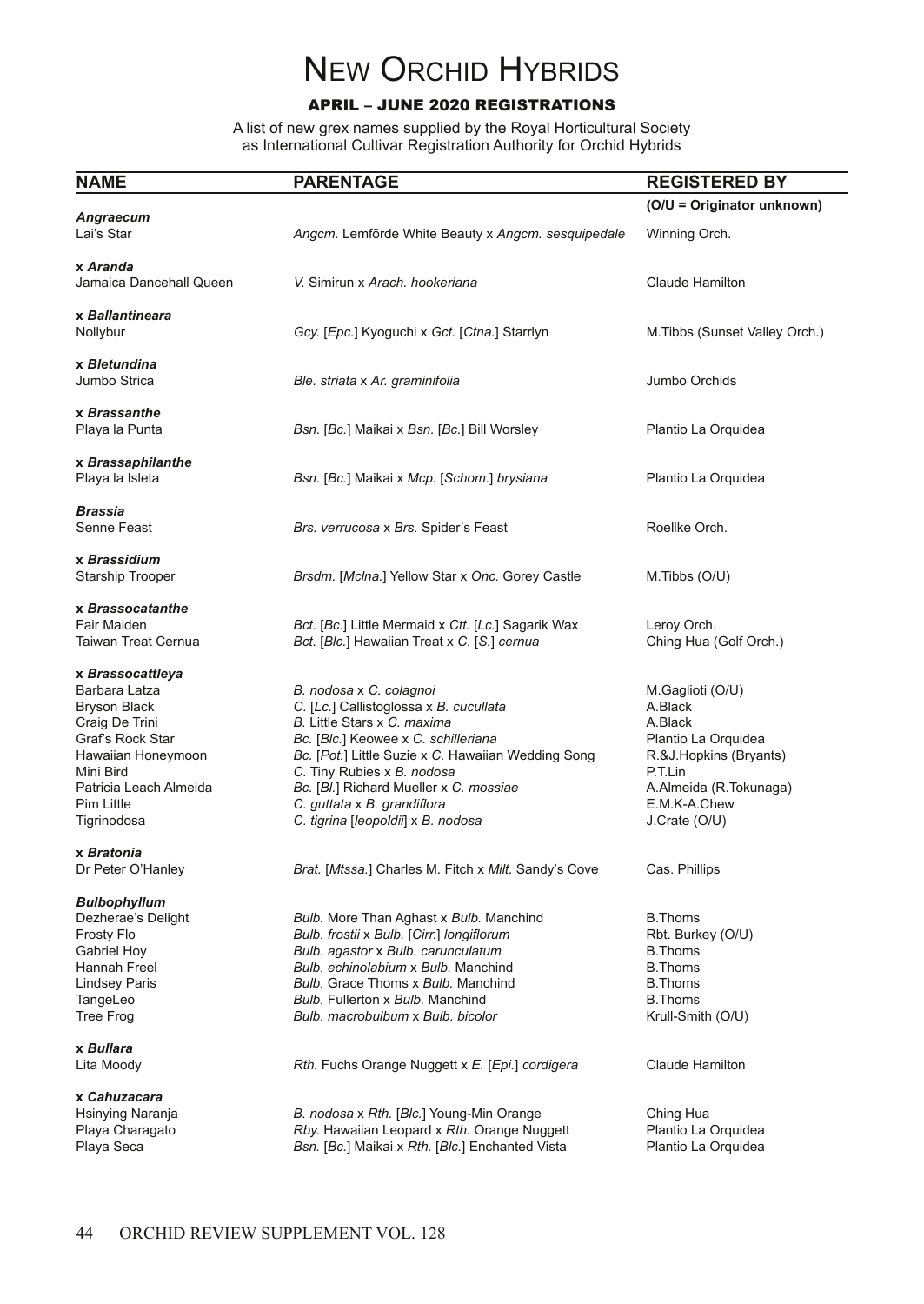**x** *Catasandra*

*Catasetum*

*Cattleya*

**x** *Cattleychea*

**x** *Cattleytonia*

Lu Montezani *Gal. blanchetii ¶* x *Ctsm. x nogueirae* D.Schinaider Lucas Cera *Gal. magnicolumna ¶* x *Ctsm. ariquemense* E.Tambarussi Gal. blanchetii ¶ x Ctsm. *x valdisonianum* 

Antonio Miranda Z *Ctsm. ivaneae* x *Ctsm. dupliciscutula* Jac.Fernandez Aroldo Peretto *Ctsm. denticulatum* x *Ctsm. galeritum* **Channes Ctsm.** *denticulatum* x *Ctsm. ivaneae* **Ctsm.** *june ctsm. ivaneae denticulatum s ctsm. ivaneae denticulatum denticulatum denticulation dent* Davi Medeiros Araujo *Ctsm. juruenense* x *Ctsm. ivaneae* J.Lira Eduardo Bairros *Ctsm. juruenense* x *Ctsm. matogrossense* J.Araújo El Xup **Ctsm.** Orchidglade x *Ctsm.* socco J.Fern Gislene Ap Araujo Souza Ctsm. schmidtianum x Ctsm. Karen Armstrong J.Lira Gislene Ap Araujo Souza *Ctsm. schmidtianum x Ctsm.* Karen Armstrong **J.Lira**<br>Guaporé Rodriques de Souza *Ctsm. osculatum x Ctsm. sp. Misericordia*<sup>1</sup> Rodriques de Souza Guaporé **Ctsm.** *Octalatum* x *Ctsm. sp.* Misericordia<sup>1</sup> Rodrigues de Souza<br>Hanna Wozniak **Richard Cramack Ctsm. Robert Ang x** *Ctsm.* **Jumbo Pearl Richard Richard R. Ang Chee Soong** Hanna Wozniak *Ctsm.* Robert Ang x *Ctsm.* Jumbo Pearl **R.Ang C**<br>Helovsa Oliveira Souza **Ctsm.** *iuruenense x Ctsm. macrocarpum* J.Araúio Heloysa Oliveira Souza *Ctsm. juruenense* x *Ctsm. macrocarpum* J.Araújo ILdefonso Chamorro *Ctsm.* Valerie Chamorro x *Ctsm.* Memoria Lum Hon R.Ang Chee Soong J. A Esperanza Bolivia *Ctsm. semicirculatum* x *Ctsm. kempfii* A.Mirand<br>
KI's True Love **Clarke** *Ctsm. Portagee Star x Ctsm. Chuck Taylor* **F** Clarke KL's True Love **Call Come Communist Communist Communist Communist Communist Communist Communist Communist Communist Communist Communist Communist Communist Communist Communist Communist Communist Communist Communist Commun** Leto Correa **Ctsm.** Double Down x Ctsm. *tigrinum*<br>Maria Angelica **Ctsm.** *Ctsm. schmidtianum* x Ctsm. *dupliciscutula* J.Lira Maria Angelica *Ctsm. schmidtianum* x *Ctsm. dupliciscutula* J.Lira Maria das D. Araújo Lira *Ctsm. x apolloi* x *Ctsm.* John C. Burchett J.Araújo Maria Leão *Ctsm.* Karen Armstrong x *Ctsm.* João Stivalli J.Fernández Mawi *Ctsm. semicirculatum* x *Ctsm.* Susan Fuchs J.Fernán *J.Fernán*<br>Memoria Dorothy Wells *Ctsm.* Chuck Taylor x *Ctsm.* Dentigrianum F.Clarke Memoria Dorothy Wells **Ctsm.** Chuck Taylor x *Ctsm.* Dentigrianum F.Clarke F.Clarke F.Clarke Ctsm. macrocarpum x Ctsm. matrosianum J.Araúio Terra da Luz *Ctsm. macrocarpum* x *Ctsm. mattosianum* J.Araújo Yeray Fernández *Ctsm. ivaneae* x *Ctsm. lucis* J.Fernández

Amelia Elizabeth **C.** [*Lc.*] Melody Fair x C. [*Lc.*] Walgery **C.** The D. Pavlock (Gold Country) Budai Chen's C. Thospol Spot x C. Fascelis Shih Kuang Orch. Budai Chen's **C.** Thospol Spot x C. Fascelis Shih Kuang Orch.<br>
C. Lulu x C. IS/c.1 Jungle Gem Robertson Orch. *C.* Lulu x *C.* [*Slc.*] Jungle Gem C. Heathii (1) x *C. dolosa* C. Chili Chester L.Madonia<br>
C. [S/c.] Seagulls Apricot x C. Chili Chester M.Tibbs (Sunset Valley Orch.) C. [*Slc.*] Seagulls Apricot x C. Chili Chester M.Tibbs (Support C. Intervallent Valley C. [*Lc.*] Glenlee Queen x C. Lana Corvell D.Donpon C. [Lc.] Glenlee Queen x C. Lana Coryell **Dusk Fire C. [L.] Zip x C. [Sic.] Circle of Life community of C. J.Bromfield<br>
Elaine Chew Cheo 周虔心 C. [Lc.] Tahoe Rose x C. lueddemanniana E.M.K-A.Chew** Elaine Chew Cheo 周虔心 *C.* [*Lc.*] Tahoe Rose x *C. lueddemanniana* **E.M.K-A.Chew**<br>
C. [S/c.] Mari's Vision x C. Angel's Fantasy **M.Tibbs (Sunset Valley Orch.)** C. [Slc.] Mari's Vision x C. Angel's Fantasy Fordyce Heritage **C.** Horace x C. [Lc.] Boudoir **C. DatileyArt (F. Fordyce)** CattleyArt (F. Fordyce) C. Rosella's Roval Flare x C. Dal's Good One M. Murray Gaia's Royal One **C.** Rosella's Royal Flare x C. Dal's Good One M. Murray M. All C. The C. Rosella's Royal Flare x C. Dal's Good One M. Murray C. For all C. The C. The C. The C. I Golden Gate (1954) x C. schilleriana Plant C. [Lc.] Golden Gate (1954) x C. schilleriana Graf's Spots **C.** Mark Jones x *C*. Landate Plantio La Orquidea Iced Beau Plantio La Orquidea Iced Beau C. Lavender Ice x *C*. Beaufort **Plantic Solution** S. Stebbing (O/U) Iced Beau *C.* Lavender Ice x *C.* Beaufort S.Stebbing (O/U)  $C.$  dolosa x  $C.$  *mossiae* Labiate Bells **C.** Angel Bells x *C. labiata* circle of Life Chadwick & Son (O/U)<br>
Life's Purpose **C. [L.]** purpurata x C. [S/c.] Circle of Life **C.** [O.J.Bromfield Life's Purpose *C.* [*L.*] *purpurata* x *C.* [*Slc.*] Circle of Life O.J.Bromfield Maria Jose **C.** *amethystoglossa* x *C.* Memoria Robert Strait Deuts C. Plum Lulu x *C.* Mark Jones C. Plum Lulu x C. Mark Jones **C. Plum Lulu x C. Mark Jones** V.Elliott **C. Motte Spot x C. guttata** Memoria Zachary Manago *C.* Motte Spot x *C. guttata* **G. Takasaking C. Takasaking C. Takasaking C. IS** C. IS 1 wittigiana Pink Diamond **C.** [SI.] Orpetii x C. [S.] *wittigiana* P.T.Lin<br>Purple Gang C. [Lc.] Koba's Purple x C. [Lc.] Aloha Case T.Mochizuki (Ry. Kobayashi) Purple Gang **C.** [*Lc.*] Koba's Purple x C. [*Lc.*] Aloha Case T.Mochizuki (R<br>QF Hawaiian C. walkeriana x C. [*Lc.*] Hawaiian Wish Quintal Farms C. *walkeriana* x C. [*Lc.*] Hawaiian Wish C. *amethystoglossa* x C. Memorial Chuang Wen-Hsien Deusvando Leitao Rita de Cassia **C.** *amethystoglossa* x C. Memorial Chuang Wen-Hsien Deusvan **C.** *C. Le.* Comelia (1893) x C. Moonlight Dream F. Clarke Ronald Fonseca *C.* [*Lc.*] Cornelia (1893) x *C.* Moonlight Dream F.Clarke Seagrove's Blue Toy **C. [Lc.] Blues Baby x C.** *mossiae* Seagrove Seagrove C. [C.] Blues Baby x C. *mossiae* Seagrove C. [S.] mantiqueirae S. C. **P.** Teipel  $C.$  [S.] coccinea x  $C.$  [S.] *mantiqueirae* Three Kisses **C.** Dendi's Hot Spice x *C.* [*Lc.*] Lucy Chua Leroy Orch.<br>
Tibbs unreq C. *intermedia* x *C.* [*Lc.*] Mini Purple M. Tibbs C. intermedia x C. [Lc.] Mini Purple M.Tibbs M.Tibbs C. [Slc.] California Apricot x C. [Lc.] Trudy Marsh R.Vernon (F.Clarke) Trudy's Apricot **C.** [*Slc.*] California Apricot x C. [*Lc.*] Trudy Marsh R. Vernon (F.C. Roval Beau x C. Lynn's Beau (F.C.) C. Roval Beau x C. Lynn's Beau (F.C.) Ubon Beau **C.** Royal Beau x C. Lynn's Beau **C.** Salway Salway<br>
Warpaint C. [S/c.] Fire Fantasy x C. [S/c.] Cosmic Delite **C.** Kansas City (F.Clarke) *C.* [*Slc.*] Fire Fantasy x *C.* [*Slc.*] Cosmic Delite

**Psh.** [*Ech.*] *mariae* x *C.* Pantherina Currlin Orch.

Galactic Eyes *C.* Angel Eyes x *Ctna.* [*Lctna.*] Peggy San M.Tibbs (Sunset Valley Orch.) Queen of Nocatee *C. forbesii* x *Ctna.* Maxine Morgan W.F.Nunez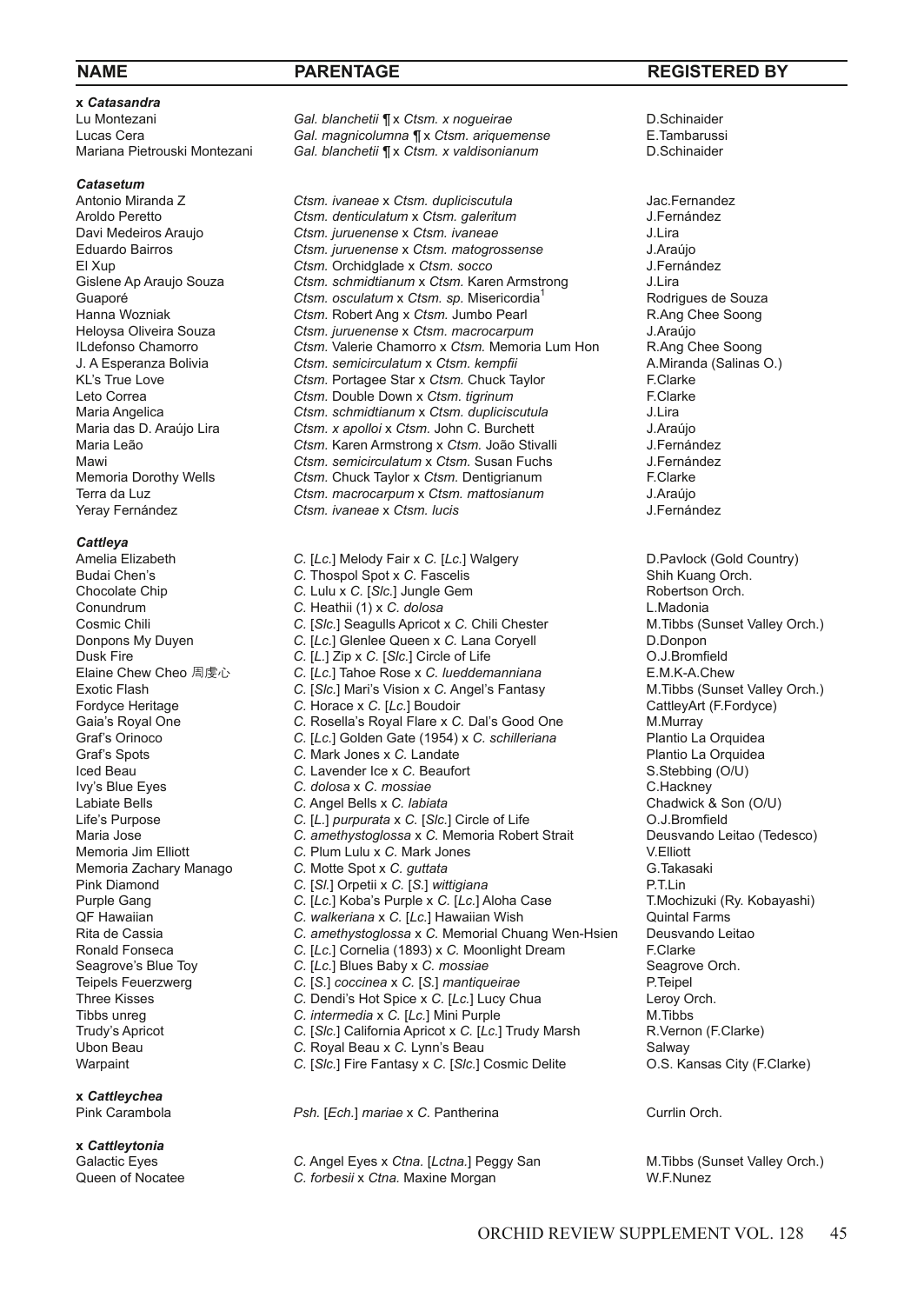# **x** *Cattlianthe*

**x** *Catyclia*

**x** *Caulaelia*

**x** *Clowesetum*

*Coelogyne*

*Coryanthes*

*Cycnoches*

*x Cycnodes*

# *Cymbidium*

Angel's Trick **Ctt.** [*Lc.*] Trick or Treat x C. [S/c.] Angel's Fantasy R.Vernon (F.Clarke)<br>
Blue Light C. ILc.1 Itsa Blue x Ctt. [Lc.] Sagarik Wax Lerov Orch. Blue Light **C.** [*Lc.*] Itsa Blue x Ctt. [*Lc.*] Sagarik Wax Leroy Orch.<br>
Cosmic Papaya Ctt. Granata Sunrise x Ctt. [Pot.] Tropical Splash M.Tibbs (Sunset Valley Orch.) Cosmic Papaya **Ctt.** Granata Sunrise x Ctt. [Pot.] Tropical Splash M. Tibbs (Sunset Valley Orch.)<br>Ctt. [Lc.] Secret Love x Gur. [C.] deckeri J. Sherwood (Jean Wilson) G Jean Wilson **Ctt.** [*Lc.*] Secret Love x *Gur.* [C.] *deckeri* J.Sherw<br>
Gone Fishing Ctt. [C.] Chocolate Drop x Ctt. Bronzed Aussie J.Seidel Gone Fishing **Ctt.** [C.] Chocolate Drop x Ctt. Bronzed Aussie J. Seidel<br>
Hsinving Mini Fire **Ctt.** Ctr. [Lc.] Cluster Fire x C. [S.] coccinea Ching Hua Hsinying Mini Fire **Ctt.** [*Lc.*] Cluster Fire x C. [S.] *coccinea* Ching Hua<br>
Marmalade Magic C. [S/c.] Golden Girl x Ctt. [*Lc.*] Trick or Treat C. J.Bromfield Marmalade Magic **C.** [*Slc.*] Golden Girl x *Ctt.* [Lc.] Trick or Treat **C.** I.Bromfield<br>
Scarlet Drop **Ctt.** [C.] Chocolate Drop x *C. warneri* M.Nagasaki (Haruta) Scarlet Drop **Ctt.** [C.] Chocolate Drop x C. warneri M.Nagasaki (G. 1995) M.Nagasaki (Haruta) Ctt. [C.] White Bridal x C. [Lc.] Itsa Blue Crop Crop. Something Blue **Ctt.** [C.] White Bridal x C. [Lc.] Itsa Blue Leroy Orch.<br>
Straight Aussie **Ctt.** [Lc.] Aussie Sunset x Ctt. Straight Answer R. Vernon (F. Clarke) Straight Aussie **Ctt.** [*Lc.*] Aussie Sunset x Ctt. Straight Answer R.Vernon (F.Clarke Topaz Saucy Ctt. [*Lc.*] Susan Holcombe **D.Vieritz** (B.Vieritz (B.Vieritz) Ctt. [Lc.] Susan Holcombe x *C.* Penny Kuroda (Caudebec Gp)<br>Topaz Siren Ctt. IC.1 Netrasiri Fireball x Ctt. ILc.1 Topaz Siren **Ctt.** [C.] Netrasiri Fireball x Ctt. [Lc.] Loog Tone D.Vieritz (O/U)<br>
Topaz Too Cute C. [L.] *crispata* x Ctt. [S/c.] Mine Gold D.Vieritz (B.Vieritz (B.Vieritz C. [L.] crispata x Ctt. [Slc.] Mine Gold

Sugar Talk *C.* [*Lc.*] Ann Follis x *E.* [*Epi.*] Cynthia W.A.Baker

Graf's Condor *L. anceps* x *Cau.* [*Diacm.*] *bicornutum* Plantio La Orquidea

Mirella Urbini Santambrosio *Cl.* [*Ctsm.*] Kengar x *Ctsm. mattosianum* R.Brescansin Osvaldo Marques Chaveiro *Cl.* [*Ctsm.*] Kengar x *Ctsm. denticulatum* R.Brescansin<br>Rozane Bairros **Cl. Ctsm.** Jumbo Grace x *Ctsm. semicirculatum* J.Fernández **CI.** [Ctsm.] Jumbo Grace x Ctsm. semicirculatum

**Coel.** *pandurata* x *Coel. ovalis dungle Mist* Jungle Mist

Gunter Gerlach *Crths. picturata* x *Crths. verrucolineata* M.& M.F.Bourdon

Dalmata *Cyc. pentadactylon* x *Cyc. cooperi* U.Ferreira Felipe Voltanum Volpi Dianezi *Cyc. barthiorum*<br>Cyc. Jean F. Monnier x *Cyc.* Richard Brandon **X.** R. Clarke Margie Ryan **Cyc.** Jean E. Monnier x Cyc. Richard Brandon

Ferreira *Morm.* Jumbo Poseidon x *Cyc. chlorochilon* U.Ferreira

Abandoned Love *Cym.* Aussie Dollar x *Cym.* Dolly **A.Easton**<br>Adios Jorge **A.Easton** *Cym.* Falling Passion x *Cym.* Ruby Tuesday **A.Easton** Adios Jorge **Cym.** Falling Passion x Cym. Ruby Tuesday A. Easton Auntie **A.**<br>Auntie **Cym.** Earlisue x Cym. Stan Porter **Auntie** N. Lenkic *Cym.* Earlisue x *Cym.* Stan Porter N.Lenkic Cym. Dream x *Cym. tracvanum* Awaken **Cym.** Dream x *Cym. tracyanum* **Cym.** N.Lenkic Balls of Fire **N.Lenkic** Cym. Phar Lap x *Cym.* Valerie Absolonova A.Easton Cym. Phar Lap x Cym. Valerie Absolonova **A.Easton**<br>Cym. Fifi x Cym. Green Santa **A. Easton** A Easton Bayou Born **Cym.** Fifi x *Cym.* Green Santa **A.Easton** A.Easton **Bee Charmer** A.Easton Com. Enzan Shining x *Cym. ensifolium* A.Easton Bee Charmer **Cym.** Enzan Shining x Cym. ensifolium **A.Easton** Belgian Snow **Cym.** Yamanashi Liberty x Cym. Pauwelsii A.Easton Belgian Snow **Cym. Yamanashi Liberty x Cym. Pauwelsii** A.Easton A.Easton A.Easton Cym. Nighty Mouse x Cym. Cleo's Melody Cym. Young-Tarter (Casa de las Org.) Cym. Mighty Mouse x Cym. Cleo's Melody Blazing Ruby **Cym.** Blazing Fury x Cym. Tathra **Gramman Charles Community Community** Charles Communic Communic Communic Communic Communic Communic Communic Communic Communic Communic Communic Communic Communic Communic Com Charismatic Alvin *Cym.* Yai x *Cym.* Joan's Charisma A.Easton Dhani Harrison **Cym.** Yai x *Cym.* George Harrison **Dural Emerald** Cym. Sleeping Dancer x *Cym.* Sleeping Dancer x *Cym.* Sleeping Dancer x *Cym.* Sleeping Dancer x 2 Dural Emerald *Cym.* Sleeping Dancer x *Cym.* Sleeping Nymph P.Rochfort (G.Giles)<br>
Dural Firestick Cym. Lunar Flame x Cym. Pepper Blaze P.Rochfort (G.Giles) Dural Firestick *Cym.* Lunar Flame x *Cym.* Pepper Blaze P.Rochfort (G.Giles)<br>Dural Picture P.Rochfort (G.Giles) Cym. Dural Flame x Cym. Dural Dream P.Rochfort (G.G. Cym. Reachfort (G.G. Cym. Reachfort C.G. Cym. Reachfort C.G. Cym. Reachfort C.G. Cym. Reachfort C.G. Cym. Reachfort C.G. Cym. Reachfort C.G. Cym. Reachfort C.G. Cym. Rea Estelita Gaspi Line *Cym.* Fifi x *Cym.* Red Planet **Hatfield Orchids**<br>
Fatal Attraction **Fatal Beauty x Cym.** suave Hatfield Orchids Fatal Attraction *Cym.* Fatal Beauty x Cym. suave<br>
Flaming Joy **Cym.** Flaming Vulcan x Cym. Lar. Flaming Joy **Cym.** Flaming Vulcan x Cym. Laramie Joy John Gate (Gynn)<br>
Gold is Good **Cym. Tom Thumb x Cym. Golden Rule** A. Easton Gold is Good **Cym.** Tom Thumb x Cym. Golden Rule **A.Easton** A.Easton Creen Bean A.Easton Cym. Valerie Absolonova x Cym. Golden Bean A.Easton Cym. Valerie Absolonova x Cym. Golden Bean Hansjuerg Rhyn *Cym.* Cronulla x *Cym.* Memoria Ken Thomas H.H.Khoo Hativels *Cym.* Roc Aumont x *Cym.* Icho Tower E.Young O.F. Cym. canaliculatum x Cym. madidum Hocquarderie *Cym.* Roc Aumont x *Cym.* Paternoster E.Young O.F.

# **NAME PARENTAGE REGISTERED BY**

 $Rinke$ &Thompson (Ecuagenera)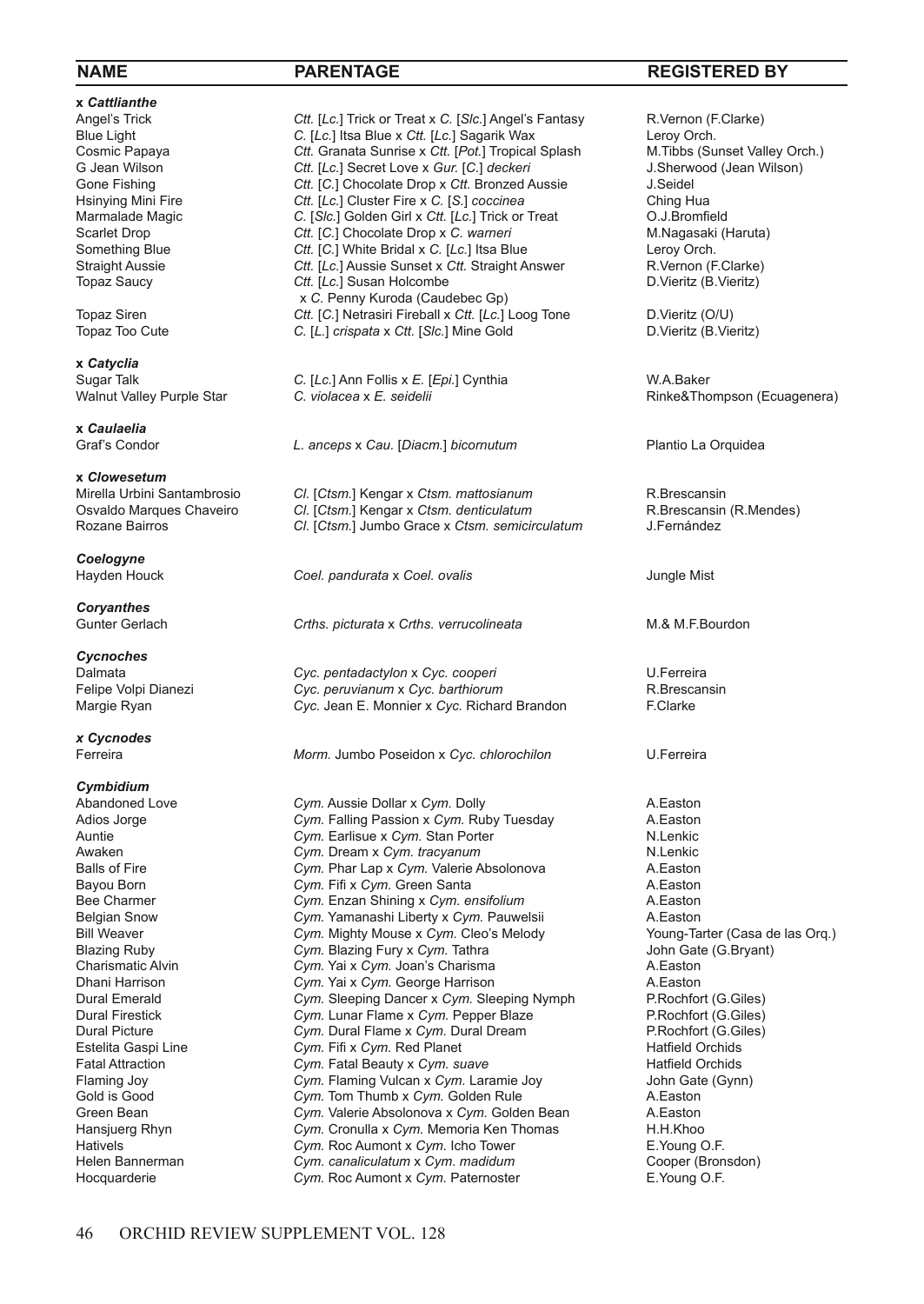# *Cypripedium*

# *Dendrobium*<br>Adventurer

I'm Classy **Cym.** Touch of Class x Cym. Cleo's Melody P.J.Hockey<br>
Jean Terberg **Cym. Gone West x Cym. Vogelsang** Press Hatfield Orchids Jean Terberg **Cym.** Gone West x Cym. Vogelsang Fractield Cym. Hatfield Cym. Bunyip x Cym. parishii Cym. A. Easton John Fogerty *Cym.* Bunyip x *Cym. parishii* A.Easton Karl Malden **Cym.** Placido Domingo x Cym. Hoosailum A.Easton A.Easton Cym. Kiwi Amber x Cym. Arachnid Cym. A.Easton Kiwi Arachnid **Cym. Kiwi Amber x Cym. Arachnid** P.J.Hockey<br>
Kiwi Saffron **Cym. Kiwi Amber x Cym. Saffron Sunset** P.J.Hockey Kiwi Saffron **Cym.** Kiwi Amber x *Cym.* Saffron Sunset P.J.Hockey Cym. Saffron Sunset P.J.Hockey Cym. Nighty Mouse x Cym. *Sinense* Cym. At Hill Kumonezumi *Cym.* Mighty Mouse x *Cym. sinense* Cymeration and K.Hill<br>
Lisa Marie Basilio Cym. Brave Sarah x *Cym.* Ruby Baker Charles Hatfield Orchids Lisa Marie Basilio *Cym.* Brave Sarah x *Cym.* Ruby Baker **Hatfield Orchids** Marian G Saunders *Cym.* Rising Laird x *Cym.* Online Tiger **The Casacan Times** T. Sealey (A. Easton) Marian G Saunders *Cym.* Rising Laird x *Cym.* Online Tiger **T.Sealey** T.Sealey<br>Memoria Pat Procter **Cym. Tower of Gold x Cym. Tower of Fire** P.R. Puiol Memoria Pat Procter **Cym.** Tower of Gold x Cym. Tower of Fire P.R.Pujol<br>Memoria Ruby Wasson Cym. Fifi x Cym. Jordan Kaplan Process Patfield Orchids (D.Teuschler) Memoria Ruby Wasson *Cym.* Fifi x *Cym.* Jordan Kaplan **Michaeld Corporat Cym.** Fifi x *Cym.* Langler (D.T. A.Easton Michaeld Cym. Edith McDade x *Cym.* Langleyense A.Easton Cym. Edith McDade x Cym. Langleyense **A.Easton**<br>
Cym. Gladys Whitesell x Cym. Pacific Sparkle **A.Easton** Pacific Gladness *Cym.* Gladys Whitesell x *Cym.* Pacific Sparkle A.Easton<br>Pepper Rose **Cym.** Lunarose x *Cym.* Flaming Pepper **A.Easton** John Gate Pepper Rose **Cym.** Lunarose x Cym. Flaming Pepper John Gate<br>
Pepper's Freak **Pepper's Fire x Cym. Kiwi Freak** Peut P.J. Hockey Pepper's Freak **Cym. Pepper's Fire x Cym. Kiwi Freak** P.J.Hocker<br>Peter Mahon **Cym. Whale Rule x Cym. Tom Petty** A. Easton Peter Mahon *Cym.* Whale Rule x *Cym.* Tom Petty A.Easton Polly **Polly Cym.** floribundum [pumilum] x Cym. Sims Vision **N.Lenkic**<br> **Poytronne** Cym. parishii x Cym. Tesson Mill<br>
E. Young O.F. Poytronne **Cym.** *Cym.* Tesson Mill **E.** Young O.F. **COMIC COMIC COMIC ESS**<br> *Cym.* Sleeping Nymph x *Cym.* Zumma Spring **BRochfort (G.Giles)** Pure Magic *Cym.* Sleeping Nymph x *Cym.* Zumma Spring P.Rochfort (G.Giles) Cym. Bone China x Cym. Ave Maria Retiro Sunset **Cym.** Tracey Reddaway x Cym. Alice and Ralph A. Easton Rosie Riveter **A. Easton** Cym. Inasa x Cym. Devon Odyssey Rosie Riveter *Cym.* Inasa x *Cym.* Devon Odyssey A.Easton Ruth Gordon **Cym.** Mad Pixie x Cym. Dolly **A.Easton** A.Easton Sara Sierra **A.Easton** Sara Sierra *Cym.* Blanche Ames x *Cym.* Dolly **A.Easton** A.Easton **A. A. A. Easton** Cym. Brave Sarah x *Cym.* Memoria Dick Swain Hatfield Orchids Sarah Waddoups *Cym.* Brave Sarah x *Cym.* Memoria Dick Swain Hatfield C<br>
Cym God Only Knows x *Cym tracyanum* N Lenkic Seductive *Cym.* God Only Knows x *Cym. tracyanum* N.Lenkic Sharona Alperin *Cym.* Current Odyssey x *Cym.* Gala Odyssey A. Easton<br>
Sherlock Holmes Cym. Devon Cherry x *Cym.* Phar Lap A. Easton Cym. Devon Cherry x Cym. Phar Lap **A.Easton**<br>Cym. Yamanashi Liberty x Cym. Sarah Jean **A. A. Faston** Simone Segouin *Cym.* Yamanashi Liberty x *Cym.* Sarah Jean A.Easton<br> *Cwm.* Gladys Whitesell x *Cwn.* Parish Peter **A.** Lenkic Smoothie **Subsetsell and Cym.** Gladys Whitesell x Cym. Parish Peter **N.Lenkic** Special **N.Lenkic** Cym. Dolly x Cym. Butterfly Magic Cym. Dolly x Cym. Butterfly Magic Spell On You *Cym.* Charismatic Alvin x *Cym.* Hypnotic Eye A.Easton Spirit of Uluru *Cym.* Uluru *Cym.* Uluru x *Cym.* Hazel Fay **P.J.Hockey (John Gate)** P.J.Hockey (John Gate) **Cym.** Amok in Kent x *Cym.* Sue is Back A. Easton A. Easton Cym. Amok in Kent x Cym. Sue is Back Sundaani Fountain *Cym.* Kiwi Amber x *Cym.* Kimberley Splash P.J.Hockey Sundaani Splash **Cym.** Foxfire Amber x *Cym.* Kimberley Splash P.J.Hockey<br>
Sundaani's Alexandra Cym. Foxfire Amber x *Cym.* Alexandra Beauty P.J.Hockey Sundaani's Alexandra *Cym.* Foxfire Amber x *Cym.* Alexandra Beauty P.J.Hockey<br> *Cym.* Sweet Nymphet x *Cym.* Janis Elaine Hoenig A.Easton Sweet Melany *Cym.* Sweet Nymphet x *Cym.* Janis Elaine Hoenig A.Easton Tariflor Luck **Tariflor Luck** *Cym.* Hiroshima Golden Cup x *Cym.* Half Moon TARI<br>Tei's Udai **Cym.** Aloifolium x Cym. bicolor  $Cym.$  *aloifolium* x  $Cym.$  *bicolor* Tipperty Burnbank *Cym.* Tipperty Alexander x *Cym.* Tipperty Robert Tipperty Orch. Tombstone Shadow *Cym.* Devon Cherry x Cym. Yai Touch of Saffron **Cym.** Touch of Class x Cym. Sa Cym. Touch of Class x Cym. Saffron Sunset P.J.Hockey Trinity Rose **Cym.** Amber Rose x Cym. Snow Beauty **P.J.Hockey** P.J.Hockey<br>
Verdant Retiro **Cym. Key Largo x Cym. Bayaka Pendant** A.Easton Verdant Retiro **Cym.** Key Largo x Cym. Bayaka Pendant A.Easton A.Easton<br>
Wabi-sabi Beauty Cym. erythraeum x Cym. Albanense **A. A. A. A. A. A. A. A. A. A. A. A. A.** A. A. A. A. A. A. A. A Cym. erythraeum x Cym. Albanense Wild Heart **Cym.** Bone China x Cym. Falling Passion A.Easton A.Easton A.Easton Cym. Snow Candy x Cym. Carmenere Cym. Snow Candy x Cym. Carmenere **A.Easton A.Easton A.Easton A.Easton A.Easton A.**<br>Cym. White Valley x Cym. Zumma Spring Zodiac Spring **Cym.** White Valley x Cym. Zumma Spring

Anita *Cyp. californicum* x *Cyp. formosanum* Anthura Karo *Cyp. x alaskanum* x *Cyp. guttatum* Weinert Cyp. yatabeanum x Cyp. x froschii

Adventurer *Den.* Victory Smile x Den. Sunday Morning **Hirofumi Yamamoto**<br>Alstonville Candy **Alstonian Commentation** Den. Tanamera Beauty x Den. Autumn Deal **Alstonian C.L.Andrews** Alstongile C.L.Andrews<br>
C.L.Andrews<br>
Den. Tanamera Beauty x *Den*. Dal's Diamond C.L.Andrews Alstonville Diamond *Den.* Tanamera Beauty x *Den.* Dal's Diamond C.L.Andrews Alstonville Memory *Den.* Tanamera Beauty x *Den.* Dal's Memory C.L.Andrews Alstonville Surprise *Den. Dal's Stunner x Den. Burbank Pure* C.L.Andr<br>Amphion Megaera *Den. schoeninum x Den. [Doc.*] Hot Coals G.Dimos Amphion Megaera *Den. schoeninum* x *Den.* [Doc.] Hot Coals G.Dimos<br>
Anis Styoningsih **Den.** Maluku Indah x *Den. lasianthera* E. Darmawan (S.Arif) Den. Maluku Indah x Den. lasianthera Arakoon *Den.* Stunning x *Den.* Finale A.Blewitt Atik Distriyati Beauty *Den. cochliodes* x Den. Ly **Den.** Ambabased **D.S.Santoso**<br>Ballara **Ballara** *Den.* Amphion Hulk x Den. Australian Sunblessed S.Harper Ballara *Den.* Amphion Hulk x *Den.* Australian Sunblessed S.Harper Den. Coote x Den. Australian Goldrush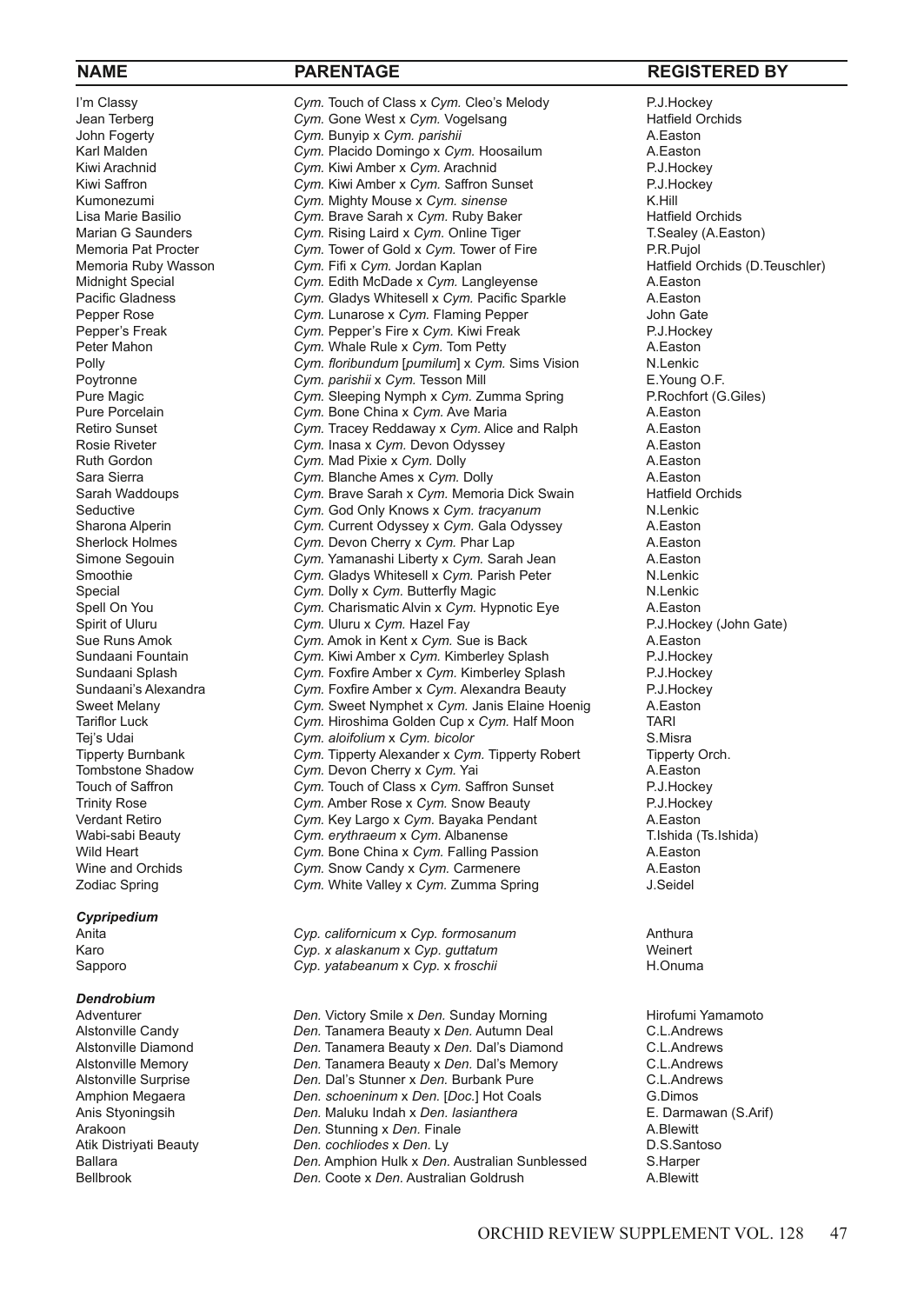*Dendrobium* **(continued)**

Beranghi **1986** Connection *Den.* Gundy Moon x Den. Finale **A.Blewitt**<br> **Beranghi Old Gold Den.** Beast x Den. Cosmic Gold **A.Blewitt** Beranghi Old Gold *Den.* Beast x Den. Cosmic Gold **A.Blewitt** Beranghi Sunrise **A.Blewitt Den.** Elegant Heart x Den. Australian Goldrush **A.Blewitt** Beranghi Sunrise *Den.* Elegant Heart x *Den.* Australian Goldrush A.Blewitt Blackbird Flat *Den.* Beast x *Den.* Brimbank Gold A.Blewitt Bo Bo Creek *Den.* Touch of Class x *Den.* Midas Touch A.Blewitt Bonny Hills *Den.* James Spader x *Den. speciosum* A.Blewitt Brilliant Legacy *Den.* Brilliant Jewel x Den. Comet King **Hirofumi Yam**<br>Budi Setiawan *Den.* Lim Loong Keng x Den. Kraikan Sirirungsi D.S.Santoso Budi Setiawan *Den. Lim Loong Keng x Den. Kraikan Sirirungsi* D.S.Santoson Bunyah D.S.Santoson *Den. Long Thanh x Den.* Finale Bunyah **Den.** Long Thanh x Den. Finale Company A.Blewitt Burgundy Gold Company Company Company A.Blewitt Burgundy Gold *Den.* Burgundy Bride x Den. Australian Goldrush A.Blewitt Burgundy Peach **A.Blewitt** Burgundy Peach **Den.** Coote x Den. Finale **Burgundy Peach** A.Blewitt<br>
Chalalai **Den.** *Den. polyanthum* x Den. Mackay Parish **Altanaphrucks** Chalalai *Den. polyanthum* x *Den.* Mackay Parish Ratanaphrucks Charlie Donpon *Den. Dal's Memory x Den. Dancing Queen* D.Donpon (R.Bills)<br>Charm Red **Den.** Den. Brilliant Smile x Den. Victory Smile Hirofumi Yamamoto Charm Red **Den.** Den. Brilliant Smile x Den. Victory Smile **Hirofumi** Cherry Blossom **Charles Charles Clarke** Cherry Blossom **F**Clarke Cherry Blossom *Den.* Sapa Beauty x Den. speciosum<br> *Den. tortile x Den. scoriarum* 

ے ہیں۔<br>Cloud Forest Fuang, Li, Lu) Den. Beast x Den. Peach Glow Forest A.Blewitt Cloud Forest **Den.** Beast x Den. Peach Glow **A.Blewitt** Coachwood Road **A.Blewitt** Coachwood Road **A.Blewitt** Coachwood Road *Den.* Elegant Lace x *Den. falcorostrum* A.Blewitt Colonial Katherine *Den.* Val Peck x Den. Yondi Glow **A.Blewitt** Comara A.Blewitt (Comara A.Blewitt Comara A.Blewitt Comara *Den.* Barry Simpson x *Den.* Cosmic Gold A.Blewitt Coolamon **Den. Karsun x Den.** Mt Bellenden Ker **A.Blewitt** Coonawarra Grange **Coolamon** *Den.* Burgundy Cream x Den. Ray's Spot A.Blewitt Coonawarra Grange *Den.* Burgundy Cream x Den. Ray's Spot **A.Blewitt** Crediton **A.Blewitt** Crediton **A.Blewitt** Crediton **Den.** Hunter Enigma x Den. Finale **A.Blewitt**<br>CrescentHead Gold *Den* Greta Snow x Den. Cosmic Gold A. Blewitt CrescentHead Gold *Den.* Greta Snow x *Den.* Cosmic Gold A.Blewitt CrescentHead Sunrise *Den.* Elegant Heart x Den. Cosmic Gold **A.Blewitt** Daintree River **Communist Containst Container** Den. Ray's Dream x Den. James Spader **A.Blewitt** Daintree River **Den.** Ray's Dream x Den. James Spader **A.Blewitt** Daisy Plains A.Blewitt Daisy Plains A.Blewitt Daisy Plains **Den.** Greta Snow x Den. Kayla **A.Blewitt** Daisy Plains A.Blewitt Daisy Den. Dalellen x Den. Burdekin Crystal **A.Blewitt** Dal's Moon *Den.* Dalellen x *Den.* Burdekin Crystal Lawranna Den. Numinbah Beauty x Den. Kanjuruhan Denny Hardianto *Den.* Black Spider x *Den.* Edfrans Charming D.S.Santoso<br>Dingadee Jay *Den. Jayden x Den.* Dingadee **Den.** W.A.Perrin Dingadee Jay **Den.** Jayden x Den. Dingadee **W.A.Perring and Solution Club** Carl Ludwig Bundt x Den. Otto I. Leidin Dirumahaja *Den.* Carl Ludwig Bundt x Den. Otto I. Leidin Donadinaalong **Den.** Wonga x Den. Aussie Victory Dongdingalong *Den. Wonga x Den.* Aussie Victory **A.Blewitt**<br>
Den. Dingadee x Den. Brimbank Gold **Australie W.A.Perrin** Dungog Brim **Den.** Dingadee x Den. Brimbank Gold **W.A.Perrin**<br>
Den. Avril's Gold x Den. Dingadee Gold W.A.Perrin Dungog Cosmic *Den.* Avril's Gold x *Den.* Dingadee Gold W.A.Perrin Dungog Dream *Den.* Saigon x *Den.* Brimbank Gold W.A.Perrin Dungog Elegant *Den.* Elegant Heart x *Den.* Brimbank Gold W.A.Perrin **Den. Bandon Grove x Den. Cosmic Gold W.A.Perrin**<br> **Den. Mega x Den. Midas Touch W.A. Perrin** Dungog Harvey *Den.* Mega x *Den.* Midas Touch W.A.Perrin Dungog Lexi *Den.* Saigon x *Den.* Dingadee W.A.Perrin Den. Lustrous x Den. Dunokayla Dungog Matt **Den.** Dingadee x Den. Greta Orange **W.A.Perrin**<br>
Dungog Peach **Den.** Samford Bullion x Den. Dunokayla **W.A.Perrin** Dungog Peach *Den.* Samford Bullion x *Den.* Dunokayla W.A.Perrin Dungog River *Den.* Dungog Glow x *Den.* Dunokayla W.A.Perrin Dungog Sam **Den.** Elegant Heart x Den. Dingadee W.A.Perrin Dungog Supreme W.A.Perrin<br>
Den. Dingadee x Den. speciosum W.A.Perrin Dungog Supreme *Den.* Dingadee x *Den. speciosum* W.A.Perrin Dungog Tiff *Den.* Coffs Bonza x *Den.* Dingadee W.A.Perrin Dungog Touch **Den.** Midas Touch x Den. Dingadee **W.A.Perr** Ecstasy of Gold **Den.** Brinawa Sunset x Den. Australian Goldrush A.Blewitt Ecstasy of Gold *Den.* Brinawa Sunset x *Den.* Australian Goldrush A.Blewitt Eka Andayani *Den.* Carl Ludwig Bundt x *Den.* Tosons<br> *Den.* Beast x *Den.* Greta Sunrise Emu Park **Den.** Beast x Den. Greta Sunrise **A.Blewitt** A.Blewitt A.Blewitt Christens A.Blewitt Christens A.Blewitt Christens A.Blewitt Christens Den. Hawaii Stripes x Den. Little Green Apples Akatsuka Orch. Gdns. Enduring Glory *Den.* Hawaii Stripes x Den. Little Green Apples Akatsuka Character Character Character Character Character Character Character Character Character Character Character Character Character Character Charact Engadine *Den.* Lynette Banks x Den. Dingadee **A.Blewitt** Erlinda Gamueda<sup>4</sup> **Den.** Warragul x Den. Midas Touch **A.Blewitt** Cabanban Erlinda Gamueda<sup>4</sup> *Den.* Warragul x Den. Midas Touch Cabanban Cabanban Cabanban Cabanban Cabanban Cabanban Cabanban Cabanban Cabanban Cabanban Cabanban Cabanban Cabanban Cabanban Cabanban Cabanban Cabanban Cabanban Cabanb Essaitch *Den.* [*Doc.*] Saboteur x *Den.* [*Doc.*] Samuel Noah S.Harper Fairy Yellow **Den.** Royal Dress x Den. Happy Joy **Fairy Yellow** Hirofumi Yamamoto<br>Fantasy Dress **Fairm Common Den.** Transo Oriental Ribbon x Den. Lucky Dress Hirofumi Yamamoto Fantasy Dress *Den.* Tdares Oriental Ribbon x Den. Lucky Dress Hirofumi Yam<br>Farrell Alfarookie *Den. Paras Ayu x Den. lasianthera* D.S. Santoso Farrell Alfarookie *Den. Paras Ayu x Den. lasianthera* **1996 D.S.Santoson C.S.Santoson C.S.Santoson C.S.Santoson P.S.Santoson P.S.Santoson P.S.Santoson P.S.Santoson P.S. Paras A.Blewitt** Final Summit **Den.** Andrew's Summit x Den. Finale **A.Blewitt** Fine Lace River x Den. Finale **A.Blewitt A.Blewitt** Fine Lace **A. Blewitt**<br>Fire Fly Creek **Connect Connect A. British Connect A. British Creek** A. Blewitt **Den. Beast x Den. Brimbank Digger <br>
<b>Den. Fairy Lace x Den. Golden Papiyon Allery Hirefumi Yamamoto** Forever Dream *Den.* Fairy Lace x Den. Golden Papiyon **Hirofumi Yamamoto**<br>GFRI Jinling *Den.* **GFRI Jinfeng x Den. aphyllum B-L.Chen (Q.S.Zhou)** GFRI Jinling **Den.** GFRI Jinfeng x Den. aphyllum **B-L.Chen (Q. Zhou)** B-L.Chen (Q. Gianyar Bersemi **B-L.Chen (Q. Zhou)** Den. antennatum x Den. trilamellatum<br>
Den. Medalist x Den. Crystal Love **berseming and State and State Hirofumi** Yamamoto Glacier **Den.** Medalist x Den. Crystal Love

# **NAME PARENTAGE REGISTERED BY**

Chunjin *Den. tortile* x *Den. scoriarum* X.Cui (Cui, Zhang, Deng,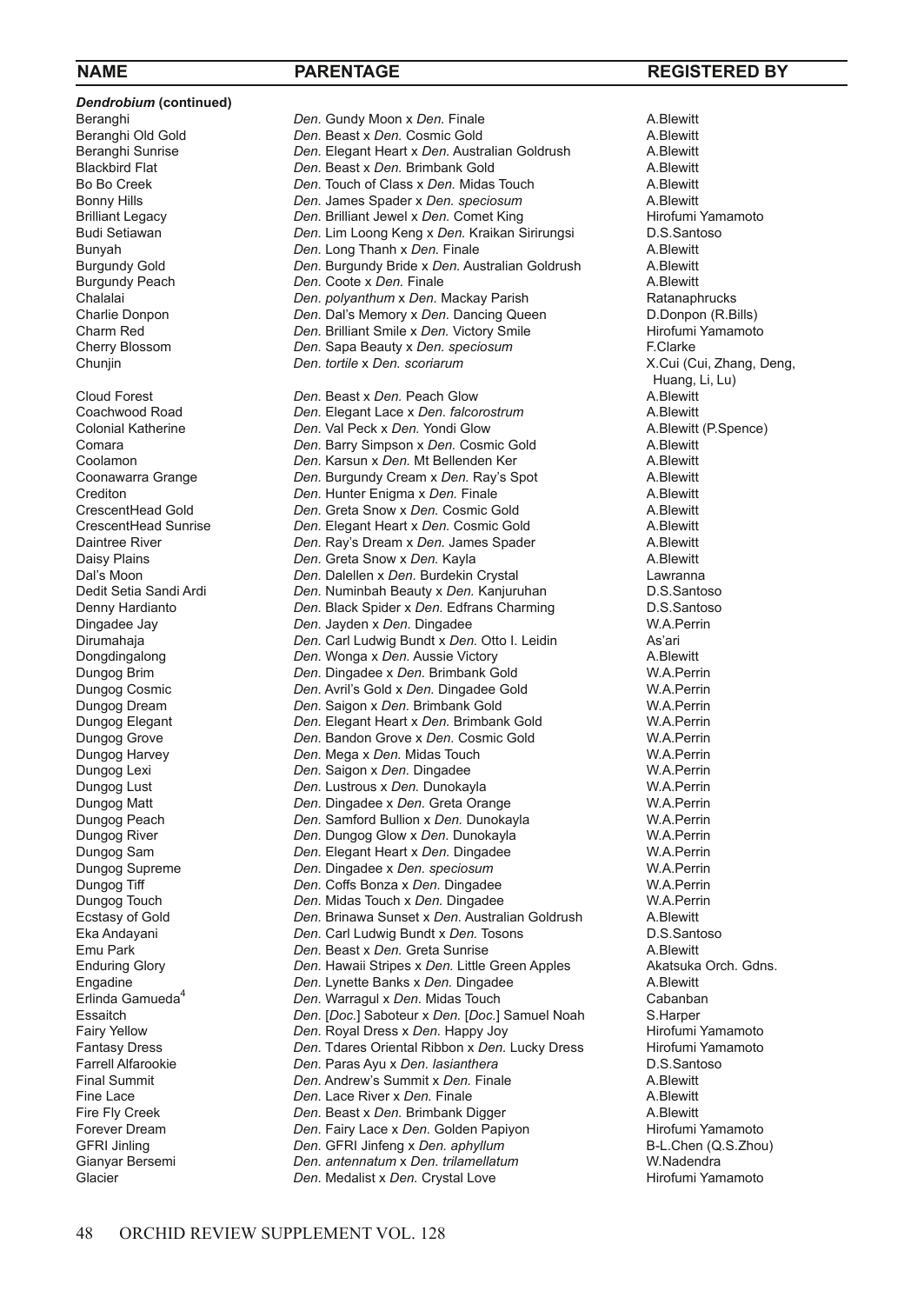Memoria Dean Antonmarchi *Den.* Silver Wings x Den. Nida<br>Memoria Emmaline Baker *Den.* Bob Mason x Den. Kiri As Mountain Top *Den.* Peter Fetherston x *Den. falcorostrum* A.Blewitt

Golden Fire Dragon *Den.* Coote x Den. Cosmic Gold **A.Blewitt** Golden Gully **A.Blewitt** Golden Gully **A.Blewitt** Golden Gully <sup>T</sup> **Den.** Australian Goldrush x Den. Peter A.Blewitt A.Blewitt<br>Goldrush Reward **Den. Gillieston Reward x Den. Australian Goldrush** D.Cannon Goldrush Reward **Den.** Gillieston Reward x Den. Australian Goldrush D.Cannon Coolawah D.Cannon Control at Den. Wynola x Den. Dingadee Goolawah **Den.** Wynola x Den. Dingadee **A.Blewitt** A.Blewitt A.Blewitt Cotoorchids and Den. Samford Rose x Den. Yondi Tina **A.Blewitt** Gotoorchids and G.Oehm (Gotoorchids) Gotoorchids Richard *Den. Samford Rose x Den. Yondi Tina* G.Oehm (Gotoorchids)<br>Gotoorchids Setsuko *Den. Touch of Class x Den. Yondi Tina* G.Oehm (Gotoorchids) Gotoorchids Setsuko *Den.* Touch of Class x Den. Yondi Tina G.Oehm (Gotoorchids)<br>Gotoorchids Victor *Den. Bellinger River x Den.* Cosmic Gold G.Oehm (Gotoorchids) Gotoorchids Victor **Den.** *Den.* Bellinger River x Den. Cosmic Gold G.Oehm (GG. Cosmic Gold G.Oehm (GG. Cosmic Gold G. Oehm (GG. Cosmic Gold G. Oehm (GG. Cosmic Gold G. Cosmic Gold G. Cosmic Gold G. Cosmic Gold G. Cosmic G Guan-Hua Jin-Yun *Den.* Lucky Girl x *Den. heterocarpum* Zhiyong Tan Guan-Hua Su-Yun *Den.* Chian-Tzy Li-Xia x *Den. heterocarpum* Zhiyong Tan Guan-Hua Yun-Tong *Den.* Chian-Tzy Li-Xia x *Den. aduncum* Zhiyong Tan Handhar Aaron Hartono *Den.* Banten Jaya x *Den.* Rita Leicester E.P.Hendra (Handojohardjo) Handhar Zelda Hartono *Den. Woon Leng x Den. violaceoflavens* E.P.Hendra (Handojonardio)<br>Happy Valentine **Exercity Angel x Den. Pretty Angel x Den.** Pianissimo Happy Valentine *Den.* Pretty Angel x Den. Pianissimo **Hirofumi Yamamoto** Hirofumi Yamamoto Hatsuyuki **Hirofumi Yamamoto** Hatsuyuki *Den.* Aurora Queen x *Den.* Chanson **Hirofumi Yamamoto Burger Aurora Confedental** Hirofumi Yamamoto Burger Aurora Chanson Hirofumi Yamamoto Burger Hirofumi Yamamoto Burger Aurora Chanson Hirofumi Yamamoto Burger Hawaiian Connection *Den. alexandrae* x Den. Queen Southeast **E.Yap (H & F** Herlyn Shalytta Sanjaya *Den. Budiono Lamtoro x Den. Bumi Menangis* D.S.Santoso Herlyn Shalytta Sanjaya *Den.* Budiono Lamtoro x *Den.* Bumi Menangis **D.S.Santosof C.S. Den.** Beast x Den. Australian Goldrush A Rlewitt Hill End **Den.** Beast x Den. Australian Goldrush A.Blewitt Hillgrove Gold **A.Blewitt**<br>Hillgrove Gold **A.Blewitt** *Den.* Greta Snow x Den. Australian Goldrush A.Blewitt Hillgrove Gold **Den.** Greta Snow x Den. Australian Goldrush A.Blewitt A.Blewitt<br>Holy Gift **Album A.Brilliant Smile x Den.** Holy Moon **Album A.Brilliant Smile x Den.** Hirofumi Yamamoto Holy Gift *Den. Den.* Brilliant Smile x *Den.* Holy Moon **Hirofumi Yamamoto**<br>Hunter Enigma **Hirophand** *Den.* Coffs Bonza x *Den.* Yondi Tina **A.Blewitt (B.Gerhard)** Den. Coffs Bonza x Den. Yondi Tina Jackie *Den.* Adastra x Den. Bohemian Rhapsody **L.Suárez Guerra**<br>Jacqueline Lee Blewitt **Den.** Colonial Katherine x Den. Cosmic Gold A.Blewitt Jacqueline Lee Blewitt *Den.* Colonial Katherine x Den. Cosmic Gold<br>Jean Minet **Den.** Den. pentapterum x Den. vexillarius Jean Minet *Den. pentapterum* x *Den. vexillarius* Ecuagenera John Hughes *Den. Nal Chalmers x Den. Dal's Appeal* Reg Dix<br>Juwiring Indah *Den. Green Viper x Den. Iasianthera* **Register and AlendraSaniaya (W.Purnomo)** Juwiring Indah **Den.** Den. Green Viper x Den. *lasianthera* HendraSang Managang MendraSang HendraSang Kai Ang MendraSang MendraSang MendraSang MendraSang MendraSang MendraSang MendraSang MendraSang MendraSang MendraSang Me Kai Anthony Blewitt *Den.* Scarlet Vista x Den. Cosmic Gold **A.Blewitt** A.Blewitt **A.Blewitt** *Den.* Yondi Glow x Den. Cosmic Gold **A.Blewitt** Katherine Lee Blewitt *Den.* Yondi Glow x Den. Cosmic Gold **A.Blewitt Kempsey A.Blewitt** *Den.* Greta Snow x Den. Finale **A.Blewitt** Kempsey *Den.* Greta Snow x Den. Finale **A.Blewitt** A.Blewitt **Kimbriki** Kimbriki **A. Brandt Charlotter Constanting Charlotter Charlotter Charlotter A. Blewitt**<br>Kinchela **A. Blewitt** *Den.* Peewee x *Den.* Australian Goldrush A. Blewitt Kinchela *Den. Peewee x Den.* **Australian Goldrush** A.Blewitt A.Blewitt<br>
King Gajayana **Alama Brand A. Batu Sunset x Den.** Joyce Margaret Kuok **Alama Surachman** Den. Batu Sunset x Den. Joyce Margaret Kuok Kiri Aston Blewitt **Den.** Lynette Banks x Den. Tully James Blewitt A. Blewitt A. Blewitt Kunderang Brook **A. Blewitt** Kunderang Brook *Den.* Lynette Banks x *Den.* Memoria Bill Skillicorn A.Blewitt Den. Ray's Dream x Den. Yondi Glow Lanyu Mild Lake *Den. Nild Yumi x Den.* Hamana Lake *Yang, Min-Hsien*<br>
Liberty Life *Den. Glory Night x Den. Royal Pink Hirofumi Yamamoto* Liberty Life *Den.* Glory Night x Den. Royal Pink **Hirofumi** Limeburners Creek **A. Blewitt** *Den.* Bob Mason x Den. Bandon Grove **A. Blewitt Den. Bob Mason x Den. Bandon Grove <b>A.Blewitt**<br> **Den. Tosons x Den. Najib Rosmah A.Blewitt** Ganis Orchids Lingkar Wilis *Den.* Tosons x *Den.* Najib Rosmah Ganis Orchids Lucky Ring **Den.** Lucky Dress x Den. Empire **Hirofumi** Hirofumi *Den.* Lucky Dress x Den. Empire **Hirofumi** A. Blewitt Den. Beast x Den. Dingadee Macleay River Sunset **Den.** Brinawa Sunset x Den. Cosmic Gold **A.Blewitt** Maksi ari Maksi *Den.* Samarai x *Den. stratiotes* As'ari Den. *strebloceras* x *Den. discolor* Maria River **Den.** Den. Brinawa Sunset x Den. Finale **A.Blewitt** A.Blewitt<br>Mastur **Mastur** Den. Burana Green x Den. schulleri **A.B. E.P. Hendra (Mastur**) Mastur *Den.* Burana Green x *Den. schulleri* E.P.Hendra (Mastur) Maulana Black Spider x *Den*. Chai Kiam Eng **Den.** Black Spider x *Den.* Findang Surachmang Surachmang Surachmang Surachmang Surachmang Surachmang Surachmang Surachmang Surachmang Surachmang Surachmang Surachmang Surachman Mega Gold **Den.** Mega Moon x Den. Finale **A.Blewitt** Mega Moon x Den. Finale A.Blewitt Mega Moon **A.Blewitt Den. Mega x Den.** *speciosum* A.Blewitt **Memoria Alwyn Flanagan A.Blewitt** *Den.* Harold Hirsch x Den. Woko **A.Blewitt** Memoria Alwyn Flanagan *Den.* Harold Hirsch x *Den.* Woko A.Blewitt Memoria Arnold Nelson *Den. Bob Mason x Den.* Finale **A.Blewitt** A.Blewitt Memoria David Mitten **Den.** Lynette Banks x Den. Kiri Aston Blewitt A.Blewitt Memoria David Mitten **Den.** *Den.* Lynette Banks x Den. Kiri Aston Blewitt A.Blewitt A.Blewitt Communism Chen. Silver Wings x Den. Nida **Municipal Communism Communism** J.R.Fernandez (O/U) Memoria Emmaline Baker *Den. Bob Mason x Den.* Kiri Aston Blewitt **A.Blewitt** A.Blewitt A.Blewitt A.Blewitt A.Blewitt A.Blewitt A.Blewitt A.Blewitt A.Blewitt A.Blewitt A.Blewitt A.Blewitt A.Blewitt A.Blewitt A.Blewitt A.Bl Memoria Ethan Zane *Den. Verninha x Den. lineale Den. Inceale* Sunnyview Orch.<br>Memoria Hendra Dwiprasetiyo *Den. antennatum x Den.* Rosalind Quek Choon Lin Hendra Sanjaya (I. Rochman) Den. *antennatum* x Den. Rosalind Quek Choon Lin Memoria Jack Mcmillan *Den.* Candice x Den. Aussie Victory **A.Blewitt** Memoria Jimmy Gravillis **A.Blewitt** *Den.* Elegant Heart x Den. Peter **A.Blewitt** Memoria Jimmy Gravillis *Den.* Elegant Heart x Den. Peter **A.Blewitt** A.Blewitt<br>Memoria Leticia Martin<sup>4</sup> *Den.* Donovan x Den. Midas Touch Cabanban Memoria Leticia Martin<sup>4</sup> *Den.* Donovan x Den. Midas Touch Cabanbanban Cabanbandan Cabanban Den. Colonial Campio x Den. Aussie Victory **Cabanbandan Campio x Den.** Aussie Victory **Cabanbandan Campio x Den.** Aussie Victory Memoria Pearl Allen **Den.** Colonial Campio x Den. Aussie Victory **A.Blewitt** Memoria Rosemary Mitten **Den.** Tyabb x Den. Bardo Rose Den. Tyabb x Den. Bardo Rose Memoria Toby Barnett **Den.** Beast x Den. Wynola **A.Blewitt** A.Blewitt A.Blewitt A.Blewitt **Den.** Sao Paulo x Den. Felicity **A.Blewitt** David Banks Merryn Bertus **Den.** Sao Paulo x Den. Felicity **David Banks** David Banks<br>
Mira Butterfly **Den.** Momotaro x Den. Nestor **David Banks** Orchidforyou Den. Momotaro x Den. Nestor Molly Milligan **COOL Den.** Coote x Den. Cobber **A.Blewitt** Mossman Gorge **A.Blewitt** Mossman Gorge **A.Blewitt** Mossman Gorge *Den.* Wynola x Den. Finale **A.Blewitt** A.Blewitt Mountain Rose **A.Blewitt** *Den.* Samford Rose x Den. falcorostrum **A.Blewitt** Den. Samford Rose x Den. *falcorostrum*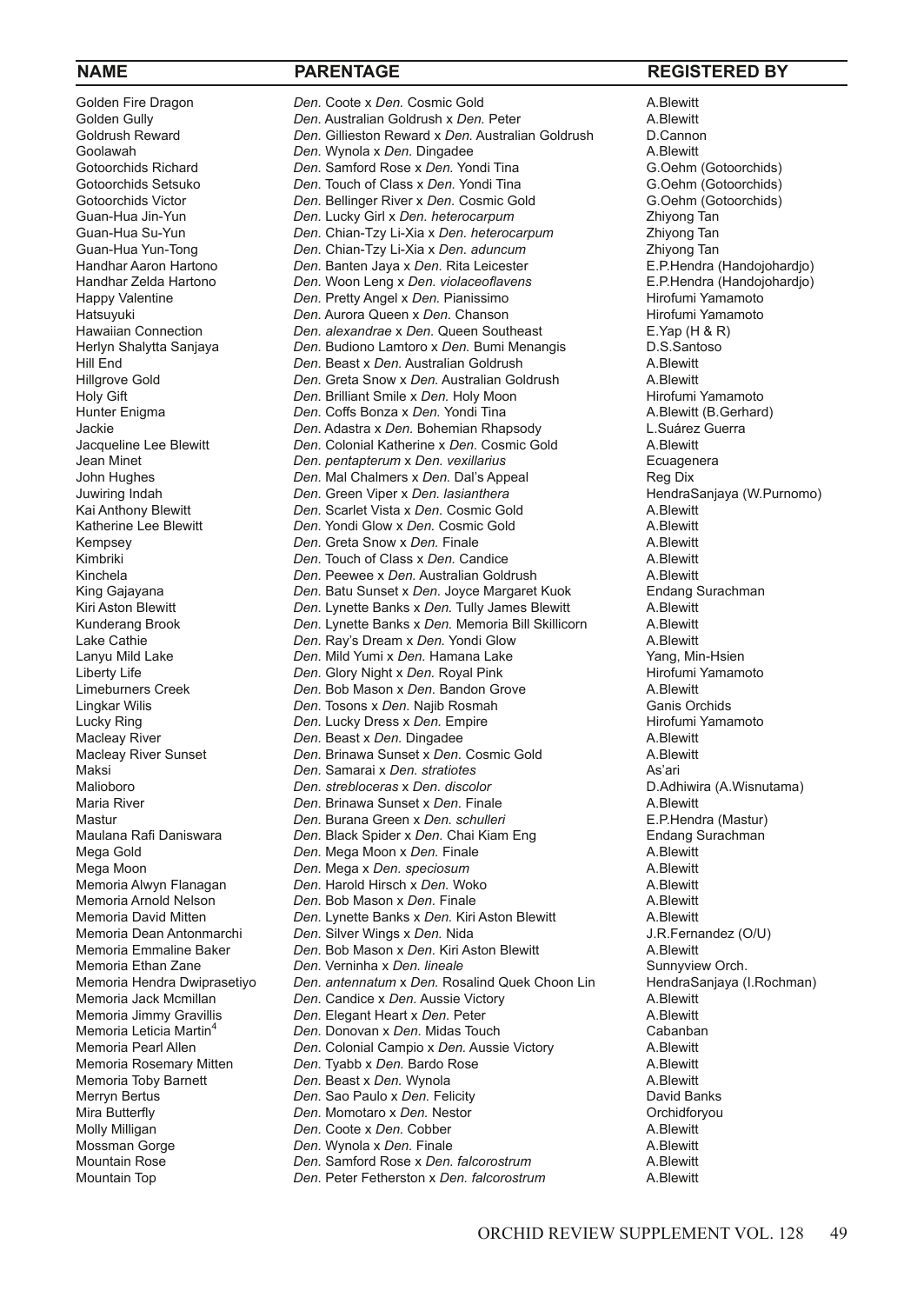*Dendrobium* (continued)<br>Mr and Mrs Inanto Pipers Creek **Den.** Beast x Den. Bellambi Pricent Indiah

Mr and Mrs Inanto *Den.* Black Spider x Den. Bumi Menangis **D.S.Santoso**<br>Mt Banda Banda **Den. Darlington Snow x Den. Finale** A. Blewitt Mt Banda Banda *Den.* Darlington Snow x Den. Finale **A.Blewitt** Mt Bartle Frere **A.Blewitt** Company **A.Blewitt** Mt Bartle Frere **A.Blewitt** Company **A.Blewitt** Company **A.Blewitt** Company **A.Blewitt** Company **A.Blewitt** Mt Bartle Frere *Den.* Tully James Blewitt x Den. Tweed **A.Blewitt** Mt Bouwen A.Blewitt X Den. Mt Bollanden Ker Mt Bowen **Den.** Finale x Den. Mt Bellenden Ker **A.Blewitt** A.Blewitt<br>Mt Pieter Rotte **A.Blewitt Den.** Peter Fetherston x Den. Finale **A.Blewitt** A.Blewitt Mt Pieter Botte **Den.** Peter Fetherston x Den. Finale **A.Blewitt** Mullumbimby Rainbow **Den.** Ray's Dream x Den. Avril's Gold A.Blewitt Mullumbimby Rainbow *Den.* Ray's Dream x Den. Avril's Gold **A.Blewitt** A.Blewitt<br>Muriel Den. *I Den.* I Doc.] Glenn Wall x Den. [Doc.] Tweetas D.Cunningham (M.Denning) Muriel **Den.** [*Doc.*] Glenn Wall x *Den.* [*Doc.*] Tweetas D.Cunningham (M.Den. Lucky Sapphire x *Den.* Victory Road Hirofumi Yamamoto My Darling **Den.** Lucky Sapphire x Den. Victory Road **Hirofumi** Yamamoto Hirofumi Yamamoto Den. I Doc. I Bill's Beauty x Den. *dolichophyllum* S. Harper Nabeal *Den.* [*Doc.*] Bill's Beauty x *Den. dolichophyllum* S.Harper Nakhla Argani *Den.* Black Spider x *Den.* Otto I. Leidin **Endang Surachman**<br>Neo's Gift **Den.** Ipoh City x *Den.* Budiono Lamtoro E. Yap (Neo Tuan Hong) Neo's Gift **Den.** Ipoh City x Den. Budiono Lamtoro **Came Came Construction** E. Yap (Neo Tuan Hong)<br>
Newbold Bear Cub **Den.** ShuggleBear x Den. Cobber **Came Construction** Orch. Newbold (M.Muzslai) Newbold Bear Cub **Den.** SnuggleBear x Den. Cobber **Cuber Cuber Conches Newbold (M.Muzslai)**<br>Newbold Blush Beauty **Den. Blushart x Den. Australian Rose-Beauty** Orch. Newbold (M.Muzslai) Newbold Blush Beauty *Den.* Blushart x *Den.* Australian Rose-Beauty Orch. Newbold (M.Muzslai) Newbold Brim Rain *Den.* Louise's Rainbow x *Den.* Brimbank You Beauty Orch. Newbold (M.Muzslai) Newbold Dream Rain *Den. Louise's Rainbow x Den. Ray's Dream* Orch. Newbold (M.Muzslai)<br>Newbold Rose Trahair *Den. Trahair x Den. Australian Rose-Beauty* Orch. Newbold (M.Muzslai) Newbold Rose Trahair *Den.* Trahair x Den. Australian Rose-Beauty Orch. Newbold (M.Muzslai)<br>Newbold Snuggle Rose Den. SnuggleBear x Den. Australian Rose-Beauty Orch. Newbold (M.Muzslai) Newbold Snuggle Rose *Den.* SnuggleBear x *Den.* Australian Rose-Beauty Orch. Newbold (M.Muzslai) Newbold Ty Alicia *Den. Memoria Alicia x Den.* Tyabb **Orch. Newbold (M.Muzslai)**<br>Newbold Ty Pride *Den.* Tyabb x *Den.* Tania's Pride **Orch. Newbold (M.Muzslai)** Newbold Ty Pride *Den.* Tyabb x Den. Tania's Pride **Cannical Corch.** Newbo<br>Nicha Dream Hunter **Orch.** Den. *ionoglossum* x Den. *lasianthera* Corchid (Micha Orchid Nicha Dream Hunter *Den. ionoglossum* x *Den. lasianthera* Nicha Orchid Nina Yulia *Den.* Kraikan Sirirungsi x *Den.* Otto I. Leidin D.S.Santoso Nisaetus Bartelsi *Den. nindii x Den. Joyce Margaret Kuok* D.S.Santoso<br>Nivin **Den.** Nagoya Singapore x *Den.* Erlyna **A.Sudibyo (I.Linuhung)** Nivin **Night A. Sudibyo (I.C. Angova Singapore x Den.** Erlyna **A. Sudibyo (I.C. Angles A. Sudibyo (I.**<br>Nona Manis **A. Sudibyo A. S. Sudibyo A. S. Sudibyo A. Sudibyo (I.C. Angles A. Sudibyo A. Sudibyo (I.C. Angles A** Nona Manis *Den.* Garnet Lake x *Den.* Candy Stripe D.S.Santoso Nulla Nulla *Den.* Brinawa Sunset x Den. Dingadee A.Blewitt A.Blewitt **A.Blewitt Nusantara** As'ari (Sutikno) Nusantara *Den.* Damarwulan x *Den. sutiknoi Den. sutiknoi* As'ari (Sutikno) As'ari (Sutikno) As'ari (Sutikno) asutikno asutikno asutikno asutikno asutikno asutikno asutikno asutikno asutikno asutikno asutikno asutikno a Oliver-Jack Freckles<sup>3</sup> *Den.* [*Doc.*] Australian Freckles x *Den. striolatum* C.Farrell Orange Cream **Den.** Burgundy Cream x Den. Finale **A.Blewitt** A.Blewitt Crange Mountain **Constanting Colling** Colonial Katherine x Den. Finale Orange Mountain *Den.* Colonial Katherine x *Den.* Finale A.Blewitt Oriental Lover *Den. Morning Glow x Den. Fairy Moon* Hirofumi *Palmerston Peach* **A. Blewitt** *Den. Yondi x Den. Karen Nair A. Blewitt* Palmerston Peach **Den.** *Den.* Yondi x *Den.* Karen Nair **Den.** Busite Basis A.Blewitt Panthera Tigris Sondaica **Den.** Black Spider x *Den.* Budiono Lamtoro **D.S.Santoso** Panthera Tigris Sondaica *Den.* Black Spider x *Den.* Budiono Lamtoro **D.S.Santosc**<br>Pasig River **D.S.Santoscopy** *Den.* Chao Phya River x *Den.* Madame Udomsri E. Yap (O/U) Pasig River **Den.** Chao Phya River x Den. Madame Udomsri E.Yap (O/U) E.Yap (O/U) Den. Barry Simpson x Den. Peach Glow Peach Mountain *Den.* Barry Simpson x *Den.* Peach Glow A.Blewitt Pee Dee **A.Blewitt**<br>
Pesona Lumajang *Den. phalaenopsis x Den.* **Enobi Purple A.Blewitt** E.P.Hendra (E.Yepe) Pesona Lumajang *Den. phalaenopsis x Den.* Enobi Purple **E.P.Hendra (E.P. Penabatana (E. P. Penabatana (E. P. Penabatana (E. P. Penabatana (E. P. Penabatana (E. P. Penabatana (E. P. Penabatana (E. P. Penabatana (E. P. Pena** Prigen Indah *Den. nindii x Den. odoardi Den. odoardi* HendraSanjaya (Ganis Orchids)<br>Prospect **Den.** Gundy Moon x Den. Cosmic Gold A.Blewitt Prospect **Den.** Gundy Moon x Den. Cosmic Gold **A.Blewitt** A.Blewitt **Purple Showers C.Truscott** (O/U) Purple Showers *Den.* Blue Twinkle x Den. Dark Dame **C.Truscott (O/U)**<br>
Putri Rengganis *Den. nindii x Den.* Margaret Thatcher **Communist Containery** Endang Surachman Putri Rengganis *Den. nindii* x Den. Margaret Thatcher **Endang Surachman Communist Communist Communist Communist Communist Communist Communist Communist Communist Communist Communist Communist Communist Communist Communi** Den. Touch of Gold x Den. Tiny Twister Quintals Core-Lokt *Den.* Snow Bells x *Den. sanderae* Quintal Farms Quintals Express *Den. atroviolaceum* x *Den.* Kaila Quintal Quintal Farms Ramadhanis *Den.* Utama Raya x Den. Sri Mulyani Ganis Orchidanis Orchidanis Credit Alenni Den. Banana Royal x Den. *violaceoflavens* D.S.Santoso Rani Beauty *Den.* Banana Royal x *Den. violaceoflavens* D.S.Santoso Ratu Malika **Den.** Tosons x Den. Ronald Imanuel **D.S.Santosons D.S.Santosons Constanting Constanting Constanting Constanting Constanting Constanting Constanting Constanting Constanting Production A.Blewitt** Red Gold Dragon *Den.* Long Thanh x Den. Cosmic Gold **A.Blewitt Red Hill A.Blewitt Red Hill A.Blewitt** *Den.* **Lake Cathie x Den. Cosmic Gold <b>A.Blewitt** Red Hill **Den.** Lake Cathie x Den. Cosmic Gold **A.Blewitt** Reedy Creek **A.Blewitt Den.** Lake Cathie x Den. Brimbank Gold **A.Blewitt Den. Lake Cathie x Den. Brimbank Gold** A.Blewitt A.Blewitt<br>**Den. Silvana Maulidah x Den. Damarwulan** A.B.S.Santoso Rita Subowo *Den.* Silvana Maulidah x *Den.* Damarwulan **D.S.Santoson** D.S.Santoson Den. Australian Sunset x *Den. speciosum* A.Blewitt Roaring Meg *Den.* Australian Sunset x *Den. speciosum* A.Blewitt Rose Peach **Den.** Samford Rose x Den. Finale **A.Blewitt** A.Blewitt A.Blewitt Consument Consument Consument Consument Sammen A.Sudibyo (I.Linuhung) Den. Otto I. Leidin x *Den. violaceoflavens* Scarlet Vista **Den.** Lustrous x Den. Riversun and Den. A.Blewitt (D.F.Butler)<br>
Sideshow Alley **Branners Cooperant Access** Den. Australian Rhubarb Pie **A.Blewitt** A.Blewitt Sideshow Alley *Den.* Coote x *Den.* Australian Rhubarb Pie **A.Blewitt** A.Blewitt Coordination Coote x *Den.* Kim Bora x *Den.* Ronald Imanuel Singapore BG Singapore Belle *Den. Kim Bora x Den.* **Ronald Imanuel Suppore BG**<br>
Singapore Princess *Den.* Ronald Imanuel x Den. Saleha Singapore Princess *Den.* Ronald Imanuel x Den. Saleha Singapore BC<br>Singo Edan *Den.* Singa Beauty x Den. Danish **Singa Beauty x Den. Danish** D.S.Santoso Singo Edan **Den.** Singa Beauty x Den. Danish Den. Danish D.S.Santosom D.S.Santosom Den. Burgundy Bride x Den. Candice A.Blewitt Smokey Cape *Den.* Burgundy Bride x Den. Candice **A.Blewitt** South West Rocks **A.Blewitt Community** *Den.* Long Thanh x Den. Midas Touch **A.Blewitt** South West Rocks **Den.** Long Thanh x Den. Midas Touch Sri Rejeki<br>
Den. Ly x Den. lasianthera Sundream **1988 Den.** Ray's Dream x Den. Sunglow **A.Blewitt** A.Blewitt<br>
Sunny Waye **Communisty Communisty Communisty Den** Lucky Dream **Alternation** Hirofumi Yamamoto Sunny Wave *Den.* Brilliant Jewel x Den. Lucky Dream **Hirofumi** Hirofumi **Sutherland Community** Den. Lynette Banks x Den. Finale **A. Riger A. Blewitt** Sutherland *Den.* Lynette Banks x Den. Finale Syed Isa Sharifah Muznah *Den.* Lucian Pink x Den. Noor Aisl **Den.** Lucian Pink x Den. Noor Aishah M.Ridhwan

# **NAME PARENTAGE REGISTERED BY**

HendraSanjaya (I.Linuhung)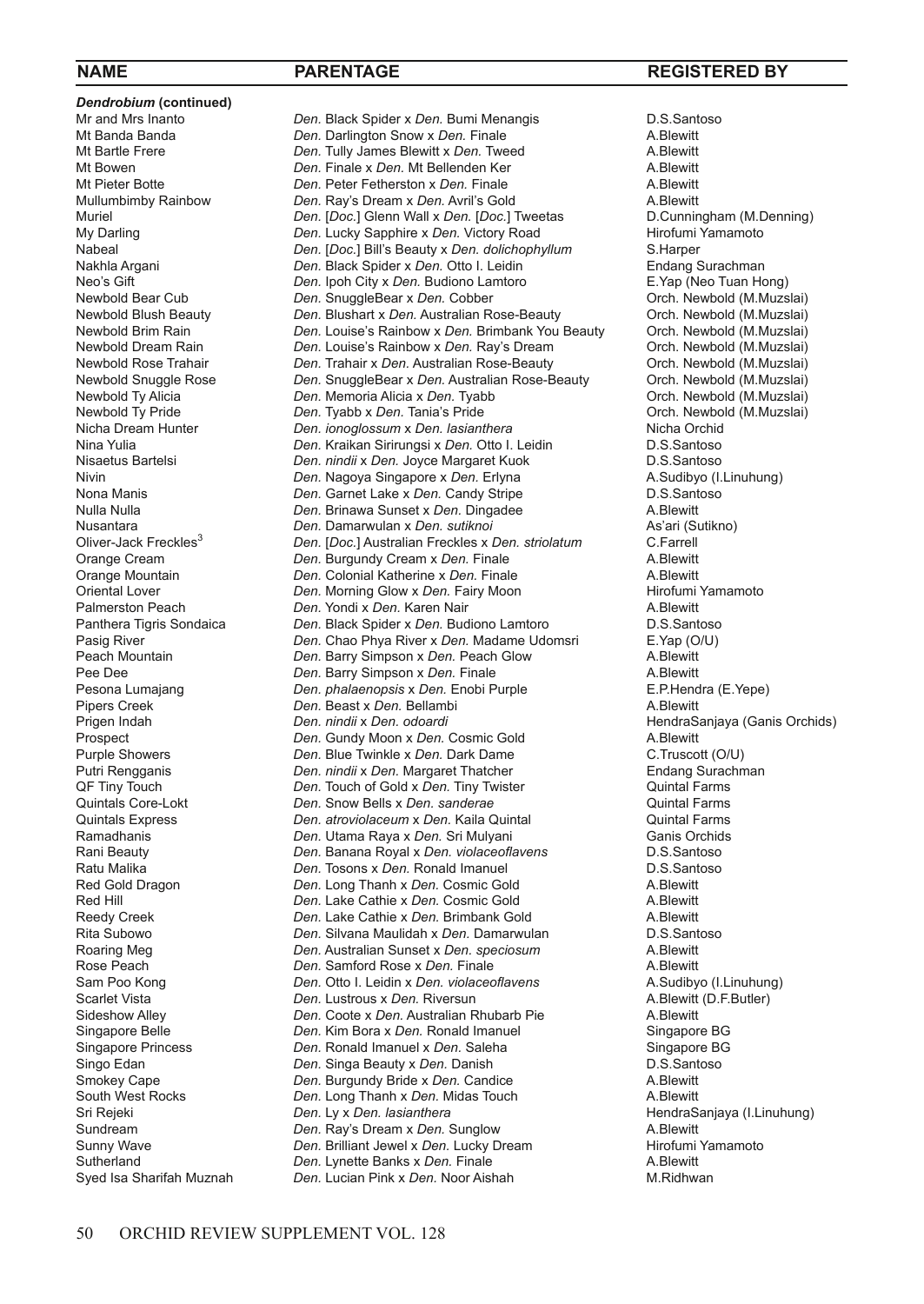**Disa**<br>Zephyrus Flare

*Dracula*

**x** *Enanthleya*

*Encyclia*

**x** *Encyvola*

**x** *Epicatcyclia*

**x** *Epicattleya*

*Epidendrum*

**x** *Fisherara*

**x** *Fredclarkeara*

**x** *Gastrophaius*

*Grammatophyllum*

Tambaroora **1988** *Den.* Finale x *Den.* Cosmic Gold **A.Blewitt A.Blewitt Tarian Mentaris A.Blewitt** *Den.* Goldenrod x *Den. violaceoflavens* **A.Blewitt** Tarian Mentari *Den.* Goldenrod x *Den. violaceoflavens* entity and thendraSanjaya (Foresta Orch.)<br>Telegraph Point **Branders Communisty Den.** Karsun Mentang Branders A. Blewitt Telegraph Point **Den.** Finale x Den. Karsun **Den.** Finale x Den. A.Blewitt **Theodore** A.Blewitt Theodore **Channel Communist Chen.** Burgundy Bride x Den. Finale **A.Blewitt** Toorooka **A.Blewitt** Corooka A.Blewitt Toorooka *Den. Finale x Den.* Australian Goldrush **A.Blewitt**<br>Torryburn Sunset **A.Blewitt** *Den.* Glenn Star x Den. Finale Torryburn Sunset **Den.** Den. Glenn Star x Den. Finale **A.Blewitt** A.Blewitt<br>19 Trumby **A.Blewitt** *Den.* Warraqul x Den. Australian Goldrush A.Blewitt Trumby **Den.** Warragul x Den. Australian Goldrush A.Blewitt<br>Tully Gorge **Communist Communist Communist Communist A.Blewitt** Tully Gorge **Communist Communist Communist Communist Constitution** A.Blewitt<br>
Urunga **Communist Communist Communist Communist Communist Communist Communist Communist Communist Communist Commun<br>
A.Blewitt** Urunga *Den.* Beast x *Den.* Ray's Spot A.Blewitt Warwick *Den.* [*Doc.*] Mark Finnigan x *Den. schoeninum* S.Harper Wayside Memories **Den.** Wodonga x Den. Wonga **A.Blewitt** Werrikimbe A.Blewitt Verrikimbe A.Blewitt Werrikimbe *Den.* Bardo Rose x *Den.* Finale **A.Blewitt** Millawarrin **A.Blewitt** *Den.* Anne's Rainbow x *Den.* Candice **A.Blewitt** Willawarrin **Cannet A.Blewitt** *Den.* Anne's Rainbow x *Den.* Candice **A.Blewitt** Willi Willi **A.Blewitt** *Den.* Anne's Rainbow x *Den.* Aussie Victory **A.Blewitt** Willi Willi **Anne's Rainbow x** *Den.* Aussie Victory A.Blewitt *Den.* Anne's Rainbow x *Den.* Aussie Victory A.Blewitt *Nilson River* Wilson River *Den.* Steph Weldon x *Den.* Cosmic Gold A.Blewitt Windmill Hill *Den.* Stunning x *Den.* Cosmic Gold A.Blewitt Wittitrin *Den.* Peewee x *Den.* Kiri Aston Blewitt A.Blewitt Wulan of Baldric *Den. laxiflorum* x Den. *lasianthera* **D.S.Santosom D.S.Santosom** *Den.* **Wodonga x Den. Tweed <b>D.S.Santosom** A.Blewitt Wynola **Christian** *Den.* Wodonga x Den. Tweed **A.Blewitt** Peppoon A.Blewitt<br>Teppoon **A.Blewitt** *Den.* Coachwood Road x Den. Finale **A.Blewitt Den. Coachwood Road x Den. Finale <b>A.Blewitt** A.Blewitt <br> *Den.* 7in x Den. Tweed A.Blewitt Yessabah *Den. Zip x Den.* **Tweed** *Perifieral and A.Blewitt**Den. Junrejo Beauty x Den. stratiotes* **<b>A.Blewitt E.P. Hendra Den.** Junrejo Beauty x Den. *stratiotes* 

**Disa uniflora** x Disa Lillian Rose J.Doherty

Drac. Transilvania x Drac. Raven **Ecuagenera** 

Eny. [Eplc.] Jackie Bright x E. [Epi.] Rioclarense Hawaii Hybrids

Cyanza *E.* [*Epi.*] Anza x *E.* [*Epi.*] Cynthia W.A.Baker Lanyu Ruifu *E.* [*Epi.*] Shinfong Happy x *E.* [*Epi.*] Rioclarense Yang, Min-Hsien SunCoast's Summer Arrival *E. stellata x E. dickinsoniana* Florida SunCoast's Summer Arrival *E. aromatica x E. [Epi.] fowliei* **F. aromatica** x E. Formatica in the system of the system of the system of the system of the s *E.* aromatica x *E.* [*Epi.*] fowliei

B. *nodosa* x *E. oxypetala ¶* Claude Hamilton

Lisa Kapono Mason *Epy.* [*Epi.*] Mabel Kanda x *C. amethystoglossa* G.Takasaki

Jose Azofeifa *Epi.* Pom Pom x *Epi.* Joseph Lii Quesada Kiwi Geyser **Epi.** Pacific Geyser x *Epi.* Pacific Kiwi **Leroy Orch.**<br>
Cur Darling **Communication** *Epi.* Pacific Sunset x *Epi.* Pacific Darling **Communication** Leroy Orch. Our Darling **Epi.** Pacific Sunset x *Epi.* Pacific Darling Leroy Orch.<br>
Cur Place **Epi.** Pacific Sunset x *Epi.* Pacific Padre **Leroy Orch.** Epi. Pacific Sunset x Epi. Pacific Padre

Pmb. [Prx.] Harvest Mouse x Zga. Pine Road M.Tibbs

Desert Davison **Mo.** Painted Desert x *Ctsm.* Melana Davison F.Clarke Piana-Marie **F.Clarke** *Folk.* After Dark x *Ctsm.* Frilly Doris **Finana**. A.J.Mara Fdk. After Dark x *Ctsm.* Frilly Doris **A.J.Marais (F.Clarke)** A.J.Marais (F.Clarke)

**Phaius** Pink Phantom x *Gs. humblotii* M.Tibbs (B.Holm)

Widarakandang *Gram. scriptum* x *Gram. martae* D.Adhiwira (Sumiyati)

# **NAME PARENTAGE REGISTERED BY**

Cacilda Pereira *Epc.* René Marqués x *C. schilleriana* Deusvando Leitao (Tedesco)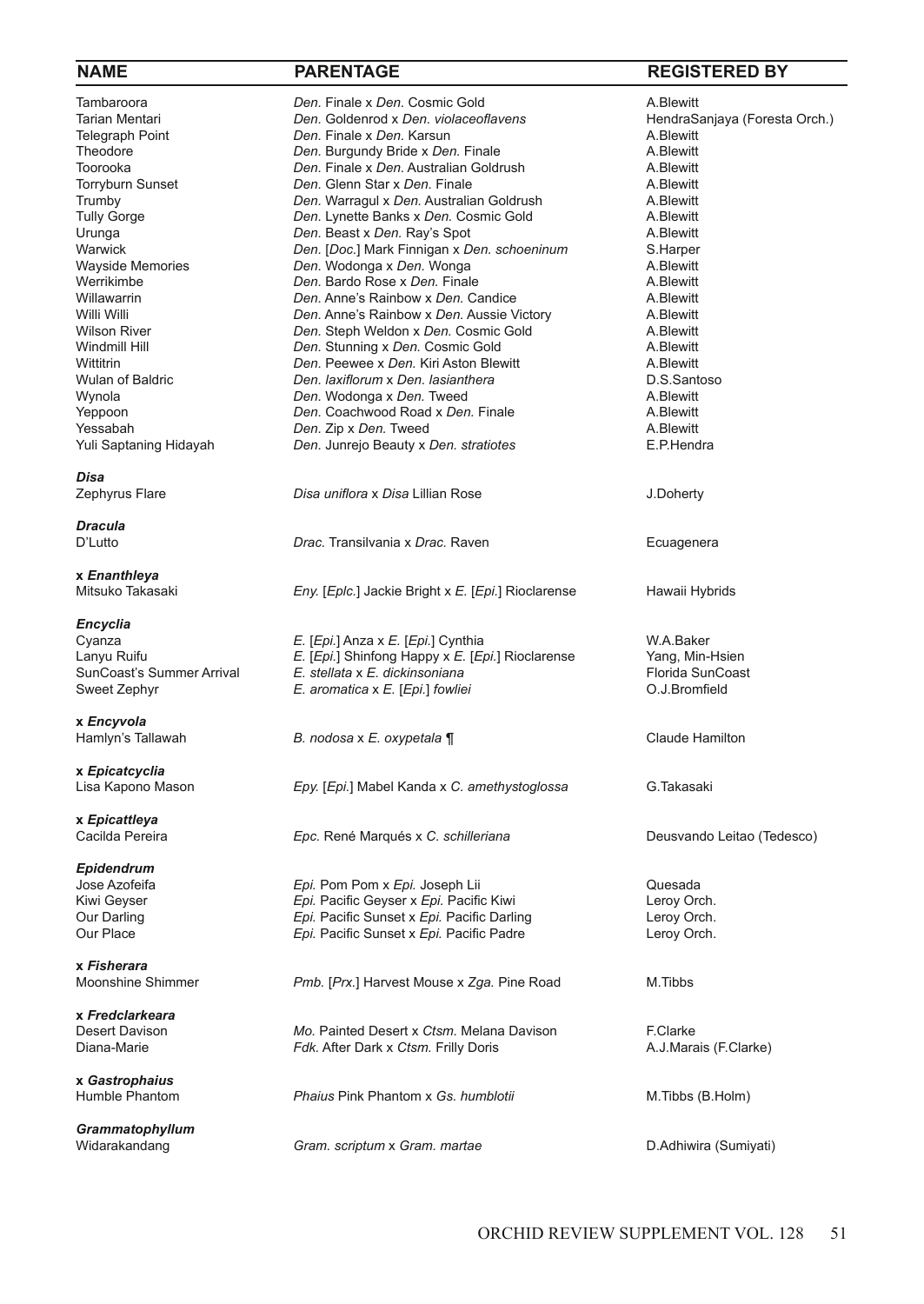**x** *Guaricatophila*

**x** *Guaricattonia*

**x** *Guaricyclia*

*Habenaria*

**x** *Jackfowlieara*

**x** *Laeliocatanthe*

**x** *Laeliocatarthron*

**x** *Laeliocattleya*

**x** *Luisanda*

**x** *Lycamerlycaste*

*Masdevallia*

*Miltonia*

*Miltoniopsis*

**x** *Myrmecatlaelia*

**x** *Myrmecocattleya*

Graf's Escondite *Ctt.* [*Slc.*] Anduril x *Mcp.* [*Schom.*] *tibicinis* Plantio La Orquidea Graf's Picardia **Prop.** [*Schom.*] *Ctt.* [*Slc.*] Anduril x *Mcp.* [*Schom.*] *brysiana* Plantio La Orquidea Ctt. [Slc.] Anduril x Mcp. [Schom.] brysiana

Black River Surprise **Green Container Beckford x** *Bro.* **sanguinea D.Bennett**<br>
Juan Yi Fairv **Chen. Fu-I** Got. *I Hknsa.* I Sogo Doll x Ctt. *I Slc.* 1 Little Fairv Chen. Fu-I Gct. [Hknsa.] Sogo Doll x Ctt. [Slc.] Little Fairy

Gcy. [Epc.] Kyoguchi x C. [L.] Brazilian Angel Leroy Orch.

Lanna Pride *Hab.* Lanna Angel x *Hab. rhodocheila* Chiang Mai Univ. May Tanager **Hab.** Mayfly x *Hab*. Tanager **Communist Communist Communist Communist Communist Communist Communist Communist Communist Communist Communist Communist Communist Communist Communist Communist Communist Communis** Hab. Conure x Hab. Tanager

Jkf. [Iwan.] Appleblossom x Rth. Bouton Star Chadwick & Son (O/U)

L. [Smbl.] Nemesis x Ctt. [C.] Chocolate Drop Plantio La Orquidea

Lcr. [Dialc.] Village Chief Parfum x C.x dolosa Yang, Min-Hsien

Giddy Imp *Lc.* Memoria Oma Schoone x C. [SI.] Pole-Star **W.A.Baker** W.A.Baker<br>Graf's Caramelo **C.** granulosa x L. [Schom.] superbiens **Prometage Claudea** Plantio La Orquidea Graf's Caramelo **C.** *granulosa* x *L.* [Schom.] *superbiens* Plantio La Orquidea Graf's Paseo **Properbiers** C. *walkeriana* x *L.* [Schom.] *superbiens* Plantio La Orquidea Graf's Paseo **C.** *walkeriana* x *L.* [Schom.] *superbiens* Pink Panther **C.** *C. Com. L. [Schom.] superbiens* Pink Pink Panther **Container 1.** L. [*Schom.*] *splendida* x Lc. Frosty Pink **G.Gary** G.Gary<br>
Rambunctious Rhythm **Container Acc. Alexandr Zub** x C. Orchidom Brabant **Container Container Container** W.A.Baker Rambunctious Rhythm *Lc.* Alexandr Zub x C. Orchidom Brabant W.A.Baker<br>Smarty **C.** Comes L. [Schom.] superbiens x C. [Lc.] Mari **Leroy Orch.** *L.* [*Schom.*] *superbiens* x *C.* [*Lc.*] Mari

Lsa. *thailandica* x *V.* [*Chri.*] *vietnamica* R.F. Orchids (Pachara Orch.)

Aroma Gold **Lyc.** *aromatica* x *Lmc.* [Lyc.] Geyser Gold T.Goshima (O/U) <br>Konoe **T.Goshima** *Lmc.* Aroma Gold x *Lvc.* Fruity Orange T.Goshima Konoe *Lmc.* Aroma Gold x *Lyc.* Fruity Orange **T.Goshima**<br>Patrick Rippena **The State Lyc.** X michelii x Sud. fulvescens **Lyc.** x michelii x Sud. *fulvescens* 

Paramuna *Masd.* Highland Monarch x *Masd.* Kimballiana F.Villegas Teipels Falcocodon *Masd. calocodon* x *Masd.* Falcata P.Teipel Teipels Tritoi *Masd. triangularis* x *Masd. gilbertoi* P.Teipel Teipels Welicodon *Masd. welischii* x *Masd. calocodon* P.Teipel *Masd. veitchiana* x *Masd. ingridiana* 

*Milt.* Minas Gerais x *Milt. moreliana* D.McKenna

Hamonerie **Mps. Pierres de la Fatelle x Mps.** *roezlii* E. Young O.F.<br>Holmbury **Mps. Angia x Mps. Blanches Pierre E. Young O.F.** Mps. Angia x Mps. Blanches Pierre **E.Xoung O.F.**<br>
Mps. [Milt.] Jersey x Mps. [Milt.] Anne Port **Rod.Nurthen (O/U)** Jersey Anne *Mps.* [*Milt.*] Jersey x *Mps.* [*Milt.*] Anne Port Rod.Nurthen (O/U)<br>
Kardinya Lady Mps. Jersey Anne x *Mps.* [*Milt.*] Leo Holguin Rod.Nurthen (Ezi-Gro) Kardinya Lady **Mps. Jersey Anne x Mps. [Milt.**] Leo Holguin Rod.Nurthen La Folie **Rod.Nurthen** La Folie **Communisty** *Mps.* [*Milt.*] Rozel x *Mps.* [*Milt.*] Faldouet Pigeril *Mps.* [*Milt.*] Grosnez x *Mps.* Blanches Pierre E.Young O.F. *Mps.* [*Milt.*] Maui Fusion x *Mps.* Bertha Baker

Myc. Memoria Louise Fuchs x Lc. Twilight Song Plantio La Orquidea

Adrian Hamilton *Mcp.* [*Schom.*] *brysiana* x *C.* [*Lc.*] Jalapa Claude Hamilton C. [Lc.] Martin Wolfe x Mcp. [*Schom.] brysiana* Florida SunCoast (Jim Roberts) C. [Lc.] Martin Wolfe x *Mcp.* [Schom.] brysiana Graf's Magic *C.* [*L.*] *purpurata* x *Mcp. christinae* Plantio La Orquidea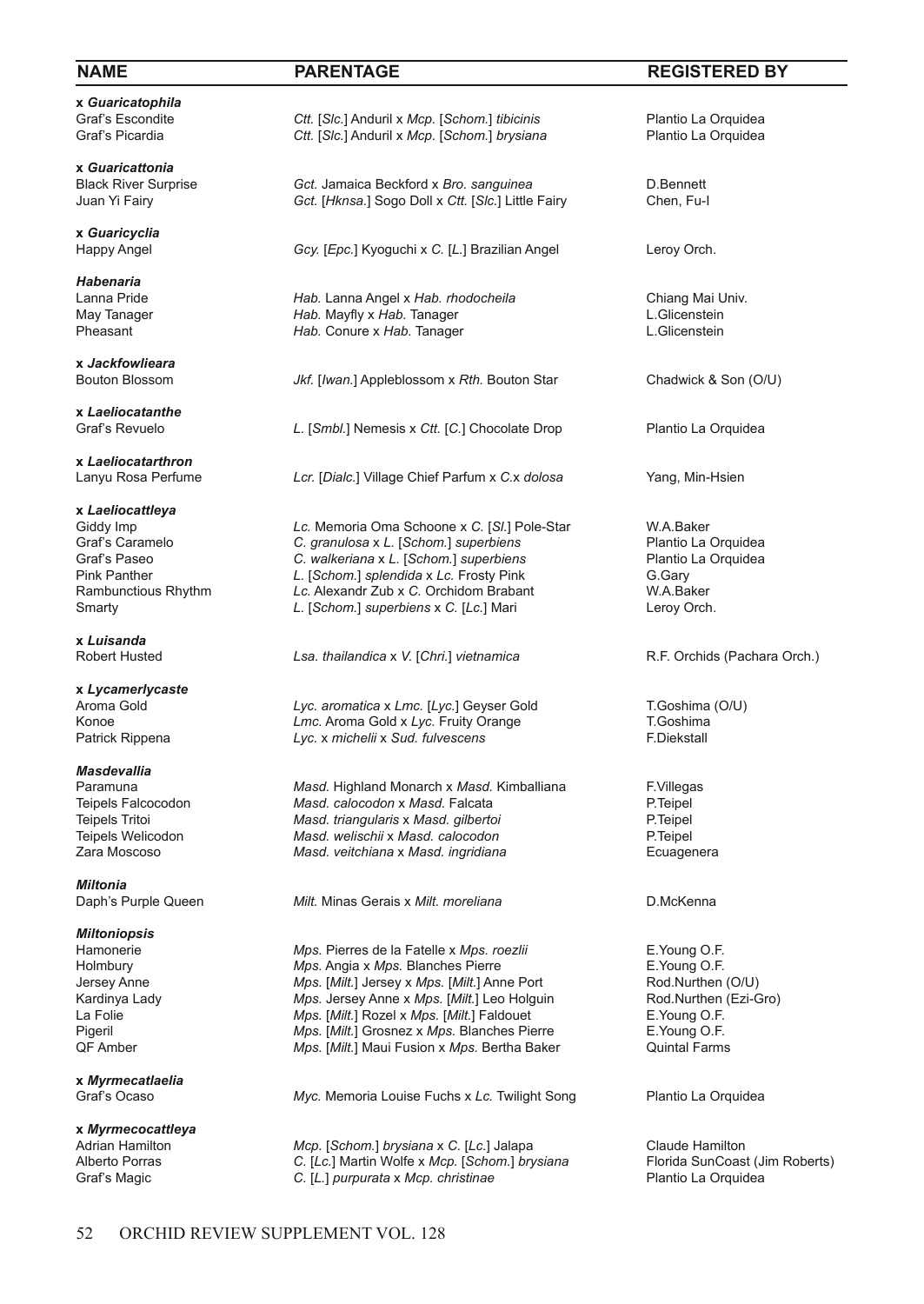# **x** *Neopabstopetalum*

**x** *Oncidesa* Cocoa Chameleon *Oncsa.* Hwuluduen Chameleon x Oncsa. Cocoa Cocoa<br>
HaiBo Auspicious No. 1 **Gom.** Moon Shadow x Oncsa. Gower Ramsey<sup>2</sup> Boda Orch.

*Oncidium*

# **x** *Oncostele*

# *Paphiopedilum*

Romy *Zba.* Elaine Oliver x *Zga.* Happy Meadows M.Tibbs (Lansbergen)

Gom. Moon Shadow x Oncsa. Gower Ramsey<sup>2</sup>

21st Scentury *Onc.* [*Oncda.*] Aka Baby x *Onc.* Pagans Scent J.Fang Andrew Houck *Onc.* [Odm.] *crinitum* x Onc. *luteopurpureum* C.Houck **Babinotte C.Houck C.** *Onc.* [Oda.] Cotil des Fontenelles x Onc. naevium E. Young O.F. Babinotte *Onc.* [*Oda.*] Cotil des Fontenelles x *Onc. naevium* E.Young O.F. *Onc.* [Oda.] Cotil de Langlois x Onc. La Fontresse E.Young O.F.<br>
Onc. Mont Figuet x Onc. Pont du Val **E.** Young O.F. Hitriere *Onc.* Mont Fiquet x Onc. Pont du Val **E.Young O.F.**<br>Hocquarderie **Conc.** Pres des Lumiers x Onc. Pont Marquet **E.Young O.F.** Hocquarderie *Onc.* Pres des Lumiers x Onc. Pont Marquet E.Young O.F.<br>Hubaut **E.Young O.F.** Conc. I Cole. I Ville Bree x Onc. Pont du Val **E.Young O.F.** Hubaut **Callettian Conc.** [Oda.] Ville Bree x Onc. Pont du Val E. Young (<br>
New Vision Orange **Callettian Conc. IWils.** Harry Wiggs x Onc. Harry Baldwin R. Vernon New Vision Orange *Onc.* [Wils.] Harry Wiggs x Onc. Harry Baldwin R.Vernon<br>
New Vision's Castle *Onc. Onc. Coda.* I Castle de Stro x Onc. Saint Clement R.Vernon New Vision's Castle *Onc.* [Oda.] Castle de Stro x Onc. Saint Clement R.Vernon<br>
Pigeril **Property** *Pigeril Parce Access Cola.* Banques Sebire x Onc. Roc Aumont E. Young O.F. Pigeril *Onc.* [*Oda.*] Banques Sebire x *Onc.* Roc Aumont E.Young O.F. Onc. Lesquende x Onc. La Hougue des Grosnez

**Onc.** De Quetteville x Ons. Harry's Orange Vision E. Young O.F.

Adele und Herbert *Paph. bellatulum* x *Paph.* Gaymaid O.Gruss (J.Frehsonke) Ajay's Belvedere *Paph. Ayjay x Paph.* Tearlath M.Tierney M.Tierney Chappen Chappen Chappen Chappen Chappen Chappen Lovely M.Tierney (A.J.Bell) Amber Love **Paph. Rick Berry x** *Paph.* In-Charm Lovely **J.Fang**<br>
Atian Royal Angel **Paph. Bel Royal x Paph.** Angel Hair **J. Atian Tsai (West River)** Atian Royal Angel *Paph. Bel Royal x Paph.* Angel Hair **Atian Tsai (West River)**<br>Bloodstone *Paph. John Hainsworth x Paph.* **Dark Wave Hillsview (T.Hill)** Bloodstone *Paph. John Hainsworth x Paph. Dark Wave* Hillsview Blushing Petuax Paph. President Fred Lehua Blushing Fred **Paph.** Blushing Petula x Paph. President Fred Lehua<br>
Paph. Over the Soul x Paph. Tsukuba Lemon Green Note Paph. Over the Soul x Paph. Tsukuba Lemon Cabernet Magic *Paph. Hilo Magic Shift x Paph. Hisinying Carlos* **J.Fang J. Fang Catherine Leclercq** *Paph. Ivory Tower x Paph. charlesworthii* **Czwojdzynski (O/U)** Catherine Leclercq *Paph.* Ivory Tower x Paph. charlesworthii Czwojdzynski (O/U)<br>Chiada Old Days Dream *Paph.* Conliem x Paph. Iowii Chiada Old Days Dream *Paph.* Conliem x Paph. Iowii Paph. Conliem x Paph. lowii Chiada Sun Cake *Paph. delenatii* x *Paph.* In-Charm Gold Nat.Chiayi University Classic Cabernet *Paph.* Ruby Leopard x Paph. Hung Sheng Bay M.Tibbs<br>Classic Pinot **Paph.** Macabre x Paph. Hung Sheng Bay M.Tibbs Paph. Macabre x Paph. Hung Sheng Bay Claudagui *Paph.* Lathamianum x *Paph.* Pinocchio J.Aguillon Cocoa Godmed *Paph.* Cocoa Hamana Med x *Paph. godefroyae* Cocoa Paph. Enzan Sholt x Paph. Yi-Ying Fireworks Cocoa Mont Millais *Paph.* Cocoa Festival x *Paph.* Freckles Cocoa Cool Vision **Paph. Norwegian Wood x Paph. Tsukuba Marlin** Green Note Creen Note Creen Note Creen Note Creen Note Creen Note Creen Note Creen Note Creen Note Creen Note Creen Note Creen Note Creen Note Creen School Creen Sc **Paph.** Sandra Mary x Paph. barbigerum Dolcetto Ruby *Paph.* Ruby Leopard x *Paph.* Hsinying Cyber Leopard M.Tibbs Doya Atian Benz *Paph. Haur Jih Lovers x Paph. Cocoa Green* Atian Tsai (Download Cheaph. *Paph. purpuratum x Paph. dianthum* **Paph.** purpuratum x Paph. dianthum Eagle Flight *Paph.* Eagle Soaring x *Paph. niveum* Lehua Paph. Ross Gesler x Paph. Eagle Peak Lehua<br>
Paph. Pedro's Moon x Paph. sukhakulii **Raph. Paph. Pedro's Metaph** Exotic Lime Ice *Paph. Pedro's Moon x Paph. sukhakulii* M.Tibbs **Fairly Perfect M.Tibbs Paph. Voodoo Perfection x Paph. fairrieanum** Sorokowsky Fairly Perfect *Paph.* Voodoo Perfection x Paph. *fairrieanum* Sorokowsky<br>
Fallersleben *Paph. henryanum x Paph. rungsuriyanum* (O.Gruss (A. Popow) **Paph.** henryanum x Paph. *rungsuriyanum* Foothill Fountain *Paph.* Fumimasa Sugiyama x *Paph. laevigatum* Sorokowsky Fred Fantastically *Paph.* Fred's Magic x *Paph.* President Fred Lehua Fred's Enchantment *Paph.* Friedrich von Hayek x *Paph.* Magically Wood Lehua Paph. French Jewel x Paph. Venus Knight Geoniare *Paph.* La Garenne x Paph. White Knight **E.Young O.F.**<br>
Green Sentinel **Faph.** Saiun x Paph. Chiara **E.** Lehua Green Sentinel *Paph. Saiun x Paph.* Chiara Chiara **Lehua** Lehua<br>Greviov *Paph.* Grev Tricks x *Paph. malipoense* Hillsview (T.Hill) Greyjoy *Paph.* **Grey Tricks x Paph. malipoense**<br>
Hanes' Vision **Paph. Valwin x Paph. Cardinal Beauty** Hanes' Vision **Paph. Valwin x Paph. Cardinal Beauty** F.Capriccio (J.Hanes)<br>Hawaiian Skies **Paph. Luna Pleasure x Paph. Hawaiian Wonder** Lehua Hawaiian Skies *Paph.* Luna Pleasure x *Paph.* Hawaiian Wonder Lehua Hawaiian Spectacular *Paph.* Presidential Moon x *Paph.* Hawaiian Kapuna Lehua Hawaiian Spring **Paph. Hawaiian Illusion x Paph. Spring Fever** Lehua<br>Henry the Red **Paph. henryanum x Paph. Sioux** Corean R.H.Hella Henry the Red *Paph. henryanum* x *Paph.* Sioux **Hokota Carol** *Paph. Sing Paph. Sing Paph. Silve* Hokota Carol *Paph.* Skip Bartlett x *Paph.* Silver Knight W.Nagayama Hokota Custard *Paph.* Skip Bartlett x *Paph.* Centerpiece W.Nagayama Paph. Saie Harbour x Paph. Saint Ouen In-Charm Yellow *Paph.* Emerald Magic x *Paph.* In-Charm Gold In-Charm O.N.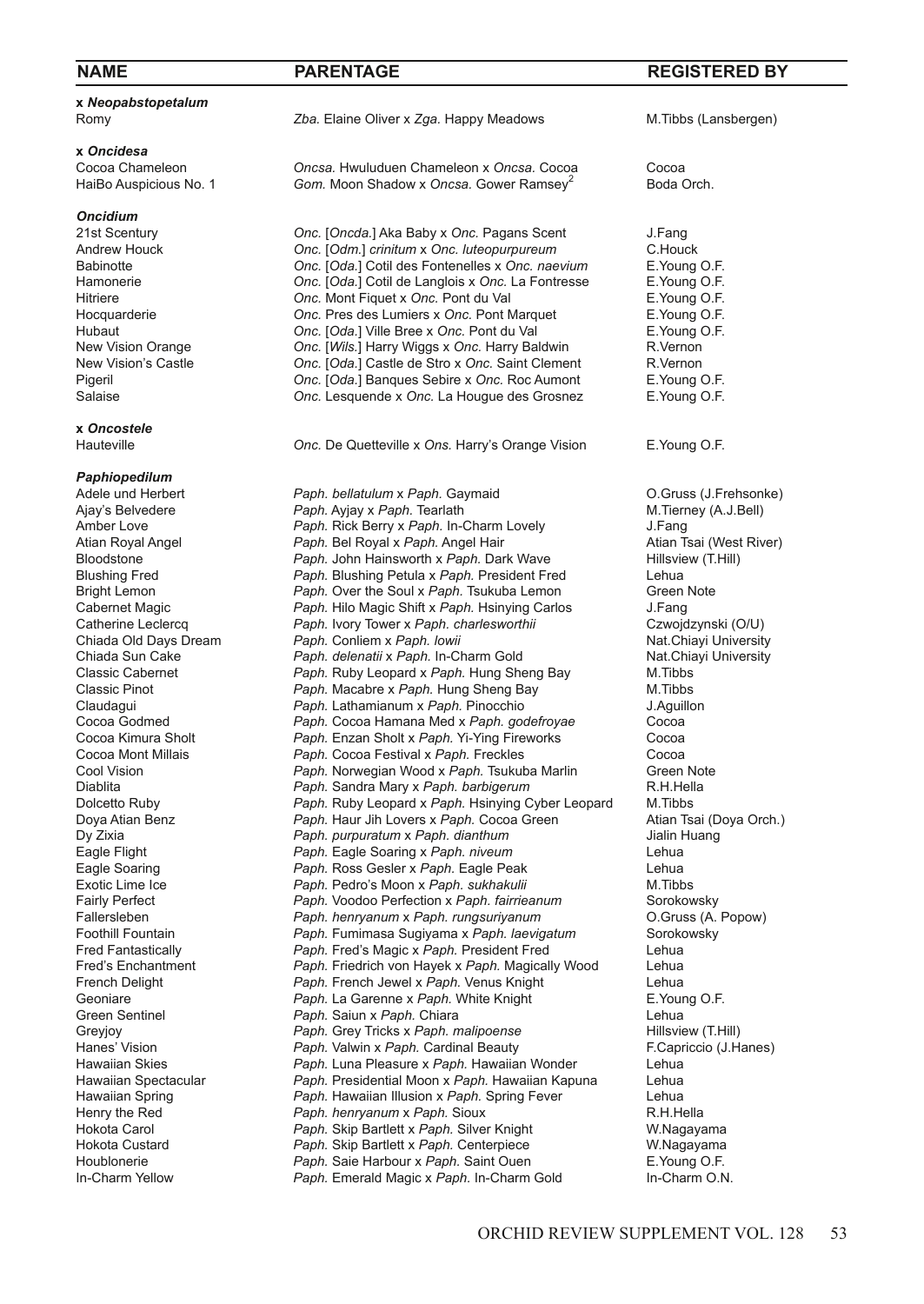**Paphiopedilum (continued)**<br>Jason Weigner x *Paph.* Parisienne Venus<br>Olympic Jasper **Paph. Keyeshill** x *Paph.* Da **x** *Papilisia*

**x** *Paravandanthera*

**x** *Pectabenaria*

**x** *Perreiraara*

Jason Weigner *Paph.* Robert Weigner x *Paph. glaucophyllum* J.Weigner Lantern's Charm *Paph.* Magic Lantern x *Paph. primulinum* Lehua Li Wen *Paph. hirsutissimum* x *Paph. rungsuriyanum* Luan Thi Dong Littlefrog Patience *Paph. richardianum x Paph. philippinense* R.Halg<br>
Love Conquers **Paph. concolor x Paph. Sorcerer's Love** F.Allen Love Conquers *Paph. concolor* x *Paph.* Sorcerer's Love F.Allen Macabre Aura *Paph. Macabre Grace x Paph. Fred's Aura* Lehua<br>Macabre Deception *Paph. Double Deception x Paph. Macabre Love* **Lehua** Macabre Deception *Paph.* Double Deception x Paph. Macabre Love Lehua<br>Macabre Joy **Paph.** Macabre Contrasts x Paph. Petula's Love Lehua Macabre Joy *Paph. Macabre Contrasts x Paph. Petula's Love* **Lehua**<br>Magically Exciting *Paph. Excitingly Wood x Paph. Magically Wood* **Lehua** Magically Exciting **Paph.** Excitingly Wood x Paph. Magically Wood Lehua<br>Majestic Fred **Capple Condense Condense Condense Condense** Rehua<br>Lehua Majestic Fred **Paph.** Grand Fred x Paph. President Fred Lehua<br>
Marie Cataldo **Paph. Macabre x Paph. Diversion** P.Cataldo Marie Cataldo *Paph. Macabre x Paph. Diversion*<br>Meadow Jov *Paph. Mountain Meadow x Paph.* Meadow Joy *Paph.* Mountain Meadow x *Paph.* Green Paradise Lehua Mele Paradise *Paph.* Dreaming Mele x *Paph.* Green Paradise Lehua Paph. Memoria Jacob Jake Piloto Olympic Jasper **Paph. Keyeshill x Paph. Dark Wave Hillsview (T.Hill)**<br>
Olympic Thunder **Paph. Luther Pass x Paph. Thunder Doll** Hillsview (T.Hill) Olympic Thunder **Paph.** Luther Pass x Paph. Thunder Doll **Hillsview (T.H.** Paulain Paph. Roquier x Paph. Teighmore **C.H.** Paulain Paulain **Paph.** Paph. Roquier x Paph. Teighmore **E. Young O.F.**<br>Perfect Pinotage **Paph. Raisin Pie x Paph. Hsinying Red Apple** M. Tibbs (O/U) Perfect Pinotage *Paph.* Raisin Pie x *Paph.* Hsinying Red Apple Petit Paradise **Paph.** *Paph. niveum x Paph.* Jennifer Reinoso Petit Paradise *Paph. niveum* x Paph. Jennifer Reinoso **Sorokowsky**<br>
Philip's Song **Song Sorokowsky** Philip Paph. Hsinying Anita x Paph. philippinense Philip's Song *Paph.* Hsinying Anita x *Paph. philippinense* Lehua Picachon **Paph.** Les Pigneaux x Paph. Vieux Moulin E. Young O.F.<br>Picoterie **Paph.** Saint Ouen x Paph. Teighmore E. Young O.F. Picoterie **Paph.** Saint Ouen x Paph. Teighmore **E.Young O.F.**<br>Pierres de Lecq **Paph.** Saint Isabel x Paph. stonei **E.Young O.F.** Pierres de Lecq *Paph.* **Saint Isabel x** *Paph.**stonei* E. Young<br>Pinotage Perfection *Paph.* Hinying Rubyweb x *Paph.* Hinying Raisin M Tibbs Pinotage Perfection *Paph.* Hsinying Rubyweb x *Paph.* Hsinying Raisin M.Tibbs Poytronne **Paph. Vieux Moulin x Paph. Saint Ouen** E. Young O.F.<br>
QF Alanna **Paph. ameniacum x Paph. thaianum** Quintal Farms QF Alanna *Paph. armeniacum* x *Paph. thaianum* Quintal Farms QF Makani *Paph. violascens x Paph. leucochilum* **Quintal Farms** Quintal Farms (Quintal Farms) Quintal Farms (Quintal Farms) Quintal Farms (Quintal Farms) Quintal Farms (Quintal Farms) Quintal Farms (Quintal Farms) Quintal QF Memoria Walt Willis **Paph. Yang-Ji Diamond x Paph. philippinense** L.B.Dauelsber (L.B.Dauelsberg (Quintal Farms) **Paph.** leucochilum x Paph. niveum Ravishing Red *Paph.* Hsinying Web x *Paph.* Hsinying Cyber Leopard M.Tibbs (O/U) Red Lotus **Paph. Shock Wave x Paph.** Luther Pass **Frank Collect Hillsview (T.Hill)**<br>Rocknpic Sho **Frank Collect Are and Paph. Olympic Forest x Paph. Rock'n Roll Hideyuki Nakata (Kenji Sato)** Paph. Olympic Forest x Paph. Rock'n Roll Sable Contrast **Paph. Magical Contrasts x Paph. Macabre** Hillsview (T.Hill)<br>
SeeHer Atian Royal **Paph. Bel Royal x Paph. rothschildianum** Atian Tsai (West River) SeeHer Atian Royal *Paph. Bel Royal x Paph. rothschildianum* Atian Tsai (West R<br>Shih Yueh Prince *Paph. Shen-Liu Glory x Paph. Prince Edward of York* **Shih, Ming-Chang** Shih Yueh Prince *Paph.* Shen-Liu Glory x *Paph.* Prince Edward of York Shih, Ming-Chang Shih Yueh Red Crown *Paph.* Sunlight Rothschild x *Paph. anitum* Shih, Ming-Chang Shih Yueh Sande *Paph.* Shen-Liu Glory x Paph. *sanderianum* Shih, Ming-C<br>Shin-Yi Beekeeper *Paph.* Max and Celia's Wedding Incharm x Paph. anitum Shin-Yi Orch. Paph. Max and Celia's Wedding Incharm x Paph. anitum Shun-Fa Carlos *Paph.* Hung Sheng Bay x *Paph.* Hsinying Carlos Shun Fa Solano Eagle **Paph. Eagle Flight x Paph. Santana**<br>
Sunlight Sky Roths **Paph. Sunlight Rothschild x Paph. rothschildianum** Ching Hua (Sunlight Orch.) Paph. Sunlight Rothschild x Paph. rothschildianum Supreme Lady *Paph. kolopakingii* x *Paph. gigantifolium* G.Dobbs (S.Tsui) Suruga Shell *Paph.* Amber Shell x *Paph. malipoense* Ohba Orch.Gdn. Sweet Snow **Paph.** Sweet Lemon x *Paph.* Snowball Communist Communist Communist Communist Communist Communist Communist Communist Communist Communist Communist Communist Communist Communist Communist Communist Communist Co Tula Moon **Paph. Super Moon x Paph. Petula** M.Tierney M.Tierney<br>Twilight Snow **Paph. Pixie Dust x Paph. Stone Lovely** Show Ohba Orch. Gdn. (Hirato) Twilight Snow **Paph.** Pixie Dust x Paph. Stone Lovely Valiant Fire<br> *Paph.* Prince Valiant x Paph. Flashfire Valiant Fire **Fire** *Paph.* Prince Valiant x Paph. Flashfire Figure 1. F.Capriccio (J.Hanes)<br>
West River Diana **Frank Paph. Mercatelii x Paph. Shin-Yi Sanders** Atlan Tsai (West River) West River Diana **Paph. Mercatelii x Paph. Shin-Yi Sanders** Atian Tsai (Atian Tsai River)<br>Wonder Maker River River River River At Attack River At Attack Mercury Multiples Wonder Mak *Paph. Wood Wonder x Paph. Makuli*<br>*Paph. Mr Wonderful x Paph. Luna Pl**Paph. Mr Wonderful x Paph. Luna Pl* Wonderful Pleasure *Paph.* Mr Wonderful x Paph. Luna Pleasure Lehua<br>Wössner Acmoflash **Paph.** acmodontum x Paph. Jac Flash CHASH F.Glanz Paph. acmodontum x Paph. Jac Flash

> Jumbo Teres *Ple.* [*V.*] *teres* x *Lsa. teres* Jumbo Orchids Jiali Fire *Pav.* Jiali Monalamica x *Ren.* Allison Lazzari Liu Fei Lung Lanna Fairy *Hab.* Lanna Angel x *Pec. hawkesiana* Chiang Mai Univ. (N.Potapohn)

Inda Sullivan Tinney *Aer. jarckiana* x *Prra.* [*Rhrds.*] Bangkok Sunset R.F. Orchids (Pachara Orch.) Van. [Vasco.] Pine Rivers x Aer. Korat Koki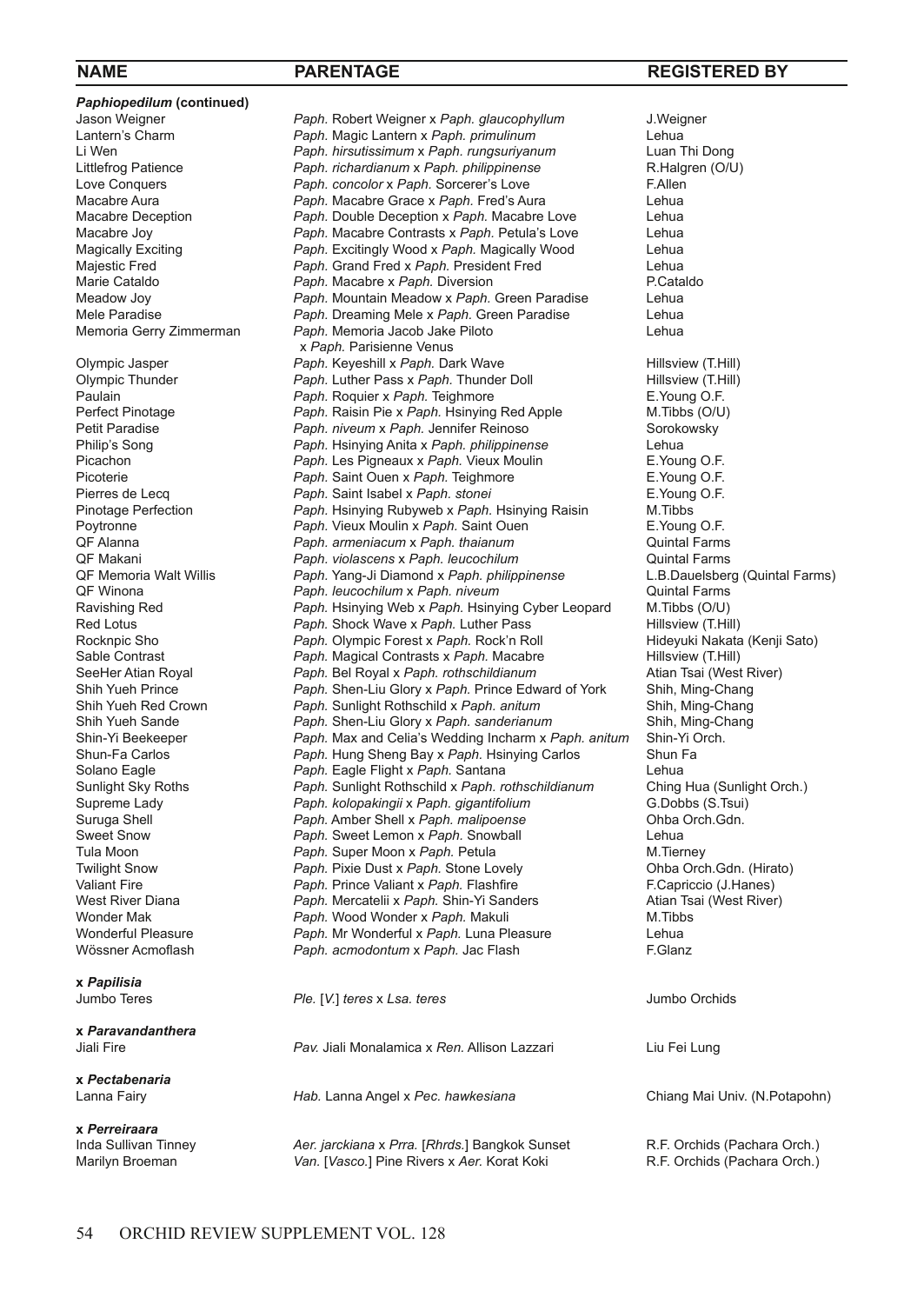|--|

**x** *Phaiocalanthe*

*Phaius*

*Phalaenopsis*

**Ching Ann Golden Diamond** 

Flying Nun *Phaius tankervilleae* x *Phaius* Pink Phantom M.Tibbs **Phaius schlechteri x Phaius pulcher** 

An Ching Cripps Pink *Phal.* An Ching Agnes x Phal. An Ching Ruby **An Ching Orch.**<br>Andy's Ember King **An Age An Act An Ching Corporation** Resear King x Phal. Black Ember Andy's Ember King *Phal.* LD's Bear King x Phal. Black Ember **K.Kirchlechner** K.Kirchlechner **K.Kirchlechner** Ark's Orchids) Ark's Golden Luck **Phal.** Ark's Gotris x *Phal.* Chang Yi Dright Young Home (Arkis Controlled View Orchids) Arkis Orchide (Bella Bambina View Phal. Gigabell x *Phal.* Princess Kaiulani K. Kirchlechner Bella Bambina **Phal. Gigabell x Phal. Princess Kaiulani** K.Kirchlechner<br>Bello Camillo **Balla Chall** Phal. Ember x Phal. fasciata **Malla Challechner** K.Kirchlechner Bello Camillo **Phal.** Ember x *Phal. fasciata Phal. Phal.* **Oro Rojo x** *Phal.* **Malang Jaya** Berlian Yusa Jaya *Phal.* Oro Rojo x *Phal.* Malang Jaya **Berlian Yusa Jaya** HendraSanjaya (A.J.Saradenta)<br>Black Ember (O/U) *Phal.* Black Eagle x *Phal.* Ember **1999** K.Kirchlechner (O/U) Black Ember *Phal.* Black Eagle x *Phal.* Ember K.Kirchlechner (O/U) Boy King *Phal. Yaphon Goodboy x Phal. LD's Bear King* **Bredren Cappuccino <b>Bredren Cappuccino Bredren Cappuccino Bredren C** Cappuccino *Phal. venosa* x *Phal. cochlearis* L.Vincent Carus Quirinus **Phal.** Sogo Relex x *Phal.* Tzu Chiang Balm K.Kirchlechn<br>Chang Jhih Green Jade *Phal.* Chang Jhih Greengrape Kuo. Wan-Yi Phal. Chang Jhih Greengrape x *Phal.* Yungho Princess Gelb<br>Charming Little Bee Phal. Lih Jiang Life x *Phal.* Liu's Charming Little Bee *Phal.* Lih Jianq Life x *Phal.* Liu's Rainbow Char Ming Agri. Charming Little Bow *Phal.* Tying Shin Melody x *Phal.* Fuller's AD-Plus Char Ming Agri. Charming Little Lisa *Phal.* Lioulin Snow Fire x *Phal.* Charming Warszawa Char Ming Agri. Charming Musician *Phal.* Charming Fairy Del x *Phal.* Jincheng Firefly Char Ming Agri. Charming Pink Fantasy *Phal.* Taida New Luchia x *Phal.* Charming Angelina Char Ming Agri. Charming Pretty Heart *Phal.* Little Gem Stripes x *Phal.* Charming Warszawa Char Ming Agri. Charming Salmon *Phal.* Charming Fortune x *Phal.* JC Stars Shining Char Ming Agri. Chiada Osmond *Phal.* Chiada Virginia x *Phal.* Chiada Katherine Nat.Chiayi University<br>Chiada Sammy *Phal.* Chian Xen Piano x *Phal.* Chiada Patrick Nat.Chiayi University Chiada Sammy *Phal.* Chian Xen Piano x *Phal.* Chiada Patrick Nat.Chiayi University Chiada Susanna *Phal.* Chiada Sally x *Phal.* Chiada Katherine **Nat.Chiayi University**<br>Chiada Wendy **Phal. Taisuco Stripe Beauty** Nat.Chiayi University Phal. Taisuco Stripe Beauty x *Phal.* Dragon Tree Paradise<br>Chiada Wifred **Phal.** Chiada Virginia x *Phal.* C Chiada Wifred *Phal.* Chiada Virginia x *Phal.* Chiada Sylvia **Nat.Chiayi University**<br>Ching Ann Apollo **National Chiama** *Phal.* **Sogo Apollo x** *Phal.* **Fuller's D-Plus Ching Ann** Phal. Sogo Apollo x Phal. Fuller's D-Plus Ching Ann Codo *Phal.* Ching Ann Corona x *Phal.* Ching Ann Dolly Ching Ann Ching Ann Crown Prince *Phal.* Ching Ann Worker x *Phal.* Sibin Prince Ching Ann Phal. Ching Ann Christmas x Phal. Kung's Roth-Fairy Ching Ann<br>*Phal.* Shiuh-Dong Sweet Heart x Phal. Ben Yu Firebird Ching Ann Ching Ann Firebird *Phal.* Shiuh-Dong Sweet Heart x *Phal.* Ben Yu Firebird Ching Ann **Phal. Ching Ann Island x Phal. Join Glory Ching Ann Ching Ann Ching Ann Ching Ann Ching Ann** x *Phal.* Yen Shuai Golden Diamond<br>Phal. Sogo Lawrence x *Phal.* Ching *Phal.* Sogo Lawrence x *Phal.* Ching Ching Ann Lawrence *Phal.* Sogo Lawrence x *Phal.* Ching Ann Firebird Ching Ann Phal. Mituo Snow Amy x Phal. Nobby's Amy Ching Ann Twist *Phal.* Unimax Blush x *Phal.* Fuller's Red Eagle Ching Ann Ching Ann Vichris *Phal.* Ching Ann Christmas x *Phal.* Sogo Vivien Ching Ann Phal. Sogo Vicky x Phal. Fuller's 3522<br>
Phal. Sogo Vivien x Phal. Ching Ann Kona **Ching Ann** Ching Ann Viko *Phal.* Sogo Vivien x *Phal.* Ching Ann Kona Ching Ann Ching Ann Worker *Phal.* Giant Lin Duo Er-Guen x *Phal.* Sogo Firework Ching Ann Ching Ann Yenlin *Phal.* Ching Ann Fireworks x *Phal.* Chia E Yenlin Ching Ann Ching Ann Yolk *Phal.* OX Lucky Boy x *Phal.* Ching Ann Snow Amy Ching Ann Clone Cyclone **Ching Ann** Clone Cyclone **CLONE** I.B. Clone Cyclone *Phal.* Liu's Little Yushan x *Phal.* Clone New Fixation CLONE I.B.<br>Clone Flourish *Phal.* Clone Ava x *Phal.* Sin-Yaun Golden Beauty CLONE I.B. Phal. Clone Ava x *Phal.* Sin-Yaun Golden Beauty CLONE I.B.<br> *Phal.* Unimax Kate x *Phal.* Clone Euploea CLONE I.B. Clone Muses *Phal. Unimax Kate x Phal. Clone Euploea* CLONE I.<br>CTL Ambo Christopher *Phal.* **CTL Christopher x** *Phal. amboinensis* **C-H. Kuo** CTL Ambo Christopher *Phal.* CTL Christopher x *Phal. amboinensis* C-H.Kuo Phal. Corona *x Phal.* CTL Ambo Tetralacea CTL Lindenii Stripes *Phal.* Chia E Yenlin x *Phal. lindenii* C-H.Kuo CTL Modesta Dream *Phal. modesta* x *Phal.* CTL Venolina Tetrlacea C-H.Kuo CTL Shiny Jennifer *Phal.* Zheng Min Neon x *Phal.* Jennifer Palermo C-H.Kuo David Teissie Czwo **Phal. LD Purple Bear x** *Phal. bellina* Czwojdzynski (O<br>DO Banana **Czwojdzynski (Phal. Tzu Chiang Princess** Callemana Callemana Continuent **Phal.** Tzu Chiang Princess x *Phal.* Liu's Twilight Rainbow<br>DO Banana Chocolate *Phal.* Liu's Twilight Rainbow x *I* DO Banana Chocolate *Phal.* Liu's Twilight Rainbow x *Phal.* Sogo Harley SOGO Dümmen<br>DO Black Lady **Phal. OX King x Phal.** Fuller's Panda SOGO Dümmen DO Black Lady *Phal.* OX King x Phal. Fuller's Panda **SOGO Dümmen**<br>
DO Bru Q Saleha **SOGO Dümmen** *Phal.* OX Red Shoe x Phal. OX Firebird SOGO Dümmen DO Bru Q Saleha *Phal.* OX Red Shoe x Phal. OX Firebird **SOGO Dümmen**<br> **Phal.** Sogo Shito x Phal. Shvang Fa Red Diamond SOGO Dümmen DO Buddha *Phal.* Sogo Shito x *Phal.* Shyang Fa Red Diamond SOGO Dümmen DO Cherry **Phal. Sogo Franklin x Phal. Sogo Red Star** SOGO Dümmen<br>DO Citrus *Phal.* Sogo Lydia x *Phal.* Tzu Chiang Princess SOGO Dümmen Phal. Sogo Lydia x Phal. Tzu Chiang Princess

# **NAME PARENTAGE REGISTERED BY**

Black Lives Matter *Phaius wallichii* x *Cal.* [*Pr.*] *rubens* Jauch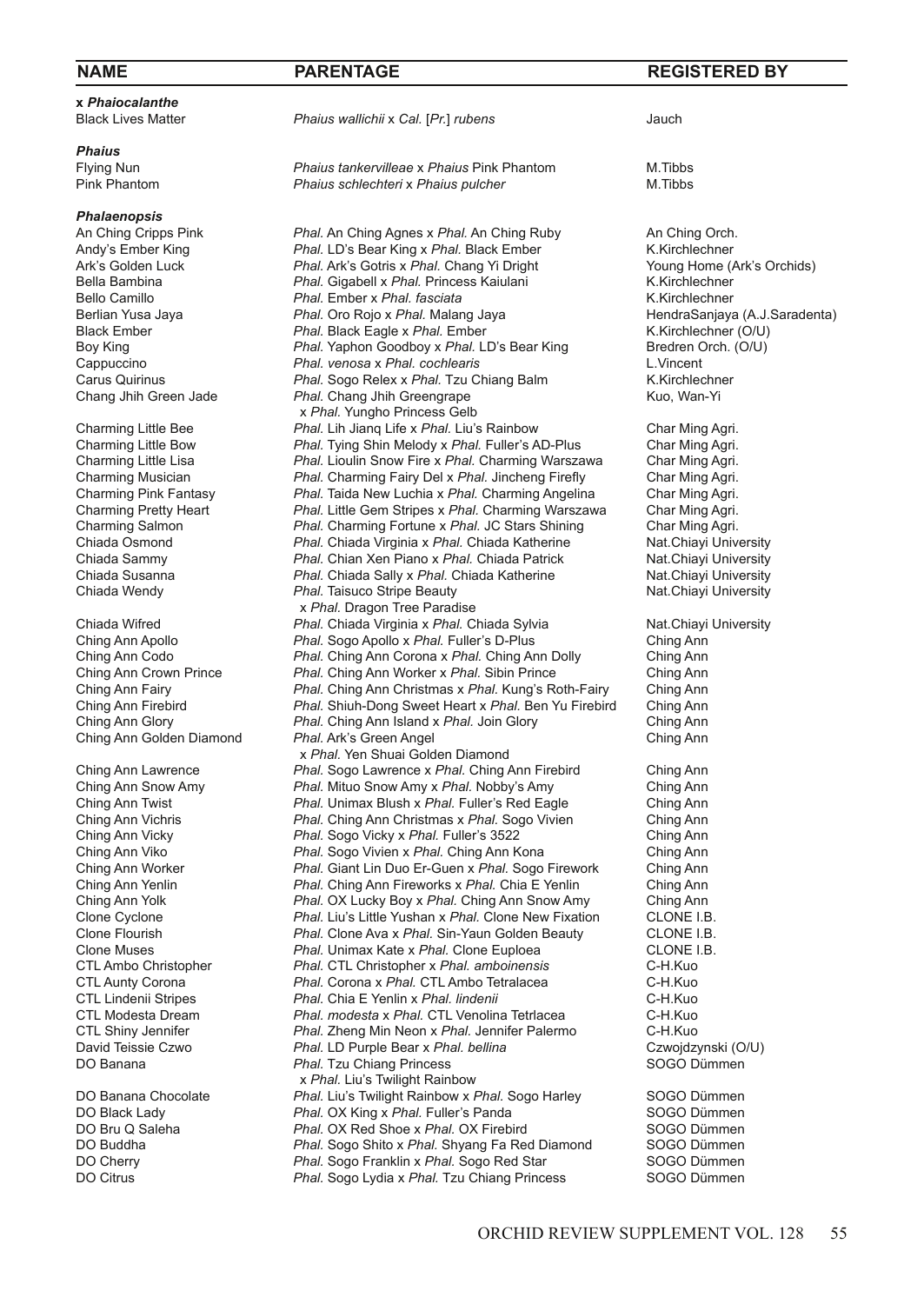**Phalaenopsis (continued)**<br>**DO Forest Fruit** Hsinying Champagne *Phal.* Fusheng's Golden Age x *Phal.* Younghome Princess<br>I iHsin C118 **Phal** Tying Shin Golden Fagle

DO Forest Fruit *Phal.* Sogo Yenlin x Phal. Sogo Fantasia **SOGO Dümmen**<br>
DO Grape Jam **Brance Sogo France X Phal.** Purple Princess SOGO Dümmen DO Grape Jam *Phal.* Sogo Elegance x *Phal.* Purple Princess SOGO Dümmen<br>DO Original SOGO Dümmen *Phal.* Yushan Little Amar x *Phal.* Sogo Angel SOGO Dümmen DO Original **Phal.** Yushan Little Amar x Phal. Sogo Angel SOGO Dümmen<br>
DO Red Rose **SOGO Dümmen**<br>
Phal LHsin Cloris x Phal Ruey Lib Beauty SOGO Dümmen DO Red Rose *Phal.* I-Hsin Cloris x Phal. Ruey Lih Beauty **SOGO Dümmen**<br>
DO Sea Salt **Register Society** Phal Sogo Angel x Phal I-Hsin Angel **SOGO Dümmen** DO Sea Salt **Phal.** Sogo Angel x *Phal.* I-Hsin Angel SOGO Dümmen<br>
DO Sweet Chilli **Phal.** Sogo Colin x *Phal.* Sogo Yenlin SOGO Dümmen DO Sweet Chilli **Phal.** Sogo Colin x Phal. Sogo Yenlin Sogo Tümmen<br>DO Yoghurt **Phal.** Sogo Angel x Phal. Snow Cloud SOGO Dümmen DO Yoghurt **Phal.** Sogo Angel x *Phal.* Snow Cloud SOGO Dümmen<br> *Phal.* Chienlung Red King x *Phal.* Samera Czwojdzynski (O/U) Emma Leclercq *Phal.* Chienlung Red King x *Phal.* Samera Czwojdzynski (O/U)<br>
Exotic Dragon Tree *Phal.* Germaine Vincent x *Phal.* Dragon Tree Eagle M.Tibbs (Miki Orch.) Exotic Dragon Tree *Phal.* Germaine Vincent x *Phal.* Dragon Tree Eagle M.Tibbs (Miki Orch.)<br> **Phal.** Micheline x Phal. Magnificent Mibs Chien-Liang Hsieh Freya's Lollipop *Phal. Miro Hime x Phal. Magnificent Mibs* Chien-Liang Hsieh<br> **Freya's Rainbowlip** *Phal. Happy Sunset x Phal. AL Redsun Queen* Chien-Liang Hsieh Phal. Happy Sunset x Phal. AL Redsun Queen **Chien-Lian**<br>Phal. Fusheng's Golden Age **Chien Chien Ching Hua** x *Phal.* Jincheng Champagne<br>Julie Ladd **Phal.** Nankung's Mini Spot x *Pl* Julie Ladd *Phal.* Nankung's Mini Spot x *Phal.* Fuller's Berry J.Weigner Jumbo Dottey *Phal. gigantea* x *Phal.* Yin's Dot Passion Jumbo Orchids Kathis Kallisto *Phal. mannii* x Phal. Venus **K.Kirchle**<br>
King Car Papa Bear *Phal. Fuller's AD-Plus x Phal.* **I-Lan Diamond King Car** King Car Papa Bear *Phal.* Fuller's AD-Plus x *Phal.* I-Lan Diamond King Car<br>
KS Blue Samera **Karamana Karakat Adamana X Phal.** Samera Kung Sir Ang Sir Orch. KS Blue Samera *Phal.* **KS Samera x** *Phal.* **KS Samera** *Kung Sir Orch.* KS Happy Balm **Kung Sir Orch.** KS Happy Candy **Kung Sir Orch.** KS Happy Balm *Phal.* KS Balm x *Phal.* KS Happy Candy **Kung Sir Orch.**<br> **KS Red Ludde** *Phal. Joy Micholitz-Ludde x Phal. lueddemanniana* **Kung Sir Orch.** KS Red Ludde *Phal.* Joy Micholitz-Ludde x *Phal. lueddemanniana* Kung Sir Orch. KS Red Sun *Phal.* Summer Red Sun x *Phal.* Chienlung Dragon Girl KS Snow Ludde **Chienlung Strage Corp.** Chang May Jade x *Phal. Iueddemanniana* KS Snow Ludde *Phal.* Chang Maw Jade x Phal. *lueddemanniana* Kung Sir Orch.<br> **KS Yellow Green** *Phal.* **KS Gold Grape x Phal. KS Happy Eagle Kung Sir Orch.** KS Yellow Green *Phal.* **KS Gold Grape x** *Phal.* **KS Happy Eagle** Kung Sir Orch.<br>
KS Yellow Pipa **Kung Sir Orch.** *Phal.* KS Gold Grape x *Phal.* KS Pipa Kung Sir Orch. KS Yellow Pipa *Phal.* **KS Gold Grape x** *Phal.* **KS Pipa** Kung Sir Orch.<br>Lanyu Pacific Perfume *Phal Nobby's Pacific Sunset x Phal Yanhon Perfume* **Yang Min-Hsien** Lanyu Pacific Perfume *Phal.* Nobby's Pacific Sunset x *Phal.* Yaphon Perfume Yang, Min-Hs<br>
LD Blue Duck Chal. Aber Rubber Duck x *Phal.* Peter Blue Diamond Leader Orch. LD Blue Duck *Phal.* Aber Rubber Duck x *Phal.* Peter Blue Diamond Leader Orch. LD Flame Tree *Phal.* LD Bellina Grosbeak x *Phal.* Mituo Princess Leader Orch. LD Gelb Blue Diamond **Phal.** Gelblieber x Phal. Peter Blue Diamond Leader Orch.<br>
LD Green Duck **Diamond Phal. Aber Rubber Duck x Phal. Mituo Golden Tiger** Leader Orch. LD Green Duck *Phal.* Aber Rubber Duck x *Phal.* Mituo Golden Tiger Leader Orch. Phal. Mel's Lovely Giant x Phal. Mituo Golden Tiger LD Jade Green *Phal.* LD Bellina Kingfisher x *Phal.* LD Java Canary Leader Orch. LD Java Canary *Phal. javanica* x *Phal.* San Shia Sunrise Leader Orch. Phal. LD Mok Chio x Phal. *javanica* LD Purple Grape *Phal.* Chang Jhih Greengrape x *Phal. gigantea* Leader Orch. LD Red Sparrow *Phal.* LD Bellina Grosbeak x *Phal.* LD Emerald Dragon Leader Orch. Lianher California *Phal.* Lianher Rainbow x *Phal.* Lianher Red Ant Lianher Orch. Lianher Carol *Phal. Suff Song x Phal. Lianher Crange* Lianher Orch.<br>
Lianher Cinderella **Chall** *Phal. Lianher Sunrise x Phal. Lianher Rainbow* Lianher Orch. Lianher Cinderella *Phal.* Lianher Sunrise x *Phal.* Lianher Rainbow Lianher Orch. Lianher Elf *Phal.* Lianher Wax Apple x *Phal.* Lianher Red Diamond Lianher Orch. Lianher Elsa *Phal.* Lianher Scallops x *Phal.* Pingtung Violet Queen Lianher Orch. Lianher Fire Ant *Phal.* Lianher Rainbow x *Phal.* Lianher Jellyfish Lianher Orch. Phal. Lianher Carol x Phal. Lianher Rainbow Lianher Koi *Phal.* Lianher Red Ant x *Phal.* Lianher Red Diamond Lianher Orch. Lianher Lion *Phal.* Lianher Red Crane x *Phal.* Lianher Red Bull Lianher Orch. Phal. Lianher Coral x Phal. Pingtung Violet Queen Lianher Orch.<br> *Phal.* Lianher Focus x Phal. Lianher Salmon Lianher Orch. Lianher Miami *Phal.* Lianher Focus x *Phal.* Lianher Salmon Lianher Orch. Lianher Pudding *Phal.* Surf Song x *Phal.* Younghome Princess Lianher Orch. Lianher Rainbow *Phal.* Lianher Golden Beauty x *Phal.* Younghome Princess Lianher Orch. Lianher Red Crane *Phal.* Lianher Super Red x *Phal.* Lianher Red Ruby Lianher Orch. Phal. Lianher Red Apple x Phal. Lianher Red Ant Lianher Red Tuna *Phal.* Lianher Tuna x *Phal.* Lianher Super Red Lianher Orch. Lianher Rolex *Phal.* Lianher Red Apple x *Phal.* Lianher Super Red Lianher Orch. Lianher Sparking Water *Phal.* Lianher Tuna x *Phal.* Lianher Red Ant Lianher Orch. **Phal.** Lianher Red Sunshine LiHsin C118 *Phal.* Tying Shin Golden Eagle x *Phal.* Sogo Vivien Li Hsin Orchids LiHsin C128 *Phal.* Younghome Little Spirit x *Phal.* Lioulin G Lip Li Hsin Orchids LiHsin C163 *Phal.* Pinlong Cheris x *Phal.* Lioulin Hot Lip Li Hsin Orchids LiHsin C81 *Phal.* Pinlong Snowflakes x *Phal.* Lioulin G Lip LiHsin Orchids LiHsin C98 *Phal.* Pinlong Cheris x *Phal.* Lioulin G Lip Li Hsin Orchids Lily Luzia *Phal. honghenensis* x *Phal.* Venus K.Kirchlechner **Phal. Tetrasambo x Phal. Macassar** LOC Marc Foulks *Phal. lueddemanniana* x *Phal. mentawaiensis* Louisiana Orch. LOC Spring Wonder *Phal.* David Lim x *Phal.* Macassar Louisiana Orch. Luicen Cute Elf *Phal.* Silbergrube x *Phal.* appendiculata **Chun-Hung C**<br>
Lyndon Blue Grosbeak **Phal.** Lyndon Coral Grosbeak x Phal. Mituo Blue Bear Lyndon Orch. Phal. Lyndon Coral Grosbeak x Phal. Mituo Blue Bear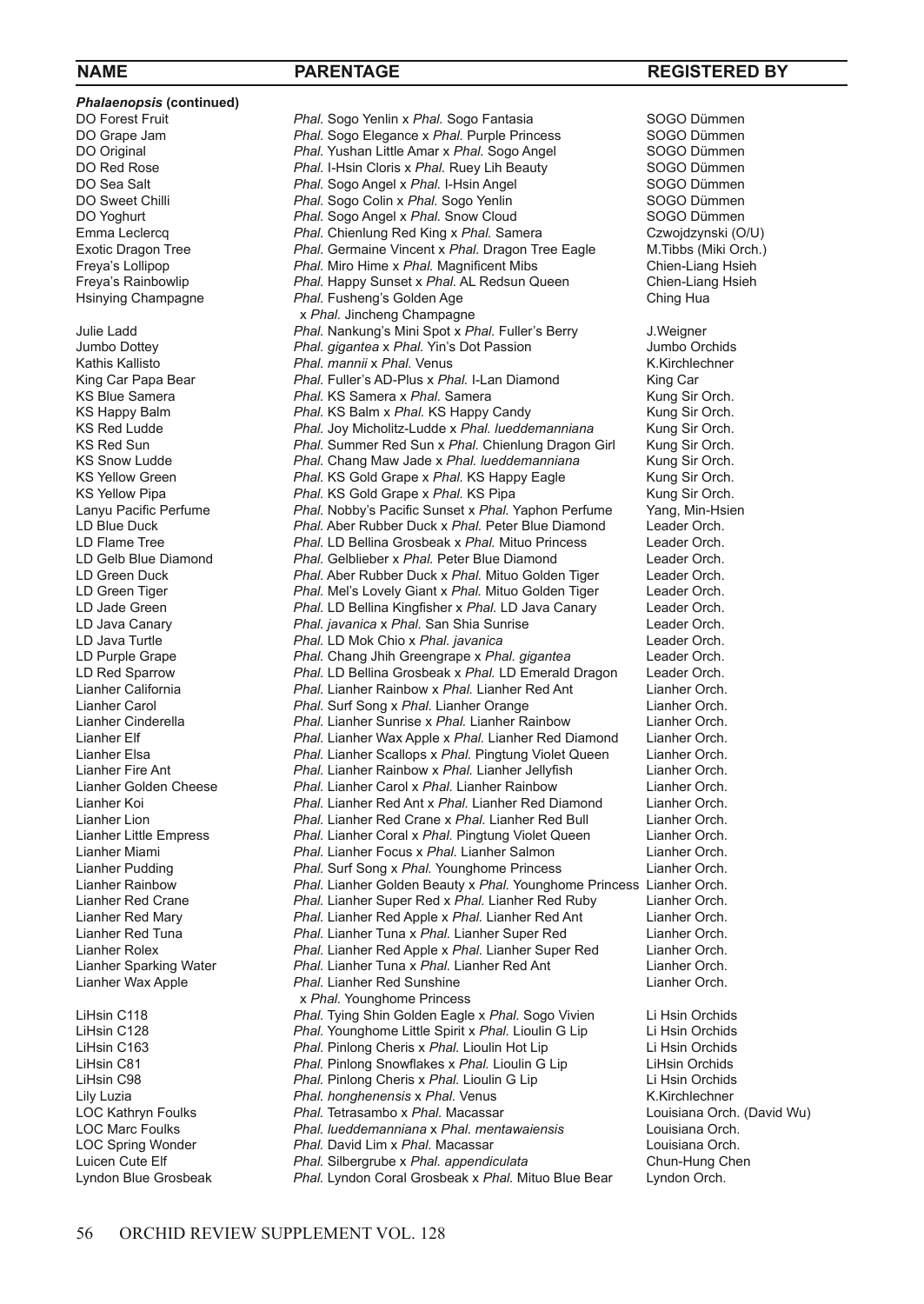Lyndon Blue Light *Phal.* Mok Choi Yew x *Phal.* Mituo Blue Bear Lyndon Orch. Lyndon Blue Peach *Phal.* Zheng Min Peach x *Phal.* Mituo Blue Bear Lyndon Orch. Lyndon Blue Prince *Phal.* Mituo Prince x *Phal.* Mituo Blue Bear Lyndon Orch. Lyndon Coral Snake *Phal.* Sogo Relex x *Phal.* Lyndon Coral Grosbeak Lyndon Orch. Phal. Lyndon Crystal Stream x *Phal.* Chienlung Gold Eagle<br>*Phal.* Lyndon Bright Rose x *Ph* Lyndon Desert Rose *Phal.* Lyndon Bright Rose x *Phal.* KTC Khao Khitchakut Lyndon Orch. Lyndon Diamond Zebra *Phal.* Mituo Diamond Canary x *Phal.* KS Super Zebra Lyndon Orch. Lyndon Dragonhawk *Phal.* Joy Spring Canary x *Phal.* Chienlung Gold Eagle Lyndon Orch. Lyndon Flat Peach *Phal.* Zheng Min Peach x *Phal.* Lyndon Coral Grosbeak Lyndon Orch. Lyndon Gelb Void *Phal.* KS Viogold x *Phal.* Yungho Princess Gelb Lyndon Orch. Phal. Mituo Giga Mambonosa x Phal. KS Super Zebra Lyndon Golden Agate *Phal.* KS Viogold x *Phal.* Lyndon Jade Agate Lyndon Orch. Phal. Chienlung Gigan King x *Phal.* Lyndon Coral Grosbeak<br>*Phal.* Chienlung Azure Dragon x Phal. Chienlung Azure Dragon x Phal. Mituo Blue Bear Lyndon Orch. Lyndon Mustang *Phal.* LD Kunst Boy x *Phal.* KS Super Zebra Lyndon Orch. Lyndon Peacock **Phal.** Chienlung Red Parrot **Chienlung Red Parrot** Lyndon Orch. x *Phal.* Lyndon Coral Grosbeak<br>*Phal.* Yungho Princess Gelb x *Ph* Phal. Yungho Princess Gelb x Phal. Gelblieber Lyndon Orch. Lyndon Reflex Ring *Phal.* Lyndon Reflex x *Phal.* Lyndon Gold Ring Lyndon Orch. Phal. Sogo Relex x Phal. Lyndon Golden Age Lyndon Round Dance *Phal.* Lyndon Waltz x *Phal.* Lyndon Gold Ring Lyndon Orch. Phal. Summer Golden Jade x Phal. Joy Spring Canary Lyndon Sun Prince *Phal.* Lyndon Lawrence Prince x *Phal.* Miro Sun Lyndon Orch. Lyndon Toucan *Phal. amboinensis* x *Phal.* Zheng Min Toucan Lyndon Orch. Lyndon Vibration *Phal.* **KS Viogold x Phal. Nobby's Green Eagle** Lyndon Orch.<br>Man Teng Fang Beauty **Phal. Ark's Kaiulani x Phal. Man Teng Fang King** Chen, Chi-He Man Teng Fang Beauty *Phal.* Ark's Kaiulani x *Phal.* Man Teng Fang King Chen, Chi-He<br>Man Teng Fang King **Chen, Chi-He** Phal. Tying Shin Wonder Phal. Tying Shin Wonder x *Phal.* Chang Yuan Golden Peoker<br>*Phal.* OX Black Tea x *Phal.* Man Tend *Phal.* OX Black Tea x *Phal.* Man Teng Fang King Chen, Chi-He Marcel Czwojdzynski *Phal.* Trecelyn Lopez Ramon x Phal. LD Emerald Bear Czwojdzynski (O/U)<br>Marie Francoise V **Phal. [Dor.]** pulcherrima x Phal. Linda Grainger J. Aguillon Marie Francoise V *Phal. [Dor.] pulcherrima x Phal.* Linda Grainger **J.Aguillon**<br>Maya's Violet **Maries Allan Mayamar** x *Phal. violacea R.Vernon*  $P$ hal. Mayamar x *Phal. violacea* MD's Mercy Me *Phal.* Silbergrube x *Phal.* javanica **Magnum MD's Mercy Mean** *Mercy Mega and Bright* **(Ten Shin)**<br>Memoria Horst Zeltner **Mean** *Phal.* **Corning-Ambo x** *Phal.* **Chienlung Corningosa Dr.S. & M.Zeltner (Frehsonk** Memoria Horst Zeltner *Phal.* Corning-Ambo x *Phal.* Chienlung Corningosa Dr.S.<br>Micaels Grace **Dr. A. Zuma's Pixie x** *Phal. celebensis* M. Liu Micaels Grace *Phal.* Zuma's Pixie x *Phal. celebensis* M.Liu Micaels Mannii *Phal. mannii* x *Phal. pallens* M.Liu Micaels Orange Mambo *Phal.* Yaphon Mambo x Phal. Li Sun High M.Liu<br>Micaels Yellow Style *Phal.* Yaphon Yellow Bomb x Phal. micholitzii M.Liu **Phal. Yaphon Yellow Bomb x Phal. micholitzii** Michaelas Golden Prince *Phal.* Golden Pride x *Phal.* Prince Kaiulani Eagle M.Ettler Mituo Gigan Glory *Phal.* Mituo Reflex King x *Phal. gigantea* Mituo **Phal.** Mituo Sun King x *Phal.* gigantea Mituo Mituo Silver Lining *Phal.* Miro Jo Gi x *Phal.* Mituo Sun Mituo Momilani Idol *Phal.* Chian Xen Super Idol x *Phal.* Hsinying Fanfasy C.Kumano **Phal. Alice's Beth x Phal. Minho Princess** Momilani Snow Queen *Phal.* Momilani Snowflake x *Phal.* Sirius C.Kumano<br>Nandares Little Bunny *Phal. Kenneth Schubert x Phal. parishii* Tainan DARES *Phal.* Kenneth Schubert x *Phal. parishii Phal.* Tainan DARES<br> *Phal.* Yaphon The Hulk x *Phal.* Jennifer Palermo Czwojdzynski (O/U) Nicole Pasquier *Phal.* Yaphon The Hulk x *Phal.* Jennifer Palermo OX King John *Phal.* OX King x *Phal.* OX Prince Stain *OX Orch.* OX Orch.<br>
OX Leopard Prince *Phal.* Leopard Prince x *Phal.* Fusheng Sweet Paradise OX Orch. Phal. Leopard Prince x Phal. Fusheng Sweet Paradise OX Little Apple *Phal.* OX Happy Girl x *Phal.* I-Hsin Pink Stripes OX Orch. OX Prince Stain *Phal.* OX Leopard Prince x Phal. French Spots **OX Orch.**<br>
Prince Kaiulani Eagle *Phal.* Mituo Prince x Phal. Mituo Kaiulani Eagle M.Ettler (O/U) Prince Kaiulani Eagle *Phal.* Mituo Prince x *Phal.* Mituo Kaiulani Eagle M.Ettler (O. U)<br>PZO Super Pixie *Phal.* Super Pixie x *Phal.* Chin-Lih Rose **M. P. P. P. P. Z. Orchids** Phal. Super Pixie x Phal. Chin-Lih Rose Rose Scented **Phal.** Big Rose x Phal. Haur Jin Princess Zheng-Min Su (O/U)<br>
Sang Surya **Phal.** Bright Peacock x Phal. amabilis **Subman Stendard Sanjaya** (OrchidMu) Sang Surya **Phal.** Bright Peacock x *Phal. amabilis Phal Surya* HendraSanjaya (Phal. Tru Chiang Sapphire x *Phal. Sapphire's Violitz* R.A. Shepherd Phal. Tzu Chiang Sapphire x Phal. Sapphire's Violitz Shye-Lih Blue Lilac *Phal.* Tzu Chiang Lilac x *Phal. bellina* Shye-Lih Orch. Shye-Lih Super Rose *Phal.* KS Super Zebra x *Phal.* Salu Peoker **SM Antich Supernova** *Phal.* Mok Choi Yew x *Phal.* Yaphon Sir SM Antich Supernova *Phal. Nok Choi Yew x Phal. Yaphon Sir* **G.Antich (N.Fang)**<br>
Sogo Franklin **Phal. Sogo Charm x Phal. Sogo Yago** SOGO Dümmen Sogo Franklin **Phal.** Sogo Charm x *Phal.* Sogo Yago Sogo Pranklin and Sogo Pummen<br>
Star's Chanel **Sogo Yukidian x Phal. Ning-Hsing Pink** Ming-Shing Lin (Jian Yu-Kai) Star's Chanel *Phal.* Sogo Yukidian x *Phal.* Ming-Hsing Pink Susan Philips **All Allows** *Phal.* Emeraude x *Phal.* Tsay's Evergreen Susan Philips *Phal.* Emeraude x Phal. Tsay's Evergreen **W.Addison**<br>
SWR Pearl Gem **Branch Communist Phal.** SWR Baby Gem x Phal. Germaine Vincent W-R.Su SWR Pearl Gem *Phal.* **SWR Baby Gem x** *Phal.* **Germaine Vincent W-R.Su SWR Schiller Rose <b>W-R.Su Community** Phal. schilleriana x Phal. SWR GV SWR Schiller Rose *Phal. schilleriana* x *Phal.* SWR GV **W-R.Su W-R.Su W-R.Su W-R.Su W-R.Su W-R.Su W-R.Su W-R.Su W-R.Su W-R.Su W-R.Su W-R.Su W-R.Su W-R.Su W-R.Su W-R.Su W-R.Su W-R.Su W-R.Su W-R.Su W-R.Su W-R.Su W-R.Su W-Phal. Corning's Violet x Phal. tetraspis**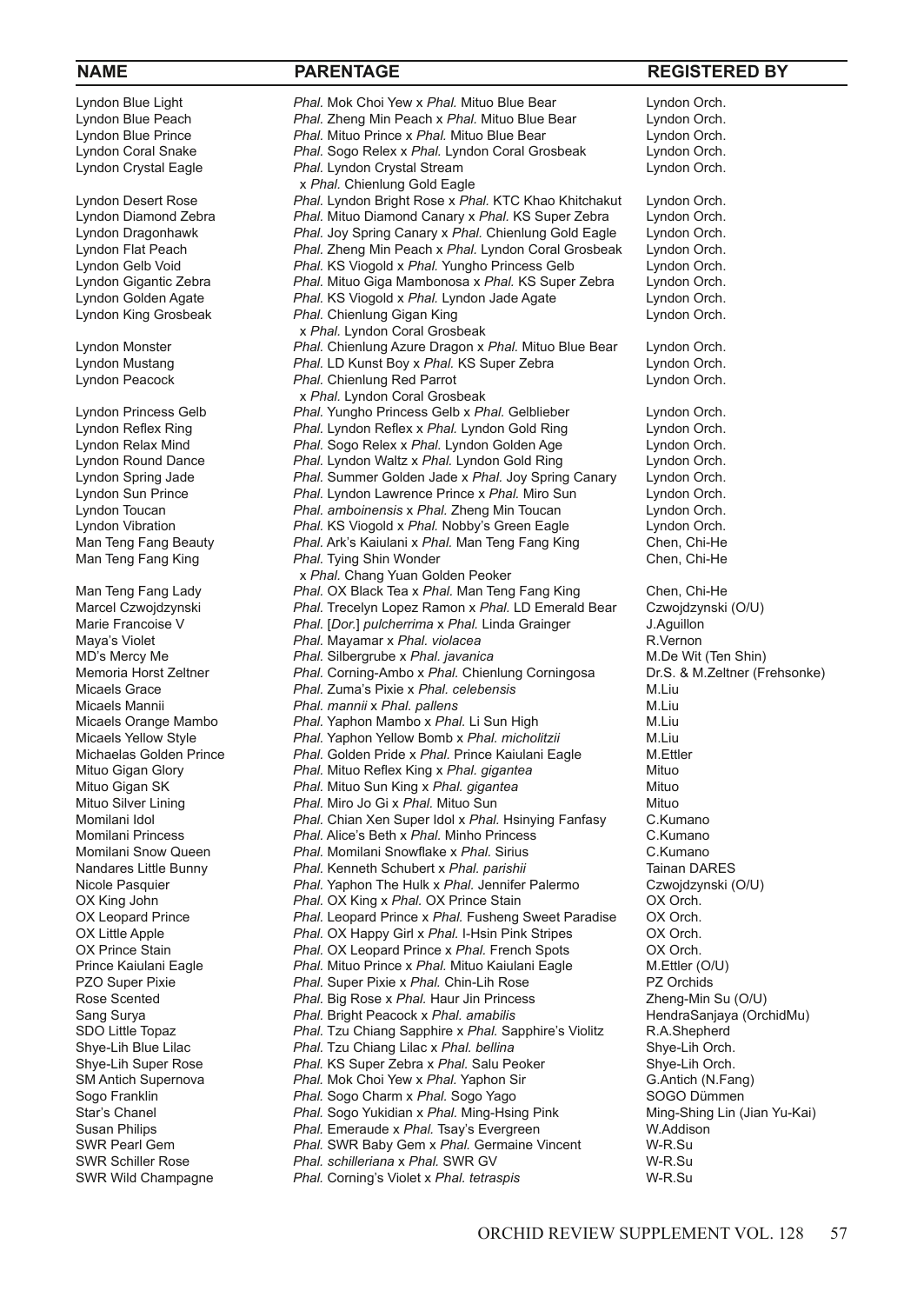**NAME PARENTAGE REGISTERED BY**

**Phalaenopsis (continued)**<br>Tejas Spice

**x** *Phalaentoma*

*Phragmipedium*

# *Pleione*

Tejas Spice *Phal. Venimp x Phal. javanica Phal. Jevanica Phal. The Spice Phal. Phal. Tying Shin Golden Eagle CLONE I.B. (Fang Kun Te) Phal. Happy Fan Sir x Phal. Tying Shin Golden Eagle* CLONE I.B. (Fang Kun Te) Unique Lady Georgie *Phal.* Happy Fan Sir x *Phal.* Tying Shin Golden Eagle CLONE I.B. (Fang Kun Teissie *Phal. Nituo King Bellina x Phal. Chienlung Dragon Girl Czwojdzynski (O/U)* Vincent Teissie *Phal.* Mituo King Bellina x *Phal.* Chienlung Dragon Girl Czwojdzynski (C<br>Wen Ming Fantasy Pearl **Phal.** OX Happy Girl x *Phal.* Lioulin Pretty Lip Wen Ming Orch. Wen Ming Fantasy Pearl *Phal.* OX Happy Girl x *Phal.* Lioulin Pretty Lip Wen Ming Orch.<br>Yaphon Fire Bellina *Phal.* Yu Pin Fireworks x *Phal. bellina* Yaphon Orch. Yaphon Fire Bellina *Phal.* Yu Pin Fireworks x *Phal. bellina* Yaphon Orch. Yaphon Golden Leopard *Phal.* Sogo Kitty x *Phal.* Rong Guan Amah Yaphon Orch.<br>Yaphon Tortoiseshell *Phal.* Lioulin Wild Cat x *Phal.* Yaphon Goldrose Yaphon Orch. Yaphon Tortoiseshell **Phal.** Lioulin Wild Cat x Phal. Yaphon Goldrose Yaphon Orch.<br>Younghome Benny *Phal.* Chia-Shing Focus x Phal. Younghome Princess Young Home Orch. Younghome Benny *Phal.* Chia-Shing Focus x *Phal.* Younghome Princess Young Home Orch. Phal. Younghome Little Spirit x *Phal.* Younghome Lucky Star<br>
Yung Go Cute **Phal.** Chiali Little Gold x *Phal.* P. Phal. Chiali Little Gold x Phal. P. B. Stripe L.C. Yung Yung Go Orange *Phal.* Chiali Little Gold x *Phal.* Hybrid ignota L.C.Yung Yung Go Winter Love *Phal.* OX Honey x *Phal.* Sibin Orange King Zhena Min Alien **Phal.** Jong' Zheng Min Alien *Phal.* Zheng Min Woodpecker x *Phal.* Jong's Gigan Cherry Zheng-Min Su Zheng Min Coriander *Phal.* Zheng Min Robin x *Phal.* LD's Bear Queen Zheng-Min Su Zheng Min Coronavirus *Phal.* Zheng Min Woodpecker x *Phal.* KS Super Zebra Zheng-Min Su Zheng Min Delta *Phal.* KTC Khao Khitchakut x *Phal.* Zheng Min Toucan Zheng-Min Su Zheng Min DiHu *Phal.* Zheng Min Diffuse x *Phal.* Zheng Min Hummingbird Zheng-Min Su Zheng Min Hornet *Phal.* Budi Linuhung x *Phal.* KS Super Zebra Zheng-Min Su Zheng Min Hyacinth *Phal.* Zheng Min Violet x *Phal.* KS Happy Eagle Zheng-Min Su Zheng Min Imp *Phal.* Rose Scented x *Phal.* Zheng Min Diffuse Zheng-Min Su Zheng Min Lucifer *Phal.* Budi Linuhung x *Phal.* Zheng Min Hummingbird Zheng-Min Su Zheng Min Maverick *Phal.* Zheng Min Virtual x *Phal.* KS Super Zebra Zheng-Min Su Zheng Min Medusa *Phal.* Budi Linuhung x *Phal.* Zheng Min Folivora Zheng-Min Su Zheng Min Pastels *Phal.* Zheng Min Peach x *Phal.* Mituo Prince Zheng-Min Su Zheng Min Predator *Phal.* Miro Jo Gi x *Phal.* Zheng Min Diffuse Zheng-Min Su Phal. LD's Bear King x *Phal.* Pylo's Fox **Zheng-Min Supplera** *Phal.* Zheng-Min Supplera *Phal.* Zheng-Min Su Zheng Min Requium *Phal.* Miro Hime x *Phal.* Zheng Min Toucan Zheng-Min Su Zheng Min Sabre *Phal.* Zheng Min Diffuse x *Phal.* Mituo Sun Zheng-Min Su Phal. Friday's Princess x Phal. KS Super Zebra Zheng Min Strawberry *Phal.* Mituo Sun x *Phal.* KTC Khao Khitchakut Zheng-Min Su Zheng Min Strelitzia *Phal.* Lyndon Canary Cupid x *Phal.* Grosbeak Zheng-Min Su Phal. Yuanshan Girl x Phal. KS Super Zebra **Min Super Zebra Zheng-Min Su**<br>Phal. Zheng Min Toucan x Phal. Zheng Min Viper Zheng-Min Su Zheng Min ToVi *Phal.* Zheng Min Toucan x *Phal.* Zheng Min Viper Zheng-Min Su Zheng Min ToYe *Phal.* Zheng Min Toucan x *Phal.* Zheng Min Yew Zheng-Min Su Phal. Yaphon Gelacea x Phal. Lyndon Panther **Zheng-Min Su**<br> **Phal. Golden Sun x Phal. Hawaii Dragon Girl** Zheng-Min Su Zheng Min UFO *Phal.* Golden Sun x *Phal.* Hawaii Dragon Girl Zheng-Min Su Zheng Min Vampire *Phal.* Maritea x *Phal.* Mituo Sun Zheng-Min Su Phal. Hua Yi Pride x Phal. Zheng Min Mosaic **Zheng-Min Su**<br>Phal. Magnificent Mibs x Phal. KTC Khao Khitchakut Zheng-Min Su Zheng Min Wizard *Phal.* Magnificent Mibs x *Phal.* KTC Khao Khitchakut Zheng-Min Su Zheng Min Xenomorph *Phal.* Samba x *Phal.* Zheng Min Hummingbird Zheng-Min Su Phal. Budi Linuhung x Phal. Mituo Sun

Kasorn Thailand Spice *Cleis. fuerstenbergianum* x *Phal.* [*Ki.*] *finleyi* [*minus*] M.Chanyangam

Blake's Purple Perfection *Phrag.* Barbara LeAnn x *Phrag.* Fall River R.Wood (Acker)<br>Carlitos Guachisaca *Phrag.* Noirmont x *Phrag. kovachii* [peruvianum] Ecuagenera Carlitos Guachisaca *Phrag.* Noirmont x *Phrag. kovachii* [*peruvianum*] Ecuagen<br>Charlie Boy **Phrag.** Peruflora's Cirila Alca x *Phrag.* Jason Fischer M. Tibbs Phrag. Peruflora's Cirila Alca x Phrag. Jason Fischer QF Megahirtz *Phrag. hirtzii x Phrag.* Tall Tails **Quintal Farms** Quintal Farms **Quintal Farms** QF Naukana Kealoha x *Phrag.* Incan Treasure Quintal Farms QF Napualani *Phrag.* QF Naukana Kealoha x *Phrag.* Incan Treasure Quintal Farms QF Thunder *Phrag. tetzlaffianum* x *Phrag. caudatum* Quintal Farms Quintals Expo *Phrag.* QF Angel Wings x *Phrag.* Frank Quintal Sr <br>
Quintals Warwick **Phrag.** Peruflora's Spirit x *Phrag. warszewiczianur* Phrag. Peruflora's Spirit x Phrag. warszewiczianum Quintal Farms

Banchuen *Pln.* **Marion Johnson x** *Pln.* **x barbarae D.Llewelyn** Charles Ellwood *Pln.* scopulorum x *Pln. hookeriana* **D.** D. Butterfield Charles Ellwood *Pln. scopulorum* x *Pln. hookeriana* I.Butterfield Chimei *Pln. bulbocodioides* x *Pln.* saxicola<br>Damao *Pln. x taliensis* x *Pln. hookeriana* Damao **Pln.** x *taliensis* x *Pln. hookeriana* Zhang (Zhang, Zhang & Yang)<br>Pair Lady **Pln.** x *taliensis* x *Pln.* praecox Zhang (Zhang, Zhang & Wang) Flyeria *Pln.* x *taliensis* x *Pln.* x *barbarae* Zhang (Zhang, Zhang & Yang) Glimmer *Pln. yunnanensis* x Pln. Tongariro *Pln. Some Blangeriro* Jianiia Nushan *Pln. x baoshanensis* x *Pln. grandiflora* Zhang (Zhang, Zhang & Yang)

Fair Lady *Pln.* x *taliensis* x *Pln. praecox* Zhang (Zhang, Zhang & Wang) Jianjia *Pln. forrestii* x *Pln. x taliensis* Zhang (Zhang, Zhang & Wang)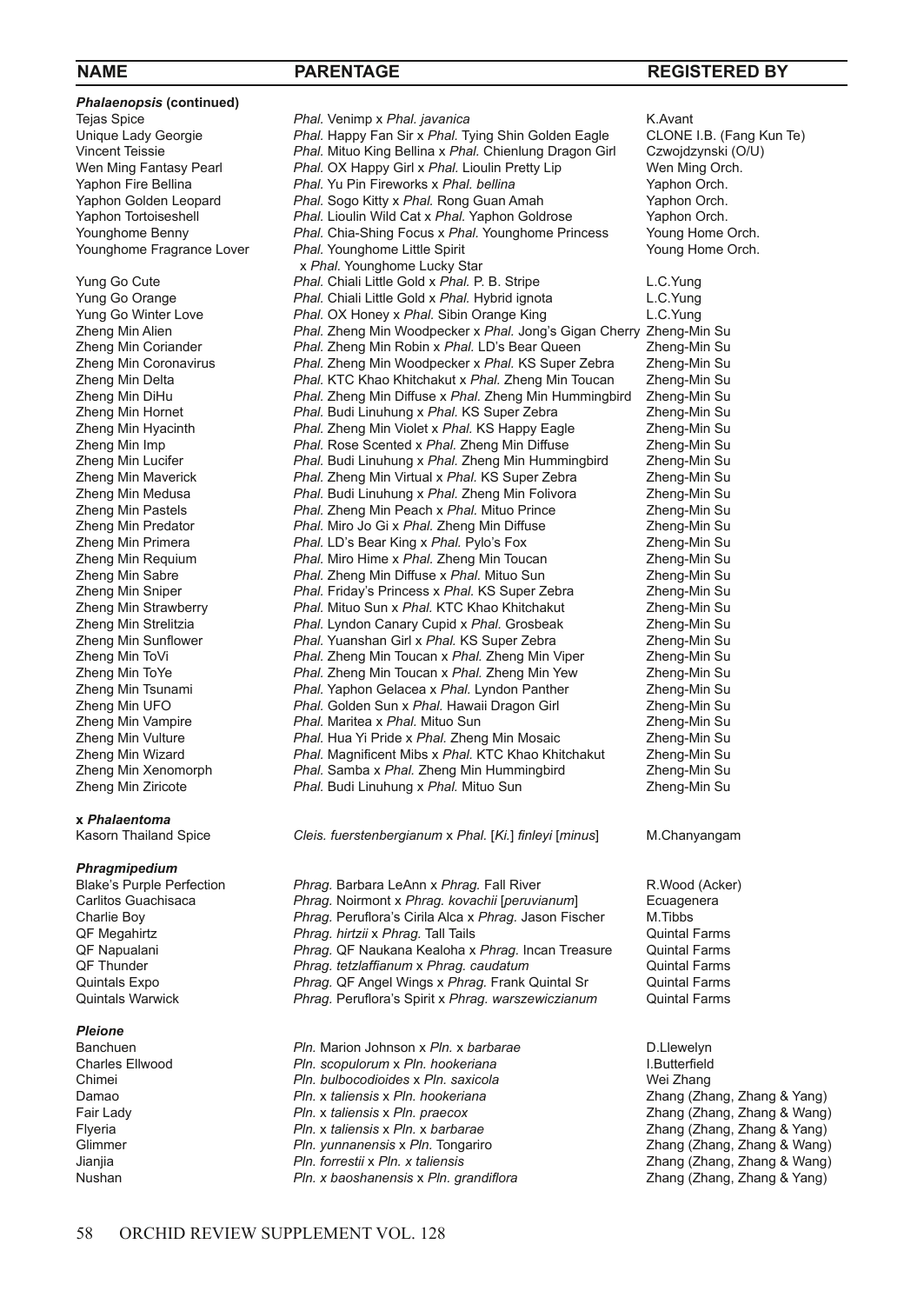*Polystachya*

**x** *Rechingerara*

**x** *Renantanda*

**x** *Renanthopsis*

**x** *Renphalanthe\**

*Restrepia*

**x** *Rhyncatlaelia*

# **x** *Rhyncattleanthe*

Shangui *Pln.x barbarae x Pln.saxicola Pun.x barbarae x Pln. saxicola* Wei Zhang<br>Spring Equinox *Pln. pleionoides x Pln. albiflora Promang Burgery Rei Zhang* Spring Equinox *Pln. pleionoides* x *Pln. albiflora Pln. albiflora Pln. forrestii* x *Pln. x barbarae* Zijin *Pln. yunnanensis* x *Pln. x taliensis* Zhang (Zhang, Zhang & Wang)

Pol. *rhodochila* x *Pol. clareae* M.Tibbs

Graf's Baile **Cancel** *L.* [*Schom.*] *superbiens* x *Rth.* Momilani Rainbow Plantio La Orquidea Graf's Truenos Controller C. [*Smbc.*] Rigida x *Rchg.* [*Blc.*] Graf's Music Plantio La Orquidea Graf's Truenos *Lc.* [*Smbc.*] Rigida x *Rchg.* [*Blc.*] Graf's Music Plantio La Orquidean Consument Clarentin Clarentin Clarentin Clarentin (B.Vieritz) Plantio La Orquidean Clarentin Clarentin Clarentin Clarentin Claren Lcn. [Lc.] Topaz Fancy x *Rlc.* Topaz Dancer

Ren. *matutina* x V. [Asctm.] *miniata* R.F.Orchids (Pachara Orch.)

**Ren.** Amayani x *Phal.* Chia E Yenlin **Liu Fei Lung** Liu Fei Lung

Jiali Flapoe *Prn.* Jiali Flame x *Ple.* [*V.*] Poepoe Liu Fei Lung

Andernos *Rstp. contorta* x *Rstp. schizosepala* Jac.Fernandez Ares **Ares** *Rstp. brachypus* x *Rstp.* Sarah Ruth Jac.Fernandez (Jac.Fernandez (J.Aguillon) x *Rstp. chameleon* x *Rstp.* Hambye Bennefice *Rstp. chameleon* x *Rstp.* Hambye **E.Young O.F. E.Young O.F. compared as** *Rstp. cuprea* **x** *Rstp. muscifera* **¶ <b>E.Young O.F.** Jac.Fernandez (J.Aguillon) Orchidees 33 *Rstp. cuprea* x *Rstp. muscifera ¶* Jac.Fernandez (J.Aguillon)

Dave Junka's Hug *Rlc.* [*Rolf.*] Junka's Cub x *L.* [*Schom.*] *undulata* D.Junka Exotic Pink Flash *Ryc.* [*Blc.*] Picotee Passion x *C.* [*Lc.*] Mini Song M.Tibbs (Sunset Valley Orch.) Graf's Costa del Sol *L.* [*Schom.*] *splendida* x *Rlc.* [Blc.] Phu Lai Marissa's Unicorn **Computer** Rlc. [Blc.] Husky Boy x L. [*Schom.] undula* Rlc. [Blc.] Husky Boy x L. [Schom.] *undulata* Florida SunCoast (Jim Roberts)

Aurora Splash **Ctt.** [*Lc.*] Tropical Aurora x *Rth.* Burana Ball M.Tibbs (Sunset Valley Orch.)<br>Bouton Richard **C.** [*Lc.*] Lynn Richard x *Rth.* [*Blc.*] Bouton D'Or Chadwick & Son (O/U) Bouton Richard **C.** [*Lc.*] Lynn Richard x *Rth.* [*Blc.*] Bouton D'Or Chadwick & Son (O/U)<br>Bright Boy C. [Slc.] Bright Circle x *Rth.* [*Pot.*] Mahuea Leroy Orch. Bright Boy **C.** [*Slc.*] Bright Circle x *Rth.* [*Pot.*] Mahuea Leroy Orch. Leroy Orch. [Burana Ball x Rth. [*Pot.*] Burana Beauty M. Tibbs (Sunset Valley Orch.) Burana Ball **Ric.** [*Blc.*] Yellow Ball x *Rth.* [*Pot.*] Burana Beauty M.Tibbs (*Rlc.*) Burdekin Colden Sunrise C. Scalla Burdekin Golden Sunrise *Rlc.* [*Blc.*] Burdekin Mirage x *Rth.* Burdekin Sunrise S.Scalia Carmen Cortes **Carmen Cortes Carmen Cortes Carmen Cortes Carmen Cortes Carmen Cortes Carmen Cortes C. Mark Jones x** *Rth.* **[***Pot.***] Shinfong Little Elf <b>F.Clarke** T.S.Bird C. Mark Jones x Rth. [Pot.] Shinfong Little Elf T.S.Bird<br>
Dolores Mae Ingraham **Rth. [Blc.]** Volcano Blue x C. *intermedia* M.Eddleman Rth. [Blc.] Volcano Blue x C. *intermedia* Dr Riccardo Caniato *Rlc.* [Pot.] Sebastian Scalia x Rth. Guanmiau City S.Scalia<br>
Ermine Orange **Starting Realing Community Community** C.] aurantiaca **City Chadwick & Son (Orchid Trail)** Ermine Orange *Rlc.* [*Blc.*] Ermine x *Gur.* [*C.*] *aurantiaca* Chadwick & Son (Orchid Trail) Ctt. Tropical Aurora x Rth. [Pot.] Burana Angel Exotic Aurora *Rth.* [Pot.] Martha Clarke x Ctt. Tropical Aurora M.Tibbs (Sunset Valley Orch.)<br>Exotic Inferno **Rth.** Jane Pierce x C. [S/c.] Pat Thrall M.Tibbs (Sunset Valley Orch.) Exotic Inferno *Rth.* Jane Pierce x C. [Slc.] Pat Thrall Exotic Morning Call **M.T.** Rth. [Blc.] Deean Drive x Rth. [Blc.] Let Rth. [Blc.] Ocean Drive x Rth. [Blc.] Love Sound M.Tibbs (Sunset Valley Orch.) Exotic Sunset *Rth.* [*Pot.*] Burana Angel x *C.* Angel's Fantasy M. Tibbs (Sunset Valley Orch.)<br>Gaia's Golden Sound **Rth.** [*Pot.*] Dal's Emperor x Rth. Rosella's Sound M. Murray Rth. [Pot.] Dal's Emperor x Rth. Rosella's Sound Gaia's Peace *Rth.* [Pot.] Dal's Success x Rlc. Rosella Tokyo M.Murray Graf's Cautivacion **Ctt.** Suncoast Sundrops x Rth. [Blc.] Graf's Pick Plantio La Orquidea<br>Graf's Frescura **Prices Container Container Plantic Container Plantio La Orquidea** Graf's Frescura *Rlc.* [*Blc.*] Brazilian Topaz x Ctt. Panache Amphora Plantio La Orquidea<br>
Graf's Griterio **Propieta Ctt.** [*Lc.*] Spring Imp x Rth. [Pot.] Orange Rocket Plantio La Orquidea Ctt. [Lc.] Spring Imp x *Rth.* [*Pot.*] Orange Rocket Graf's Guacamaya *Rlc.* [*Blc.*] Memoria Hans Graf x Ctt. Tutankamen Plantio La Orquidea Graf's Hechizo **Ctt.** [Lc.] Gold Digger x *Rlc.* Shin Shiang Diamond Plantio La Orquidea Graf's Hechizo *Ctt.* [*Lc.*] Gold Digger x *Rlc.* Shin Shiang Diamond Plantio La Orquidea<br>Graf's Soleada **Price Rtd.** Flantio La Orquidea Rth. [Blc.] Fortunes Treat x Ctt. [Lc.] Gold Digger Juan Yi Beauty *Rth.* [*Pot.*] Harng Tay x *Ctt.* [*Slc.*] Ming Ciao Fairy Chen, Fu-I Rth. Village Chief Discovery x Rlc. Kat E-Sun Laura Clark's SunCoast **C.** Day Tripper x *Rth.* [*Blc.*] Kristi Masuhara Florida SunCoast (Jim Roberts)<br>Lawranna Soirit C. Love Hero x *Rth.* [Pot.] Free Soirit S. Stebbing S. Stebbing Lawranna Spirit *C.* Love Hero x *Rth.* [*Pot.*] Free Spirit S.Stebbing **Rth.** [Pot.] Dal's Moon x C. Iced Beau Lawranna Leroy's Star *C.* [*Sl.*] Pole-Star x *Rth.* [*Pot.*] WOC Jungle Spirit Leroy Orch. Lila Ashitomi *Rth.* Silk Road Sunrise x *Rlc.* Hawaiian Lightning Hawaii H<br>Mina Feliciano **Reading Caroling Orange D'Or x Ctt.** Tropical Aurora F. Clarke Rth. Carolina Orange D'Or x Ctt. Tropical Aurora Red Sox *Rth.* [*Bc.*] Lee's Ruby x *Rlc.* [*Pot.*] Hsinying Scarlet Leroy Orch.

# **NAME PARENTAGE REGISTERED BY**

Zhang (Zhang, Zhang & Yang)<br>*Zhang (Zhang, Zhang & Wang*)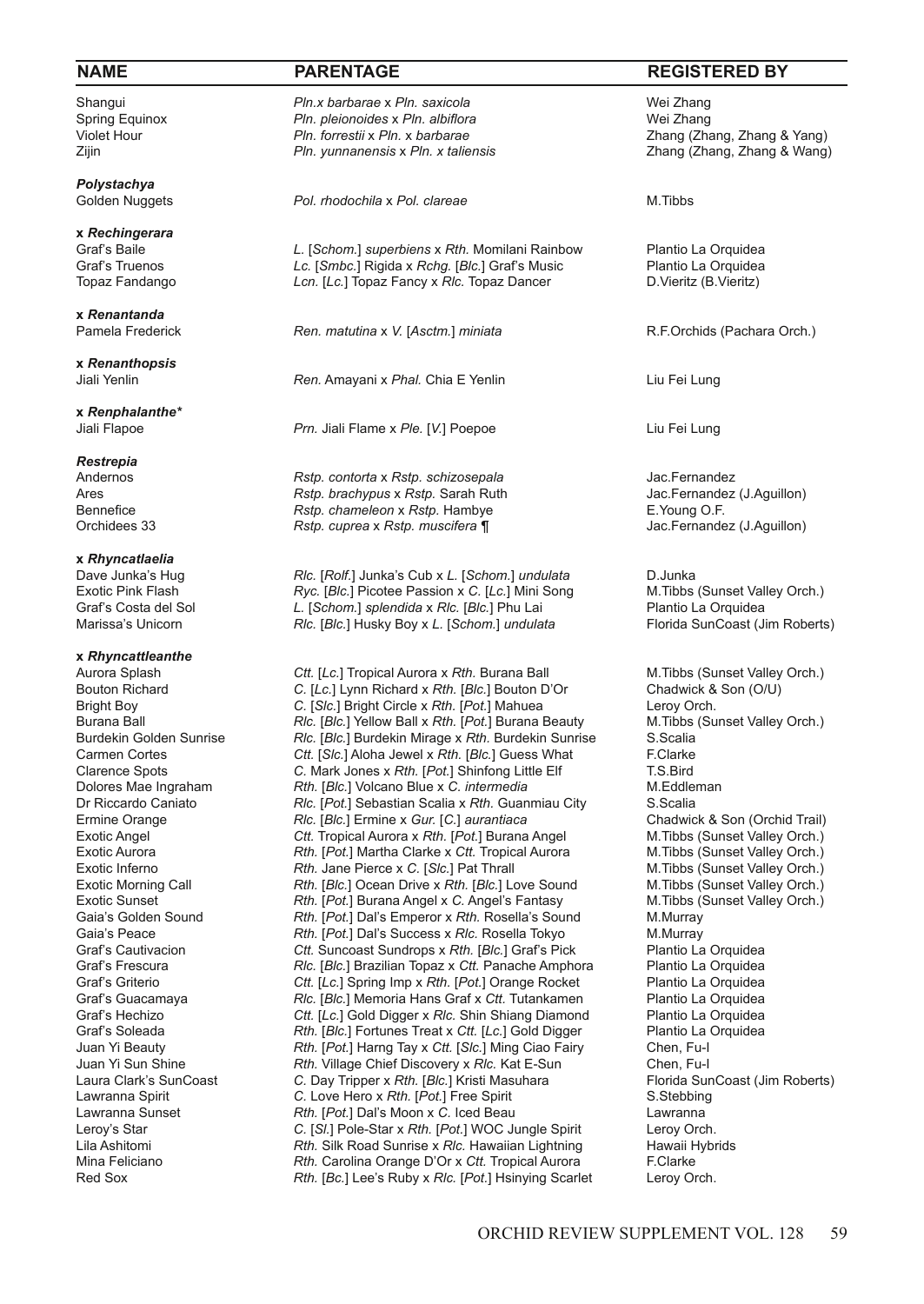**x** *Rhyncattleanthe* **(continued)**

# **x** *Rhyncholaeliocattleya*

John Grandy Nakakihara *Rlc.* [Pot.] Joy Sokabe

Richard Star **C.** [*Lc.*] Lynn Richard x *Rth.* [*Blc.*] Bouton Star Chadwick & Son (O/U)<br>
Sunshine Glow **Rth. [Blc.] Laughing Boy x** *Rth.* **Martha Clarke** F. Clarke Sunshine Glow *Rth.* [*Blc.*] Laughing Boy x *Rth.* Martha Clarke F.Clarke Topaz Chelsea *Rth.* Topaz Elf x *Ctt.* [*Lc.*] Susan Holcombe D.Vieritz (B.Vieritz)<br>
Topaz Elf *Rth.* [*Blc.*] Love Sound x *C.* [*L.*] *crispata* D.Vieritz (B.Vieritz) Topaz Elf *Rth.* [*Blc.*] Love Sound x *C.* [*L.*] *crispata* D.Vieritz (B.Vieritz) Topaz Gazelle **Ctt.** [*Lc.*] Aussie Sunset x *Rlc.* [*Blc.*] Goldenzelle D. Vieritz (B. Vieritz (B. Vieritz (B. Scalia)<br>Topaz Starshine **Rth. Burdekin Starbright x** *Rlc.* Shin Shiang Diamond D. Vieritz (S. Scalia) Rth. Burdekin Starbright x Rlc. Shin Shiang Diamond

Akawel **Ric.** [*Pot.*] Hisako Akatsuka x C. [Sic.] Jungle Jewel W.Bradeen (O/U)<br>Alexa's Jungle Jewel **Ric.** [*Pot.*] Chief Jewel x C. [Lc.] Jungle Queen MnS Orchids Alexa's Jungle Jewel *Rlc.* [*Pot.*] Chief Jewel x *C.* [*Lc.*] Jungle Queen MnS Orchids Amazing Bangkok *Rlc.* [*Pot.*] Napa Valentine x *Rlc.* Amazing Thailand S.Noisuwan Bangkok City *Rlc.* [*Blc.*] Chomthong Fancy x *Rlc.* [*Blc.*] Chunyeah S.Noisuwan Rlc. [Blc.] Nakornchaisri Orange x *Rlc.* [*Pot.*] Shin Shiang Diamond<br>**Rlc.** [Blc.] Cherise Nishioka x *Rlc.* T Barry Taniguchi *Rlc.* [*Blc.*] Cherise Nishioka x *Rlc.* Toshie Aoki G.Takasaki G.Takasaki C. [Lc.] Mildred Rives x *Rlc.* Carl Kassabian C. Gean Betty W. Gean **C. Industrian C. Executive C. The C. Carl Kassabian** C. Gean **C. Gean** Blue C. Gean **Blue** C. Gean **C.** From **C.** From **C.** From **C.** From **C.** From **C.** From **C.** From **C.** From **C.** From **C.** From **C.** Fro Blue Dancer *Rlc.* [*Pot.*] Hsinying Dream Dancer x *C.* Itsa Blue Leroy Orch. Budai Shan Mao *Rlc.* [*Blc.*] Xin-Zhi Beauty x *Rlc.* George Angus Shih Kuang Calico Heights **Ship Rlc.** [*Blc.*] Burdekin Heights x *Rlc.* Chincogan J.&K. Green Calico Heights **RIG.** [*BIC.*] Burdekin Heights x *RIc.* Chincogan J.&K.Green<br>C. [Lc.] Mari's Song x *RIc.* [*BIc.*] Camaroo G.J.McKay (R.Saunders) C. [Lc.] Mari's Song x *Rlc.* [Blc.] Camaroo G.J.McKay (R.Sau<br>
David Kreidel C. [Lc.] Canyonlands x *Rlc.* [Blc.] Goldenzelle J.Sherwood (O/U) David Kreidel **C.** *C.* **C.** *ILc.*] Canyonlands x *Rlc.* [*Blc.*] Goldenzelle J. Sherwood (C. ILC. C. *Rlc.* I Hawaiian Liphtning (C. *G. Takasaki RIc.* [*Blc.*] Hawaiian Lightning x *C.* [*Lc.*] Memoria Robert Strait<br>Deception Peak **Ric.** [*Blc.*] Mount Isa x *Rlc.* [*Blc.*] Deception Peak *Rlc.* [*Blc.*] Mount Isa x *Rlc.* [*Blc.*] Glenn Maidment R.&J.Hopkins (Aranbeem) Esplendor Fortune *Rlc.* Helen's Fortune x *Rlc.* Esplendor del Paraiso Chadwick & Son (O/U) Exotic Pink Sapphire *Rlc.* [*Pot.*] Loud Nine x C. [S/c.] Pat Thrall M.Tibbs (Sunset Valley Orch.)<br>
Exotic Ruby Eyes **Ric.** [*Pot.*] Ruby Delight x C. [S/c.] Angel Eyes M.Tibbs (Sunset Valley Orch.) Exotic Ruby Eyes **RIC.** [Pot.] Ruby Delight x C. [Slc.] Angel Eyes Gaia's Chosen Angel **The C. [Sc.]** Dal's Choice x Rlc. Rosella's Little Angel Gaia's Chosen Angel **C.** [*Sc.*] Dal's Choice x *Rlc.* Rosella's Little Angel M.Murray<br>
Gaia's Rainbow C. Mari's Beat x *Rlc.* [*Pot.*] Lisa Taylor Gallis M.Murray Gaia's Rainbow **C.** Mari's Beat x *Rlc.* [*Pot.*] Lisa Taylor Gallis M. Murray M. Murray<br>Galactic Glow **Communist Containst A. A. C. Communist Containst M. Tibbs (Sunset Valley Orch.)** *Rlc.* [*Pot.*] Loud Nine x *Rlc.* Higher Multiplier Garnet Power **C.** [*Slc.*] Jillian Lee x Rlc. [Pot.] Loud Nine M. Tibbs (Sunset Valley Orch.)<br>George Fujiwara **Rlc.** Williette Wong x Rlc. Hawaiian Lightning G. Takasaki George Fujiwara *Rlc.* Williette Wong x Rlc. Hawaiian Lightning G.Takasaki Grafs Aponwao **G.Takasaki** Grafix C. Elizabeth Fulton Plantio La Orquidea Rlc. Memoria Hans Graf x C. Elizabeth Fulton Graf's Astucia **C.** Milton Warne x *Rlc.* Memoria Helen Brown Plantio La Orquidea Graf's Diversion C. Graf's Spots x *Rlc.* [Pot.] Beaufort Gold Plantio La Orquidea Graf's Diversion **C.** Graf's Spots x *Rlc.* [*Pot.*] Beaufort Gold Plantio La Orquidea<br>Graf's Espectaculo **Protession Ric.** [*Blc.*] Jitra x *Rlc.* [*Blc.*] Goldenzelle Plantio La Orquidea Rlc. [Blc.] Jitra x Rlc. [Blc.] Goldenzelle **Plantio La Orquidea** Plantio La Orquidea **Rlc.**<br>
Rlc. [Blc.] Forbes Legend x C. Wendy's Valentine Plantio La Orquidea Graf's Kuriara *Rlc.* [*Blc.*] Forbes Legend x C. Wendy's Valentine Plantio La Orquidea Graf's Magnifica **Property** *Rlc.* [*Blc.*] Chinese Bronze x C. schilleriana Plantio La Orquidea Graf's Magnifica *Rlc.* [*Blc.*] Chinese Bronze x *C. schilleriana* Plantio La Orquidea Graf's Verdemar<br>
Graf's Verdemar **Rlc.** Pratum Green x *Rlc.* Memoria Helen Brown Plantio La Orquidea Rlc. Pratum Green x Rlc. Memoria Helen Brown Graf's Wonken **RIG.** [*BIG.*] Graf's Astucia x *RIc.* [*BIG.*] Liu's Joyance Plantio La Orquidea<br>
Hattie Gold **RIG.** [*BIG.*] Vicky Gold x *RIG.* [*Pot.*] Hattie Sims Suwada Orch. Hattie Gold **Ric.** [*Blc.*] Vicky Gold x *Rlc.* [*Pot.*] Hattie Sims <br>Hsinying Rues **Ric.** [*Pot.*] Hsinying Dream x *Rlc.* Hsinying Sc. *Rlc.* [Pot.] Hsinying Dream x *Rlc.* Hsinying Scarlet Ching Hua Hsinying White Pig *Rl.* [*B.*] *digbyana* x *Rlc.* Taichung Summer Star Ching Hua (Chen Cheng-Shen) Jelly Bean Joy **Chang** Shen) Jelly Bean Joy **Chang** Cheng-Shen) Jelly Bean Joy *Rlc.* Waianae Leopard x *C.* Memoria Jerome Shultz W.A.Baker Rlc. Jhong Sin Green x C. [Lc.] Jungle Eyes Chen Chien-Lin<br>
Rlc. [Pot.] Jov Sokabe C. [Lc.] Jungle Eyes Chen Chen Chien-Lin x *Rlc.* Marrietta Lulu Wall Gossamer Wings<br>Jonathan Omar<br>*Rlc.* Stippled Sunset x C. Katherine Clarksor Rlc. Stippled Sunset x C. Katherine Clarkson F.Clarke<br>
Rlc. [Pot.] Jov Sokabe x Rlc. [Pot.] Volcano Island Akatsuka Orch. Gdns. Joyful Love **Ric.** [*Pot.*] Joy Sokabe x *Rlc.* [*Pot.*] Volcano Island Akatsuka Or<br>Jurgen Klopp Ric. [Blc.] Chia Lin x Rlc. [Blc.] Monthatip Belle S. Noisuwan *Rlc.* [*Blc.*] Chia Lin x *Rlc.* [*Blc.*] Monthatip Belle Kuang Fu Gui Fei *Rlc.* Chyong Guu Linnet x Rlc. Tyan Jong Gui Fei Kuang Fu Orch.<br>Leopard Queen **C.** [Lc.] Jungle Queen x Rlc. Waianae Leopard Robertson Orch. Leopard Queen **C.** [Lc.] Jungle Queen x *Rlc.* Waianae Leopard Robertson (<br>
Luna Verde d'Olga **C. El. El. El. C. C. El.** Maikiki Gold x *Rlc.* [*Blc.*] Goldenzelle C.L. Arango Luna Verde d'Olga *Rlc.* [*Blc.*] Waikiki Gold x *Rlc.* [*Blc.*] Goldenzelle O.L.Arango *Rlc.* [*Blc.*] Sibling Rivalry x *Rlc.* [*Blc.*] Edisto Maria Fernanda *Rlc.* [*Blc.*] Memoria John Yee x *Rlc.* Moondance Plantio La Orquidea *Rlc.* Memoria David Dixon *Rlc.* [*Pot.*] Sedona's Behold x *Rlc.* Sanyung Ruby J.Sherwood Memoria David Dixon *Rlc.* [*Pot.*] Sedona's Behold x *Rlc.* Sanyung Ruby J.Sherwood Memoria Monroe Kokin **C. Horace x** *Rlc.* [Pot.] Golden Circle **Krull-Smith** Krull-Smith Krull-Smith C. Landate x *Rlc.* [Pot.] Kaoru Suzuki Akatsuka Orch. Gdns. Michael Weiss **C.** Landate x *Rlc.* [*Pot.*] Kaoru Suzuki Akatsuka O<br>
Nadia Lofton **C.** *Iabiata x Rlc.* [Bc.] Donna Kimura J. Sherwood C. *labiata* x *Rlc.* [Bc.] Donna Kimura Nakornchaisri Orange **Rlc.** Siam Aurora x *Rlc.* Nakornchaisri Delight S.Noisuwan<br>Noosa Botanic Sunshine *Rlc.* [Blc.] Erin Kobayashi x *Rlc.* [Blc.] Chunyeah J.&K.Green Noosa Botanic Sunshine *Rlc.* [*Blc.*] Erin Kobayashi x *Rlc.* [*Blc.*] Chunyeah J.&K.Green C. Tickled Pink x *Rlc.* [Bc.] Llano Our Gem *Rlc.* Hsinying Red Gem Leroy Orch. x *Rlc.* [Pot.] Hsinying Dream Dancer<br>*Rlc.* [Blc.] Ports of Paradise x *Rlc.* Yas Rlc. [Blc.] Ports of Paradise x Rlc. Yasuji Takasaki Hawaii Hybrids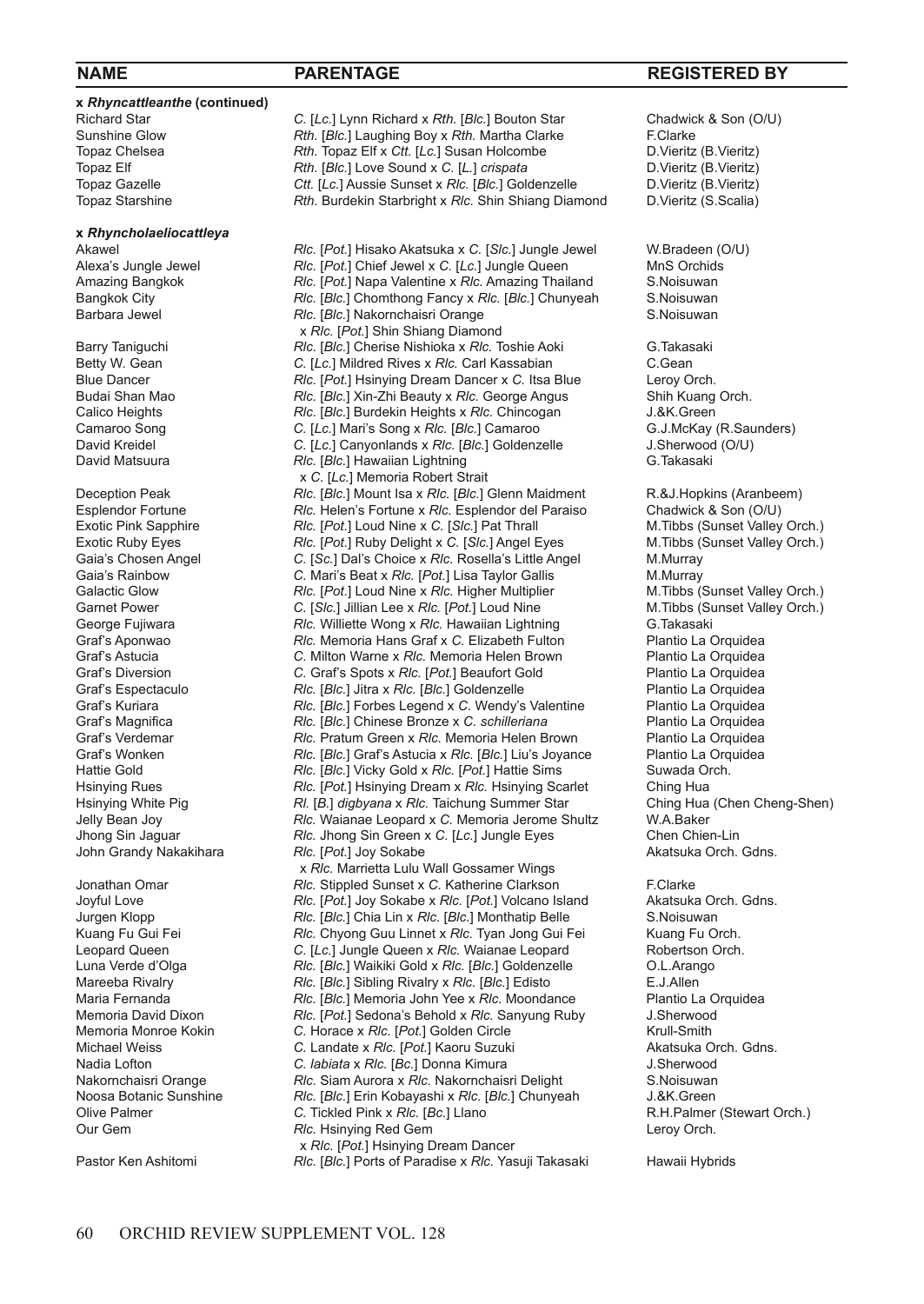**x** *Rhynchorides*

**x** *Rhynchovanda*

**x** *Rhynchovola*

**x** *Rodrumnia*

*Sarcochilus*

*Stanhopea*

*Stenoglottis*

**x** *Stormara*

**x** *Tolumnia*

*Trichocentrum*

**x** *Tsubotaara*

*Vanda*

Phet Thanatorn *Rlc.* Phutawan Sunrise x *Rlc.* Yen Twentyfour Carat S.Noisuwan Siam Firework *Rlc.* Chomthong Fancy x *Rlc.* Suvarnabhumi Magic S.Noisuwan<br>Siam Golden Flare **S. S. S. R. A.N.** C. ILc.1 Mackie's Flare x *Rlc.* IBlc.1 Siam Aurora G.J.McKav Siam Golden Flare *C.* [*Lc.*] Mackie's Flare x *Rlc.* [*Blc.*] Siam Aurora G.J.McKay Siam Passion *C.* [*Lc.*] Tainan City x *Rlc.* Nakornchaisri Delight G.J.McKay Sirlene Schiavi *Rlc.* Suzuki's Magnificent Coral x *Rlc.* William Farrell C.K.Haned:<br>Sunlands Pirate Gem C. [Lc.] Pirate King x *Rlc.* [Blc.] Brunswick Gem G.J.McKay Sunlands Pirate Gem *C.* [*Lc.*] Pirate King x *Rlc.* [*Blc.*] Brunswick Gem G.J.McKay Sunnyview Valentine **Rlc.** Tsutung Beauty x C. Memoria Robert Strait Sunnyview Orch.<br>Suruga Pastel Sunnyview C. [*L.] purpurata x Rlc.* [*Blc.*] Pastel Love Ohba Orch. Gdn. Suruga Pastel **C.** [*L.*] *purpurata* x *Rlc.* [*Blc.*] Pastel Love Ohba O<br>Sweet Spot C. Plum Lulu x Rlc. Sun Spots C. The Godden C. Plum Lulu x Rlc. Sun Spots Sweet Spot **C.** Plum Lulu x RIc. Sun Spots V.Elliott V.Elliott **V. Plum Lulu x RIc.** Sun Spots V.Elliott V.Elliott<br>Sweet Tropical **RIC. Sweet Emma Lani x RIc. [Pot.] Dick Smith** Akatsuka Orch. Gdns. Sweet Tropical **Ric.** Sweet Emma Lani x *Rlc.* [Pot.] Dick Smith Akatsuka C<br>Thomas Ray Whitesell **Ric. [Blc.]** Suzuki's Matrix x *Rlc.* [*Pot.*] Akawel W.Bradeen Thomas Ray Whitesell *Rlc.* [*Blc.*] Suzuki's Matrix x *Rlc.* [*Pot.*] Akawel W.Bradeen **W.Bradeen R.&J.Hopkins (B.Veritz)** *Rlc.* Deception Peak x *Rlc.* [*Blc.*] Brunswick Gem R.&J.Hopkins (B.Veritz) Topaz Coral **Rlc.** Deception Peak x *Rlc.* [*Blc.*] Brunswick Gem Topaz Jardin C. [Lc.] Mari's Song x Rlc. [*Blc.*] Karen's Sunrise Topaz Jardin *C.* [*Lc.*] Mari's Song x *Rlc.* [*Blc.*] Karen's Sunrise D.Vieritz (B.Vieritz) Ubon Dream *Rlc.* [*Blc.*] Dream Trader x *Rlc.* Burdekin Trader Salway Ubon Horace *Rlc.* [Blc.] Burdekin Storm x C. Horace **Salway Salway** Ubon Paradise **Trader Salway C.** Ubon Paradise x Rlc. [Blc.] Burdekin Trader **Salway** Ubon Paradise Trader **RIC.** Ubon Paradise x RIc. [BIc.] Burdekin Trader Salway<br>Volcano Elegance **Salum Standard C.** Hawaiian Wedding Song x RIc. Wendy Tanaka Akatsuka Orch. Gdns. Volcano Elegance **C.** Hawaiian Wedding Song x Rlc. Wendy Tanaka Akatsuka Orch. Gdns.<br>Volcano Sunglow **Rlc. [Pot.] Ryoko x Rlc. [Blc.] Sharon King** Akatsuka Orch. Gdns. Volcano Sunglow *Rlc.* [*Pot.*] Ryoko x *Rlc.* [*Blc.*] Sharon King Akatsuka Orch. Gdns.<br>Waikiki Bronze **Algerman Akatar Akademia Akademia Akatsuka Chedwick & Son (Orchid Trail)** Waikiki Bronze *Rlc.* [*Blc.*] Waikiki Gold x *Rlc.* Chinese Bronze Chadwick & Son (Orchid Trail)<br> *Rlc.* [*Blc.*] Hoku and Keri Life in Fantastic Akatsuka Orch. Gdns. Rlc. [Blc.] Hoku and Keri Life in Fantastic x *Rlc.* [*Blc.*] Goldenzelle

Naya Marcano Cotarelo *Rhy.* [*Slm.*] *retusa* [*violaceum*] x *Aer. lawrenceae* R.F.Orchids (Pachara Orch.)

Amethyst Glitter *V. tessellata* x *Rhy.* [*Slm.*] *retusa* [*violaceum*] T.Leetacheewa

B. subulifolia [cordata] x Rl. [B.] digbyana Claude Hamilton

Magic Dragons **Rrm.** [*Rdcm.*] Spunky x *Rrm.* Misty M.Waki (G.Yamada) M.Waki (G.Yamada) Repetition M.Waki (G.Yamada) Tolu. [Onc.] Private Stock x *Rrm.* Oncore Stand Alone *Rrm.* [Rdcm.] Spunky x Rrm. [Rdcm.] Astro M.Waki (G.Yamada)

Kulnura Kruse *Sarco. Kulnura Fireball x Sarco. Sweetheart* **S.Barrie (Barrita)**<br>Sundaani Freckles **Sarco. Sunny x Sarco. Kulnura Chic Sundaani Freckles** Sundaani Freckles **Sarco.** Sunny x Sarco. Kulnura Chic **P.J.Hockey** P.J.Hockey<br>
Sarco. Galaxy x Sarco. Gwyneth **P.J.Hockey** Sarco. Galaxy x Sarco. Gwyneth

**Stan.** *nigripes*  $\P$  x *Stan. haseloffiana* A.Manrique Memoria Babah Demetrio *Stan. bueraremensis ¶* x *Stan. nicaraguensis ¶* F.N.Demetrio

**Sngl.** Michelle Duckitt x Sngl. Jupiter Duckitt

Rth. Elizabeth Palmer x Mcp. [Schom.] brysiana Plantio La Orquidea

Tolu. Jairak Flyer x Tolu. [Onc.] pulchella ambig. CATAS (M-Z.Huang)

CATAS Fat Girl *Trt.* [*Onc.*] Ollie Palmer x *Trt.* [*Onc.*] *splendidum* CATAS (M-Z.Huang)

Zns. Snow Bird x Tst. Melinda Marie **Communist Accord Accord Accord Accord Accord Accord Accord Accord Farms** 

Ariyana *V. denisoniana* x *V. coerulea* S.Kaizad V. Kultana Gold x V. Lourdes Apostal C.Pornpattanapong Frederica Paulus *V.* Julia Sorenson x *V.* Crownfox Goliath R.F. Orchids Gigi Granger *V.* **Golden Doubloon x V. Lim Guan Cheo** C.Gonzalez **Contage C.Gonzalez**<br>Gugmang Lunsay *V. [Eua.] sanderiana x V. barnesii* **¶** J.Martyr (O/U) Gugmang Lunsay *V.* [*Eua.*] *sanderiana* x *V. barnesii* [ Hongsilp *V.* Darres' Golden Heritage x *V.* Charles Goodfellow A.Hongsilp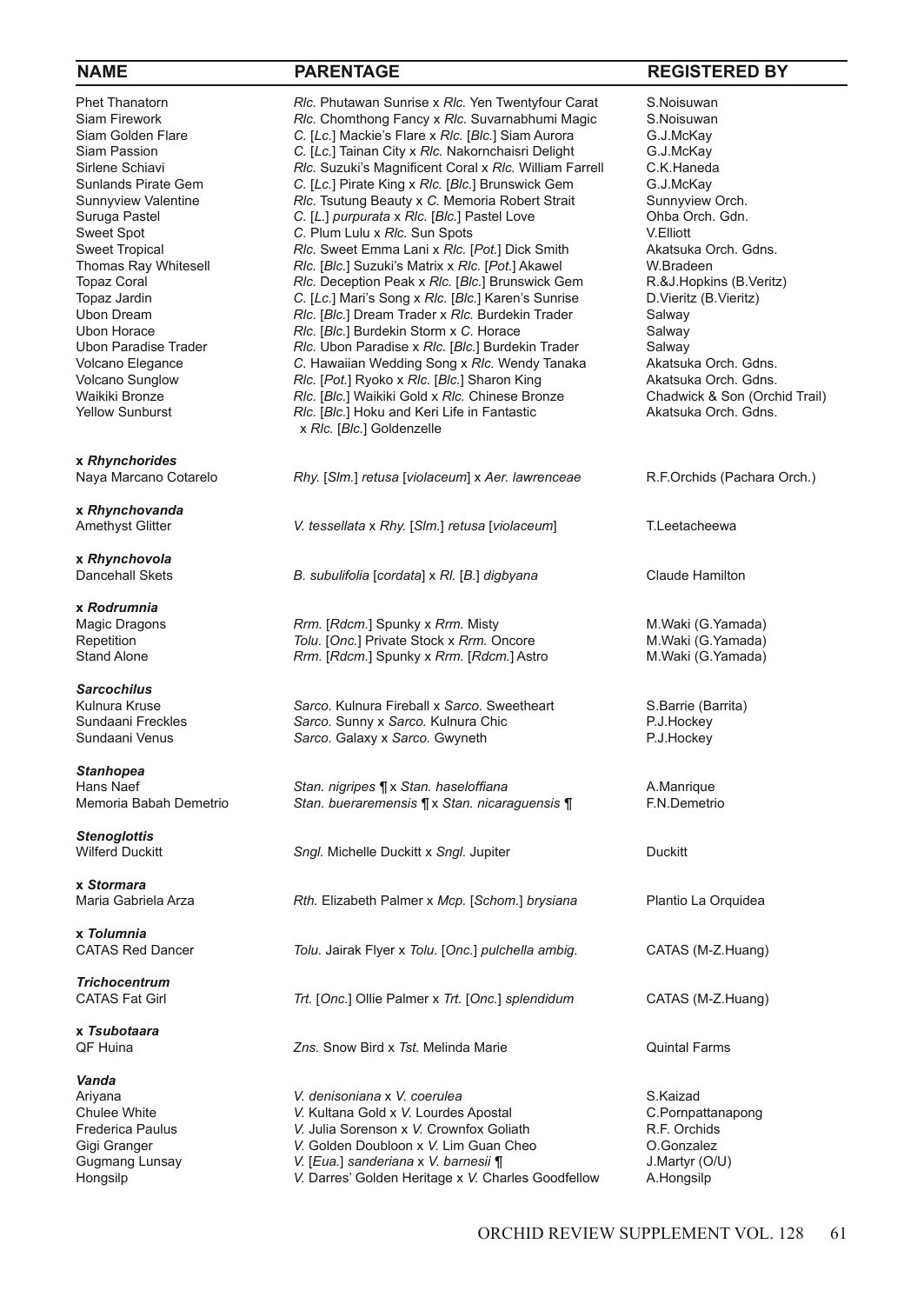**Vanda (continued)**<br>Jayme D'Cunha

**x** *Vandachostylis*

**x** *Vandaenopsis*

**x** *Vandoglossum*

**x** *Volkertara*

**x** *Warczatoria*

**x** *Weberbauerara*

**x** *Zeloncidesa*

**x** *Zygodisanthus*

**x** *Zygoneria*

**x** *Zygonisia*

*Zygopetalum*

**x** *Zygosepescalum*

Jayme D'Cunha *V.* [*Ascda.*] Derek Deville x *V. tessellata* C.D'Cunha (R.Sauleda) Jodi Zifferer **1988 CONTIG V.** Scott Thompson x V. Fuchs Golden Shiner **R.F. Orchiden Shaw** R.F. Orchiden Shaw Motes Julian Shaw *V. tessellata* x *V. barnesii ¶* Motes Junior Blue *V.* Golamco's Blue Classic x V. Doctor Anek **Ramnarong Orch.**<br>
Kristina Gossman Ducanes *V.* Bronze Butterfly x V. Memoria Thianchai R.F. Orchids (Pachara Orch.) Kristina Gossman Ducanes *V.* Bronze Butterfly x *V.* Memoria Thianchai **R.F. Orchids** (R.F. Orchids Martha Kavanaugh V. Crownfox Goliath x V. Fuchs Fortune Martha Kavanaugh **V.** Crownfox Goliath x V. Fuchs Fortune R.F. C<br>Memoria Jan Kautsky **W.** Suavis [tricolor subsp. suavis] x V. longitepala Motes Memoria Jan Kautsky *V. suavis* [*tricolor* subsp. *suavis*] *x V. longitepala* Motes Memoria Ricky Silamurti *V.* [*Ascda.*] Kulwadee Fragrance x *V. lombokensis ¶* E.P.Hendra (R.Silamurti) Memoria Ted Carter **V.** Charles Goodfellow x V. Bitz's Heartthrob **A. Twomey (O/U)**<br>Mike Machonis **A. F. Orchids (Pachara Orch.)** V. [Chri.] vietnamica x V. denisoniana **A. A. A. A. A. A. A. A. A. A. A. A.** F. Orchids (Pac Mike Machonis *V.* [*Chri.*] *vietnamica* x *V. denisoniana* **R.F.** Or<br>
Sawas Happiness *V.* **Chiengmai Gold x** *V.* **Bangkhuntian Gold** Viboon Sawas Happiness **V.** Chiengmai Gold x V. Bangkhuntian Gold Viboon<br>
Tere Camacho **V. [Asctm.]** Saqarik Gold x V. *curvifolia* V. Next Corchids (Pachara Orch.) Tere Camacho *V.* [Asctm.] Sagarik Gold x *V. curvifolia* R.F.Orchids (F<br>Triyuqi **Randey (O/U)** *V. [Ascda.*] Kultana x *V. coerulea* Reandey (O/U) Triyugi **1998** *V.* [*Ascda.*] Kultana x *V. coerulea* Pandey (O/U)<br>
Ubon Kulwadee Doll **CO/U)** V. Marissa's Little Doll x V. Kulwadee Fragrance Salway (O/U) Ubon Kulwadee Doll **V.** Marissa's Little Doll x V. Kulwadee Fragrance Salway (O/U)<br>Vimlesh V. Wirat x V. Bitz's Heartthrob Pandey (O/U) *V.* Wirat x *V.* Bitz's Heartthrob

Aloha McNeil *V.* Thianchai Gold x Van. [Prra.] Luke Thai R.F.Orchids (Pachara Orch.)<br>
Fran Mitchell **R.F. Orchids (Pachara Orch.)**<br>
R.F. Orchids (Pachara Orch.) Fran Mitchell *Van.* Memoria Ruby Hoo x Rhy. *gigantea* R.F. Orchids (Pachara Orch.)<br>
Lanyu Pinky Star **Canchara Critic Corp.** Van. [Neost.] Pinky x Rhy. Chorchalood Yang, Min-Hsien Lanyu Pinky Star *Van.* [*Neost.*] Pinky x *Rhy.* Chorchalood *Yang, Min-Hsien*<br>Mocha **Wang Interval Club Condition** Music Mechanic Mochalood Chutima Orch. (T. Orchids) Van. *[Vasco.]* Prapawan x V. Bangkhuntian Gold

Nandares Ember *Vdnps.* Irene Dobkin x Phal. Ben Yu Firebird **The Transform Communisty Cute Erik** Vietnamica x Phal. philippinensis **The Communisty Communisty Communisty** Cute Erik Vietnamica x Phal. philippinensis **The**  $V.$  [*Chri.*] *vietnamica* x *Phal. philippinensis* 

*Holc. rupestre* x *V.* [Asctm.] *christensoniana* P.T.Lin (Quahphanit)

Gct. Juan Yi Fairy x Rlc. [Blc.] Tzeng-Wen Bay Chen, Fu-I

**Pes.** cerina x Wcz. [Cnths.] marginata J.Weigner

Anthony Cataldo *Wbb.* [*Droa.*] Divine x *Asp. principissa* P.Cataldo

CATAS Ugly Duckling *Oncsa.* [*Onc.*] Golden Anniversary x *Zel. onusta* CATAS (M-Z.Huang)

Zdsnth. Dimitri Kontos x Z. Paardeberg Blue M.Tibbs

Denpasar *Zga.* Seaford x *Zga.* Kaboom *Zga. Seaford x Zga. Kaboom* Stephen Monkhouse Stephen Monkhouse Dinkum Aussie x Zga. Adelaide Charmer Stephen Monkhouse Dinkum Charmer **Z.** Dinkum Aussie x Zga. Adelaide Charmer Stephen Monkhouse<br>Dutch Treat **Zga.** Dinkum Charmer x Z. Biq Country Stephen Monkhouse Zga. Dinkum Charmer x Z. Big Country Happy Bay *Zga.* Holdfast Bay x Zga. Freestyle Meadows Stephen Monkhouse<br>Happy Meadows **Stephen Monkhouse** Z. Dinkum Aussie x Zga. Freestyle Meadows Stephen Monkhouse Z. Dinkum Aussie x Zga. Freestyle Meadows Nusa Dua *Zga.* **Kudos x** *Zga.* **Charisma Stephen Monkhouse** Stephen Monkhouse *Zga.* Nusa Dua x Zga. Bali Mist Stephen Monkhouse Stephen Monkhouse Zga. Nusa Dua x Zga. Bali Mist Stephen Monkhouse

Zns. Roquebrune x Z. Paardeberg Blue M.Tibbs

Magic Purple *Z.* **Paardeberg Blue x** *Z.* **Blue Bear** M. Tibbs M. Tibbs (Lansbergen)<br> *Z.* Paardeberg Blue x *Z.* Titanic **M. Tibbs (Lansbergen)** Z. Paardeberg Blue x Z. Titanic Titan Baron *Z.* Titanic x *Z.* Iron Baron **M.Tibbs (O/U)** 

QF Nalani *Zsc.* QF Amanda x *Z. crinitum* Quintal Farms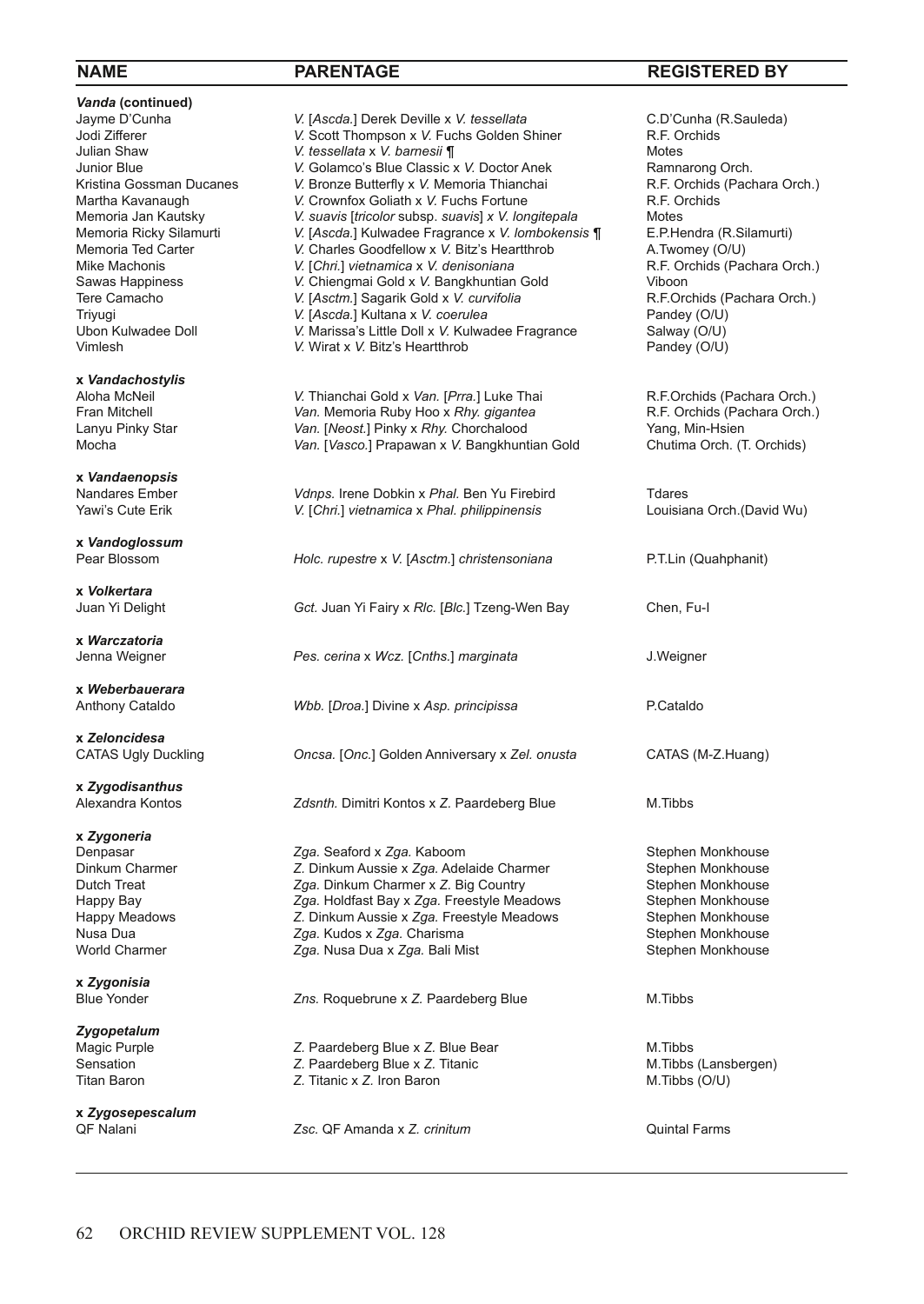# **REGISTRAR'S NOTES ON NAMES IN THIS SUPPLEMENT**

<sup>1</sup>*Catasetum sp*. Misericordia. This new undescribed taxon was found in the Pacaas Novos reserve, an area of Rondônia state, Brazil, bordering Bolivia. See *Orchid Review* 128(1330): 74 (June 2020).

2 Listed on application as x *Oncidesa* 'Honey Angel', also known as *Onc*. 'Honey Dollp' which is an anthocyanin-deficient somatoclone of *Oncsa*. Gower Ramsey grex.

<sup>3</sup> *Dendrobium* Oliver-Jack Freckles. In *The Orchadian* 19(12): 568 (June 2020), Callyn Farrell of Down Under Australian Orchids (DUNO) notes:

"*Dendrobium* Oliver Jack (*Den*. Jiggi x *Den. striolatum*) was registered on 16 Jan 2004 by DUNO and seedlings sold under that name. However, one of the parents of the *Den*. Jiggi (which is *Den. schoeninum* x *Den. teretifolium*) used by DUNO was incorrectly identified. *Den. teretifolium* 'Black Pam' was subsequently identified as *Den. fuliginosum*. Therefore, the parent *Den*. Jiggi was actually *Den*. Australian Freckles (*Den. schoeninum* x *Den. fuliginosum*).

"A new hybrid *Den*. Oliver-Jack (note the hyphen) with parentage *Den*. Australian Freckles x *Den. striolatum* was therefore registered with the RHS on 15 Apr 2020. This registration was made as it caused the least amount of disruption to orchid growers internationally, as *Den*. Oliver-Jack [*i.e.* Oliver-Jack Freckles] 'Gerard' FCC/AOC is one of the most sought-after and grown section Rhizobium hybrids."

Firstly, it should be noted that the above represents a personal initiative by the author of the note and was enacted without consulting the RHS registrar. Unfortunately, this action runs contrary to the ICNCP.

The epithets Oliver Jack and Oliver-Jack differ only by addition or omission of a hyphen. Because this will inevitably lead to confusion at some point ICNCP Art.21.23 prohibits establishment of a confusingly similar epithet, hence the publication of the name in *The Orchadian* note quoted above is invalid. Therefore, to permit nomenclatural establishment the proposed epithet has been modified to Oliver-Jack Freckles, and its establishment dates from the publication of this supplement rather than the June issue of *The Orchadian*.

For reference, our preferred solution in the case of a mistaken parentage is to correct the parentage of the original registration rather than register a new hybrid. This is in accordance with the provisions of ICNCP Art. 4.4. A new registration would only become necessary if it was known for a certainty that both parentages had been used to create two different hybrids.

<sup>4</sup> *Dendrobium* Memoria Leticia Martin and *Den*. Erlinda Gamueda. These two registrations provide replacement names for two withdrawn entries, Saigon Zodiac and Saigon Uranus respectively, following the originator of the hybrids exercising his rights under ICNCP Art. 31.4.

# **\* New hybrid genus**

*x Renphalanthe* [*Rpt.*] J.M.H. Shaw nothogen. nov. = *Papilionanthe* Schltr. x *Paraphalaenopsis* A.Hawkes x *Renanthera* Lour.

# **¶ Species new to registration**

*Encyclia oxypetala* (Lindl.) Schltr., *Notizbl. Bot. Gart. Berlin-Dahlem* 7: 277 (1918). *Galeandra blanchetii* E.S.Rand, *Orchids*: 283 (1876). *Galeandra magnicolumna* G.A.Romero & Warford, *Lindleyana* 10: 81 (1995). *Restrepia muscifera* (Lindl.) Rchb.f. ex Lindl., *Fol. Orchid.* 8: 7 (1859). *Stanhopea bueraremensis* Campacci & Marçal, *Colet. Orquídeas Brasil*. 8: 302 (2010). *Stanhopea nicaraguensis* G.Gerlach, *Orchideen J.* 16: 163 (2009). *Stanhopea nigripes* Rolfe, *Bull. Misc. Inform. Kew* 1894: 364 (1894). *Vanda barnesii* W.E.Higgins & Motes, *Orchid Digest* 76: 241 (2012). *Vanda lombokensis* J.J.Sm., *Meded. Rijks-Herb*. 53: 14 (1925).

# **REGISTRAR'S NOTES ON NAMES IN THE REGISTER**

## **New hybrid genera**

**x** *Aeristoma* [*Ama*.] M.Chanyangam nothogen. nov. = *Aerides* Lour. x *Cleisostoma* Blume. **x** *Graphophia* [*Gph*.] J.M.H.Shaw nothogen. nov. = *Eulophia* R.Br. x *Graphorkis* Thouars.

## **Species new to registration**

*Cymbidium crassifolium* Herb., *Gard. Mag. & Reg. Rural Domest. Improv.*, n.s., 5: 205 (1839), previously treated as *Cymbidium bicolor* subsp. *obtusum* Du Puy & P.J.Cribb, *Genus Cymbidium*: 70 (1988).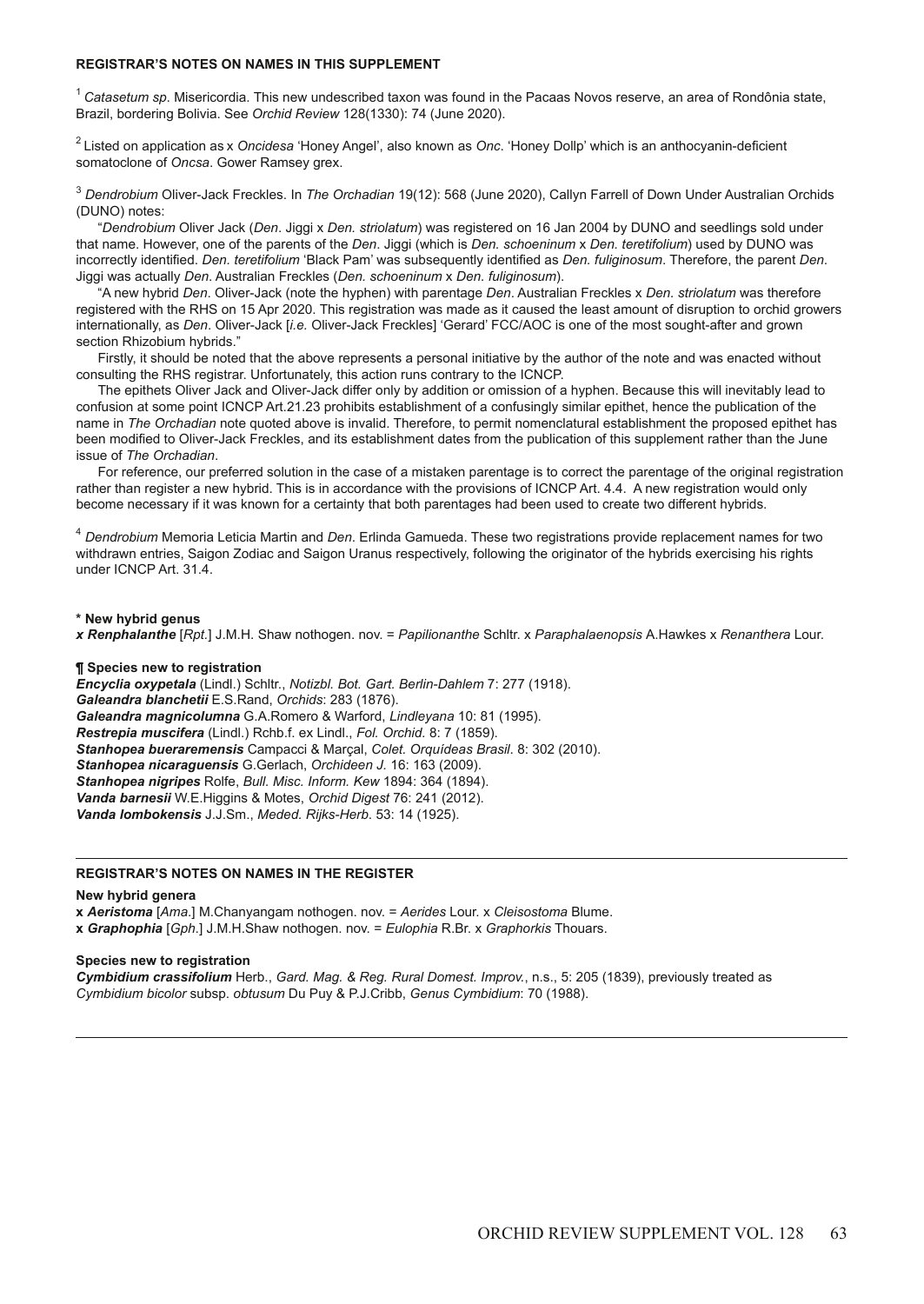# **Genus abbreviations and list of hybrid genera available**

A list of abbreviations for orchid genera and a list of orchid hybrid genera with components (as currently used in registration<sup>†</sup>) are now available as free downloadable documents from the RHS website, as are the quarterly supplements of new orchid hybrids; visit: **rhs.org.uk/plants/plantsmanship/plant-registration/Orchid-hybrid-registration**

Scroll down the page to find the links:

# • **Abbreviations for orchid genera**

**rhs.org.uk/plants/pdfs/plant-registration-forms/orchid-name-abbreviations-list**

– an alphabetical list of abbreviations for orchid genera, as used in *Sander's List* (Adobe Acrobat pdf 130kB).

# • **List of genera with components**

**rhs.org.uk/plants/pdfs/plant-registration-forms/list-of-orchid-genera-with-components**

– this list includes the new hybrid genera used in registration following the classification proposed in *Genera Orchidacearum* volume 4 (2005). (Adobe Acrobat pdf 606kB).

# • **Orchid hybrid lists**

**rhs.org.uk/about-the-rhs/publications/orchid-hybrid-lists**

– a list of supplements available as PDFs to download.

**†** As in the current *Sander's List of Orchid Hybrids 3 Year Addendum 2014–2016* (published July 2017).

# **Registering of new orchid hybrids and searching the online register**

New orchid hybrids can be registered at: **plantregistration.rhs.org.uk**

The Register may be searched online at: **apps.rhs.org.uk/horticulturaldatabase/orchidregister/orchidregister.asp**

The Registration application form may be downloaded for use from: **rhs.org.uk/plants/pdfs/plant-registration-forms/orchid-hybrid-registration**

A Japanese-language version of the application form is available at: **rhs.org.uk/plants/pdfs/plant-registration-forms/orchid-hybrid-registration-in-Japanese**

• Apply for registration by post to: RHS Orchid Registration, RHS Garden Wisley, Woking, Surrey, GU23 6QB, UK orcreg@rhs.org.uk

• The fee is currently £12.00 per registration.

Due to high bank charges, the RHS can only accept US dollar cheques for a minimum of 10 applications. The preferred method of payment is by credit card via a secure link that will be emailed to you after your applications have been processed.

© Copyright reserved by the Royal Horticultural Society 2020 as the International Cultivar Registration Authority for Orchid Hybrids. General permission to publish reprints of this list is limited to the reproduction of the entire list as printed, including all corrigenda, footnotes and notices, if any, with citation of source and date. It excludes published collation or integration of one issue's part or part thereof with another except by express permission from the Authority. The Authority accepts no responsibility for the accuracy of any reprints.